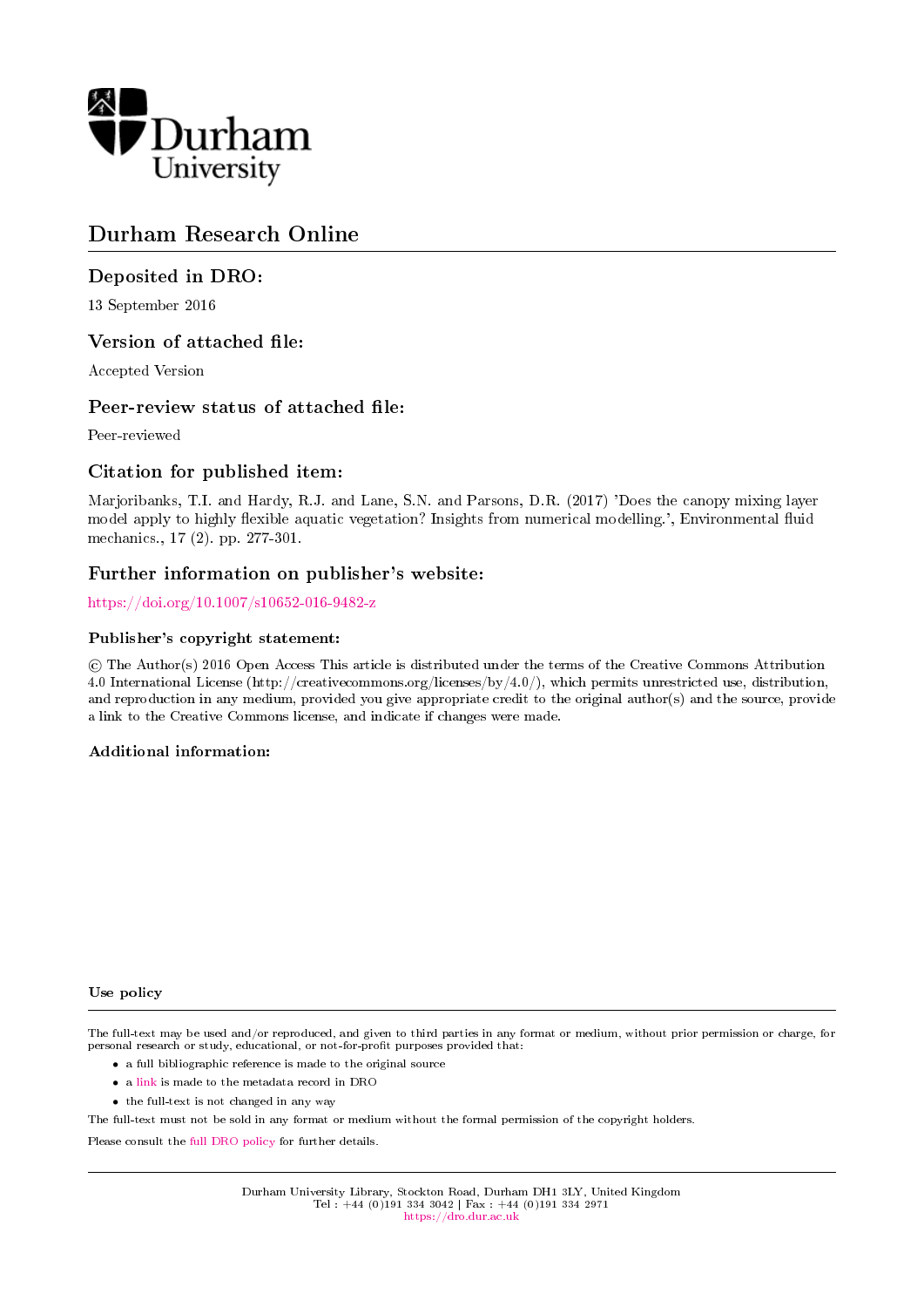| $\mathbf{1}$   | Does the canopy mixing layer model apply to highly flexible aquatic vegetation? Insights                                                |
|----------------|-----------------------------------------------------------------------------------------------------------------------------------------|
| $\overline{2}$ | from numerical modelling                                                                                                                |
| 3              |                                                                                                                                         |
| 4              |                                                                                                                                         |
| 5              |                                                                                                                                         |
| 6              | Timothy I. Marjoribanks <sup>1,2*</sup> , Richard J. Hardy <sup>2</sup> , Stuart. N. Lane <sup>3</sup> , Daniel R. Parsons <sup>4</sup> |
| $\overline{7}$ |                                                                                                                                         |
| 8              | School of Civil and Building Engineering, Loughborough University, Loughborough, LE11                                                   |
| 9              | 3TU                                                                                                                                     |
| 10             | <sup>2</sup> Department of Geography, Durham University, Durham, DH1 3LE, U.K.                                                          |
| 11             | <sup>3</sup> Institute of Earth Surface Dynamics, Faculté des géosciences et de l'environnement,                                        |
| 12             | Université de Lausanne, Lausanne, CH1015, Switzerland                                                                                   |
| 13             | <sup>4</sup> Department of Geography, Environment and Earth Sciences, University of Hull, Hull, HU6                                     |
| 14             | 7RX, U.K.                                                                                                                               |
| 15             |                                                                                                                                         |
| 16             | *Corresponding author: T.I. Marjoribanks, Email: t.i.marjoribanks@lboro.ac.uk, Tel:                                                     |
| 17             | +441509222622                                                                                                                           |
|                |                                                                                                                                         |
| 18             |                                                                                                                                         |
| 19             |                                                                                                                                         |
| 20             | <b>Acknowledgements</b>                                                                                                                 |
|                |                                                                                                                                         |
| 21             | Timothy I. Marjoribanks was funded under a Natural Environment Research Council (NERC)                                                  |
| 22             | PhD studentship and all authors acknowledge funding under NERC Grant NE/K003194/1.                                                      |
| 23             | Data used in this manuscript can be obtained by contacting the lead author. The authors                                                 |
| 24             | would like to thank the editor and three anonymous reviewers for their comments which have                                              |
| 25             | substantially improved the manuscript.                                                                                                  |
| 26             |                                                                                                                                         |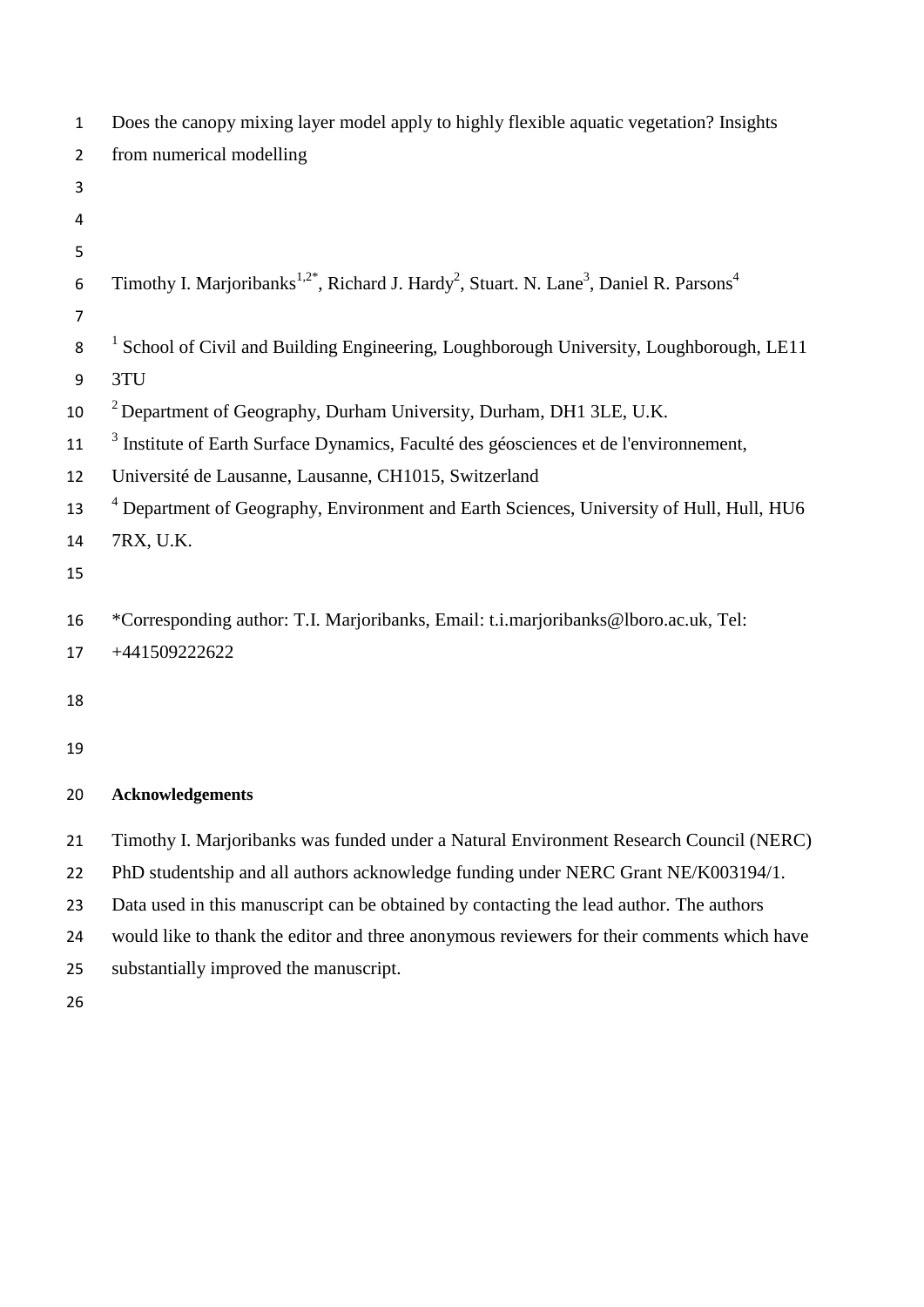### **Abstract**

 Vegetation is a characteristic feature of shallow aquatic flows such as rivers, lakes and coastal waters. Flow through and above aquatic vegetation canopies is commonly described using a canopy mixing layer analogy which provides a canonical framework for assessing key hydraulic characteristics such as velocity profiles, large-scale coherent turbulent structures and mixing and transport processes for solutes and sediments. This theory is well developed for the case of semi-rigid terrestrial vegetation and has more recently been applied to the case of aquatic vegetation. However, aquatic vegetation often displays key differences in morphology and biomechanics to terrestrial vegetation due to the different environment it inhabits. Here we investigate the effect of plant morphology and biomechanical properties on flow-vegetation interactions through the application of a coupled LES-Biomechanical model. We present results from two simulations of aquatic vegetated flows: one assuming a semi- rigid canopy and the other a highly flexible canopy and provide a comparison of the associated flow regimes. Our results show that while both cases display canopy mixing layers, there are also clear differences in the shear layer characteristics and turbulent processes between the two, suggesting that the semi-rigid approximation may not provide a complete representation of flow-vegetation interactions.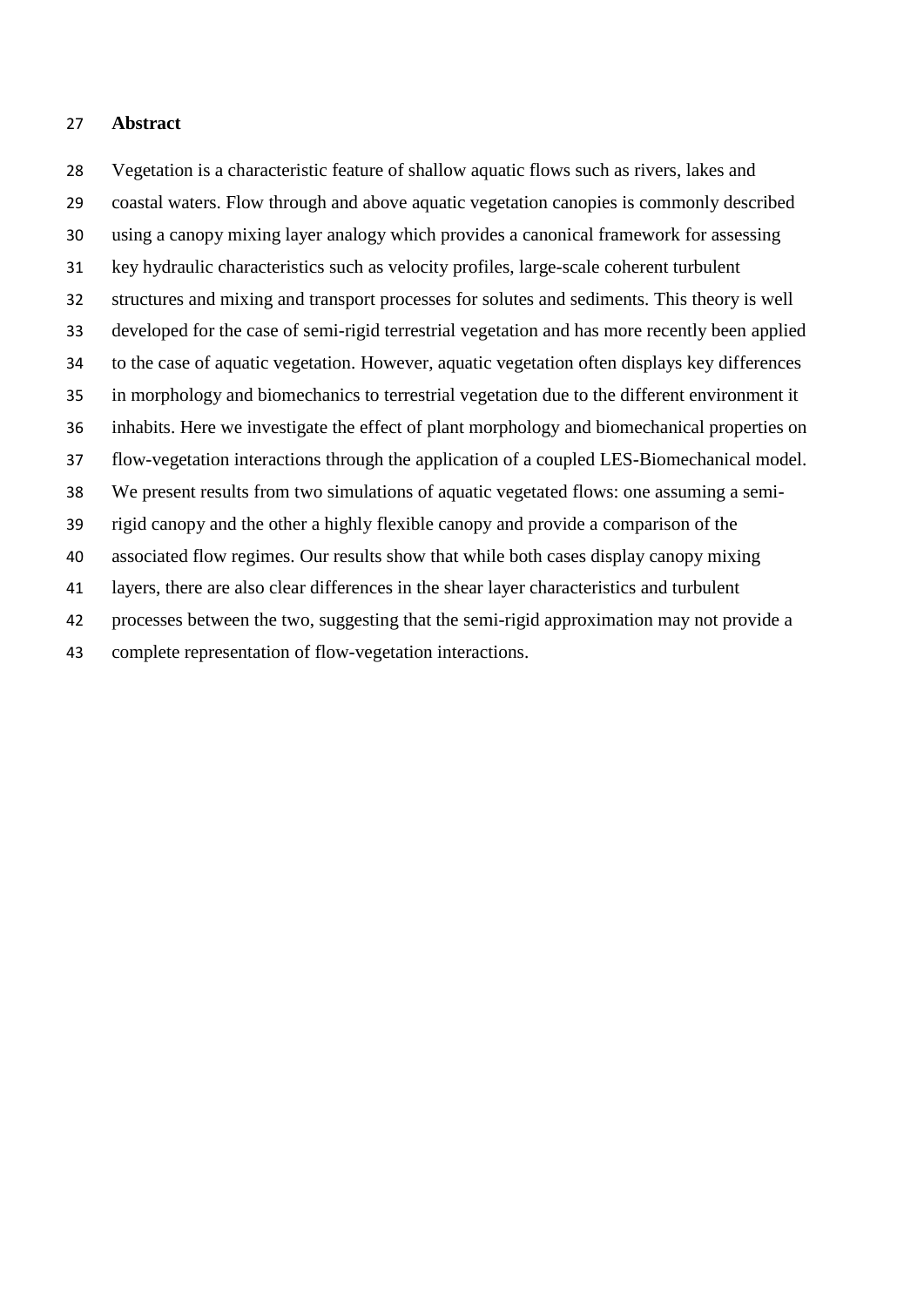### **1. Introduction**

 Vegetation is a common feature within lowland river environments and influences the functioning of the river system [1]. It acts as an additional source of channel resistance and has been shown to alter bulk flow velocities and conveyance [2-4], generate turbulence through coherent flow structures [5-8], modify sediment transport processes [9-11] and increase habitat diversity [12,13]. Therefore, a good process understanding of boundary layer flow through and around vegetation is central in predicting the functioning of the fluvial system.

#### 

 As a result, much research has been conducted into vegetated channels [14]. Our current theoretical understanding of aquatic vegetated flows has been based on our understanding of terrestrial flows through crop fields or forest environments (as reviewed by Finnigan *et al*. [15]). Terrestrial canopy research led to the development of a canonical theory for canopy mixing layers, based upon classical free shear layers, or mixing layers, which has been used to describe flow through and above terrestrial vegetation canopies [16,17] (see section 2).

 As research into aquatic vegetation canopies has subsequently developed, this theory has been transferred and applied to aquatic environments with much of the terminology associated with terrestrial canopy flows being adopted and adapted for aquatic canopy flows [18,7]. However, aquatic canopies inhabit very different physical environments to terrestrial canopies. This will alter the force balance between the flow and vegetation and may substantially modify the dynamics of flow-vegetation interactions. As a result, aquatic canopies display differences in morphology and biomechanical properties. Most notably, submerged aquatic macrophytes are often highly flexible and buoyant, which will affect posture and plant-flow interaction [19]. Thus, in this paper we test the hypothesis that there are fundamental differences between aquatic and terrestrial canopy flow structures.

 We begin by reviewing general canopy layer theory, which applies to terrestrial vegetation and semi-rigid aquatic canopies, before highlighting the potential differences in highly flexible aquatic canopies. We then use an LES-biomechanical model framework [20] to simulate flow through both an idealised semi-rigid terrestrial-style canopy and a highly flexible canopy more typical of those found within rivers. We apply this model in order to capture the high resolution flow dynamics across the length and breadth of the canopy. Using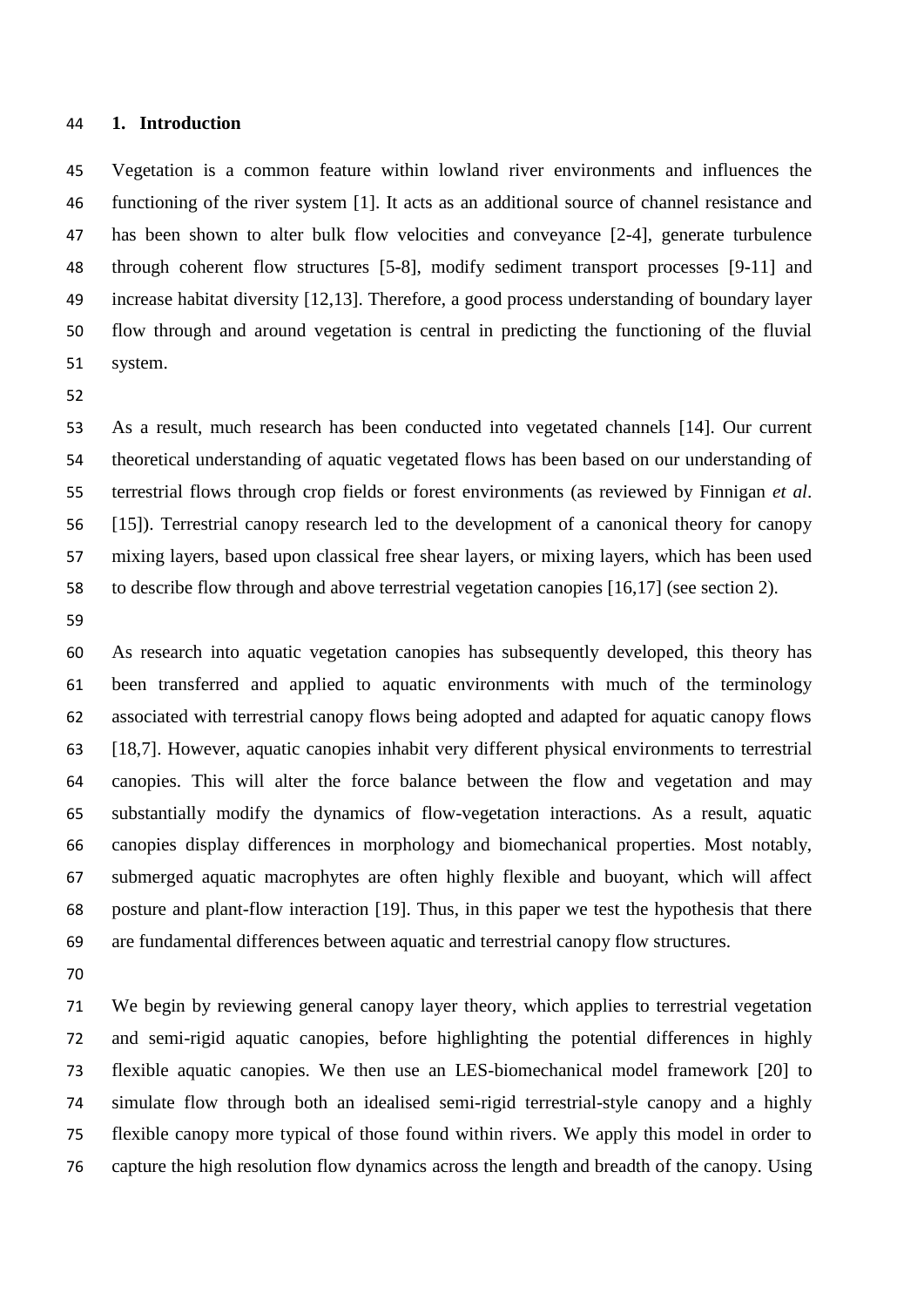these data, we characterise both flows within a canopy mixing layer framework and compare the predicted and observed canopy flow variables.

### **2. Canopy Mixing Layer Model for Semi-Rigid Canopies**

### *2.1. Velocity profile*

 Plant canopies act as a porous blockage [21,22], restricting flow but not preventing it. This porous effect creates two very different velocity regimes: one above and one within the 84 vegetation canopy ( $U_1$  and  $U_2$  in Figure 1). This leads to the formation of a 3-zone velocity profile [23]. The canopy zone is characterised by a region of low longitudinal velocity and also very low longitudinal velocity gradient in the vertical direction [24,6]. The log-law zone above the canopy is unaffected by the additional vegetative drag and therefore the velocity follows the typical logarithmic boundary layer profile [25]. Where these two regions meet, there is an inflection point within the velocity profile and a mixing zone forms, with a hyperbolic tangent curve, or S-shaped velocity profile [16,26,27]. This velocity profile has been observed both in terrestrial [16] and aquatic canopy flows [7,5].

### *2.2. Turbulence structure and characteristics*

 The turbulence structure of canopy flows can be split into three distinctive length scales, which correspond to the different velocity profile zones, defined as fine-scale wakes, the active mixing layer and the inactive boundary layer [16]. Fine-scale wake turbulence as a result of stem vortex shedding is a key process within the canopy system, controlling the magnitude of the drag discontinuity between the canopy and the flow above, and in turn affecting the scale of canopy mixing layer turbulence [14]. However, despite its importance as a process in defining canopy scale dynamics, stem-scale wake turbulence accounts for only approximately 10% of the in-canopy turbulence intensity [28]. As it is small-scale in space and time, assuming no backscatter of energy, it will quickly dissipate away into heat [29]. Most canopy flows exist within a larger boundary layer, producing large-scale turbulent structures that scale with the depth of the entire boundary layer. This turbulence will interact with the shear-scale eddies but within the canopy it is less likely to impact on the turbulence statistics and is therefore termed 'inactive turbulence' [16].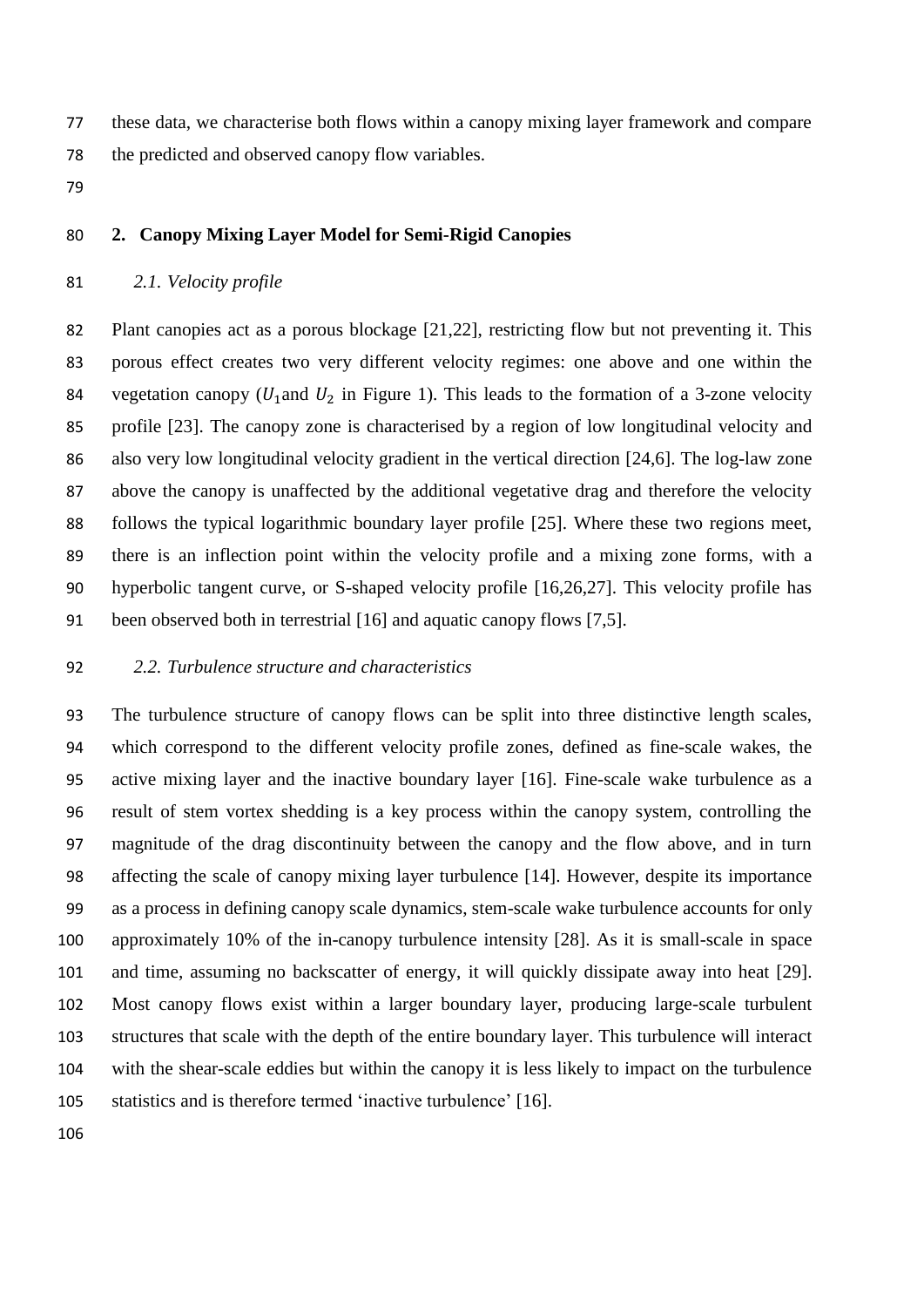Instead the active mixing layer turbulence dominates the TKE budget within the canopy [16]. These vortices are generated by the Kelvin-Helmholtz (K-H) instability mechanism as a result of the inflected velocity profile of the free shear layer [30,31]. The initial inflection point instability evolves and develops into a series of waves which grow downstream before rolling up into distinct, inclined spanwise roller vortices (Figure 1) [15,32,5]. These vortices expand with distance and time until shear production equals canopy dissipation and the vortex reaches its equilibrium size [32,33,7].

 In between these spanwise rollers, braid regions develop exhibiting high strain rates. Pairs of counter-rotating streamwise rib vortices form in these regions [26] and interact with the roller vortices. Ambient turbulence within the flow then causes pairing of the roller vortices and the interaction between the pair's vorticity fields causes them to converge and rotate around one another [17,5]. This eventually leads to the development of pairs of head-up (H-U) and head-down (H-D) vortices which induce sweep and ejection events.

 This is a key theory as it links two prominent aspects of turbulence research within canopy flows: the development of Kelvin-Helmholtz instabilities and the occurrence of coherent sweep and ejection motions within the canopy. Following Lu and Willmart [34], sweeps (Q4 events) are defined as events with larger than average downstream velocity and smaller than average vertical (upward) velocity, and ejections (Q2 events) as events with a smaller than average downstream velocity and a larger than average vertical velocity. It is well documented that within canopy flows, sweeps dominate the canopy region and ejections dominate the flow above [35,36,32,37,24]. It is also recognised that these intermittent, high momentum events are responsible for the majority of energy and momentum transfer between the canopy and the flow above [38,24].

 A number of studies of semi-rigid canopies in both terrestrial and aquatic environments have shown the correlation between sweep and ejection events and the passage of canopy roller vortices [24,39,8,40,23,17]. In contrast to the theory of Finnigan *et al.* [17], who relate sweep and ejection events to hairpin vortex formation, other studies hypothesise that sweep and ejection events simply represent manifestations of vortex passage within the velocity signal [39]. Nevertheless, it is clear that mixing layer vortices and sweep and ejection events are two key observable properties of canopy shear layers and that the two are mechanistically linked.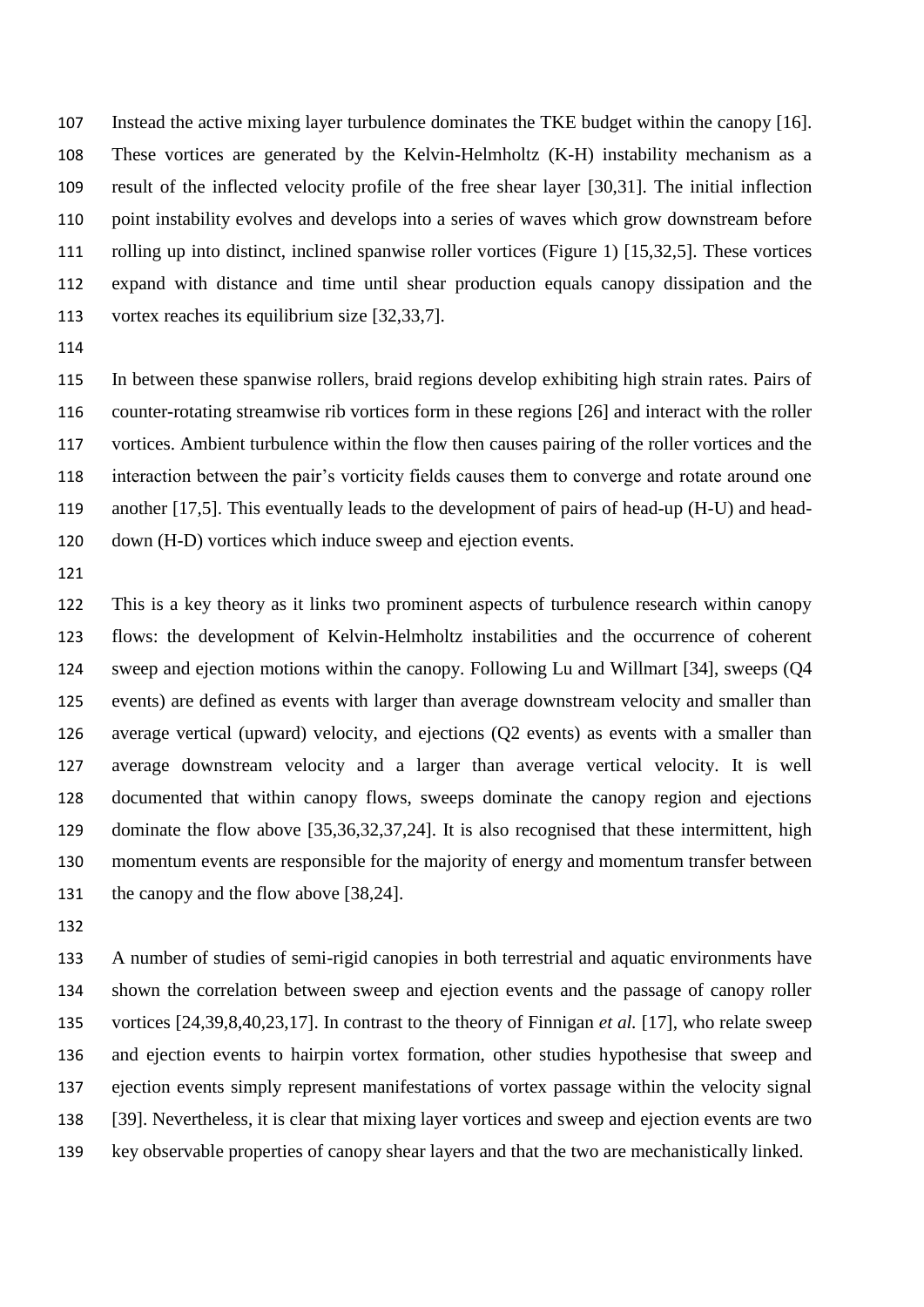### *2.3. Plant response and interaction with the flow*

 Plant motion in response to the flow can be categorised as one of four regimes. These are erect, gently swaying, honami/monami (coherently waving) and prone [41,6,18,42]. The regime of motion observed for a particular canopy will be determined by the biomechanical properties of the vegetation as well as the drag force [43,32]. While these regimes apply to all canopies, aquatic plants tend to have greater flexibility leading to a greater range of plant motion [6]. The most complex regimes are gently swaying and coherently swaying as these represent dynamic interaction between the flow and canopy. Canopy motion can help absorb momentum from the flow, regulating canopy turbulence [8] and there is also evidence that the natural frequency of the stems can modulate the velocity field and vortex shedding rate [44,45,24,5,46].

## **3. Differences between semi-rigid (terrestrial) and highly flexible (aquatic) vegetation**

 In the previous section we summarised the influence of vegetation on flow from theoretical work and observations both in terrestrial and aquatic environments. The majority of aquatic canopy layer studies have used vegetation analogous in morphology and biomechanical properties to that used within the terrestrial environment [47,5] or have focussed on aquatic equivalents such as seagrasses [7]. However, aquatic vegetation in rivers exhibits a wide range of forms and can be significantly different to terrestrial vegetation in morphology and dynamical behaviour. Here we suggest that there are three main considerations which must be taken into account when comparing highly flexible aquatic canopies with their terrestrial counterparts.

### *3.1. Depth-limitation of aquatic flows*

 Within terrestrial canopies, where the canopy height is small in comparison to the boundary layer height, canopy mixing layer processes interact with the larger scale boundary layer hairpin vortices [17]. Contrastingly, aquatic flows are depth-limited and therefore boundary layer development is restricted and the flow may be dominated by the K-H instability process in the mixing layer [6,48]. Furthermore, vegetation growth is depth-limited through light availability, and therefore deeper aquatic flows where boundary layers may be more significant are less likely to be heavily vegetated [49-51].

## *3.2. Biomechanical properties and force balance*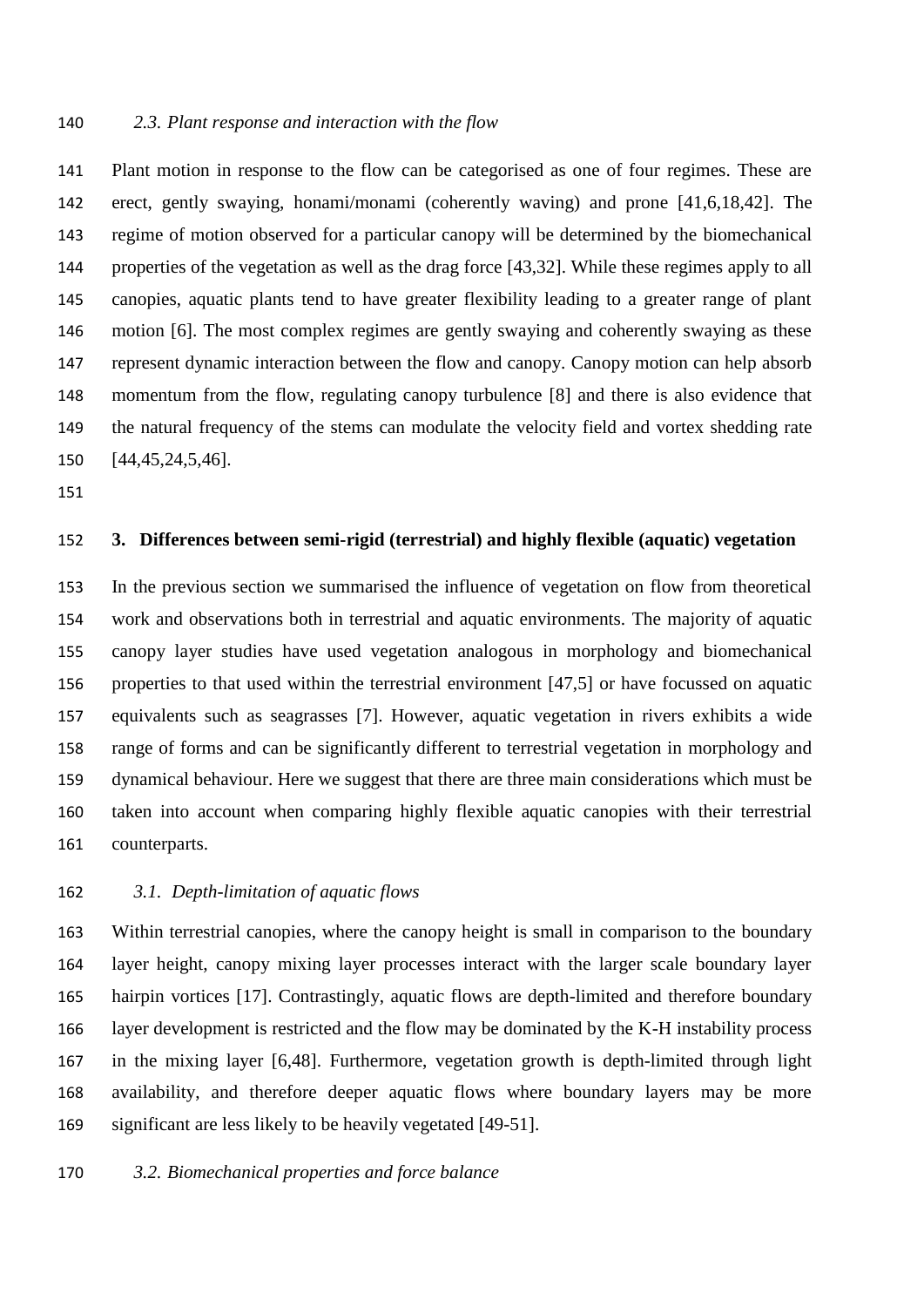Within terrestrial environments, plants rely upon rigidity to support their own weight as they grow to compete for light [52]. Conversely, within aquatic environments where the fluid density is 1 000 times greater and therefore the density difference between the plant and the fluid is smaller, rigidity is less important, allowing aquatic plants to be more flexible [53]. Furthermore, aquatic species can be positively buoyant [54] and therefore do not rely upon rigidity to compete for light. While rigidity can still be important, particularly for emergent aquatic plants (e.g. *Phragmites spp.*), the majority of macrophytes exhibit low flexural rigidity in response to drag [19,54]. Aquatic plants can experience a drag force 25 times larger than terrestrial plants for a given velocity [55,51]. Therefore, low rigidity enables aquatic plants to reconfigure within the flow to minimize the drag and prevent uprooting or damage [56].

 The differences between the terrestrial and aquatic environments create different force balances. In the semi-rigid terrestrial case, the main forces acting on the stem are the drag 185 ( $F<sub>D</sub>$ ) and the internal rigidity force ( $F<sub>R</sub>$ ), whereas in the highly flexible aquatic case, the main 186 forces are the drag force and the buoyancy force  $(F_B)$ . These two types of plant may be characterised broadly as 'bending' and 'tensile' plants [57]. This classification is made on the basis of the Cauchy number (*Ca*) which is the balance between the drag force and the rigidity force.

$$
Ca = F_D/F_R \tag{1}
$$

191 Nikora [57] categorised plants with large values of  $Ca$  as tensile plants and those with small 192 values of  $Ca$  as bending plants. Luhar and Nepf [54] extended this approach by characterising the spectrum of vegetation behaviour using both the Cauchy and the Buoyancy number (B).

194  $B = F_R/F_R$  (2)

 They used these two parameters and their ratio, which between them represent the ratios between the three key forces, to predict plant reconfiguration. The classification of plant (i.e. bending or tensile) will have an impact upon plant-flow interactions, such as flow modulation by the natural frequency of the vegetation which is likely to be more prevalent in bending canopies.

*3.3. Posture and form*

 As a result of the different force balance, many aquatic plants adopt a horizontal position within the flow, which is a departure from the idealized, perpendicular canopy structure used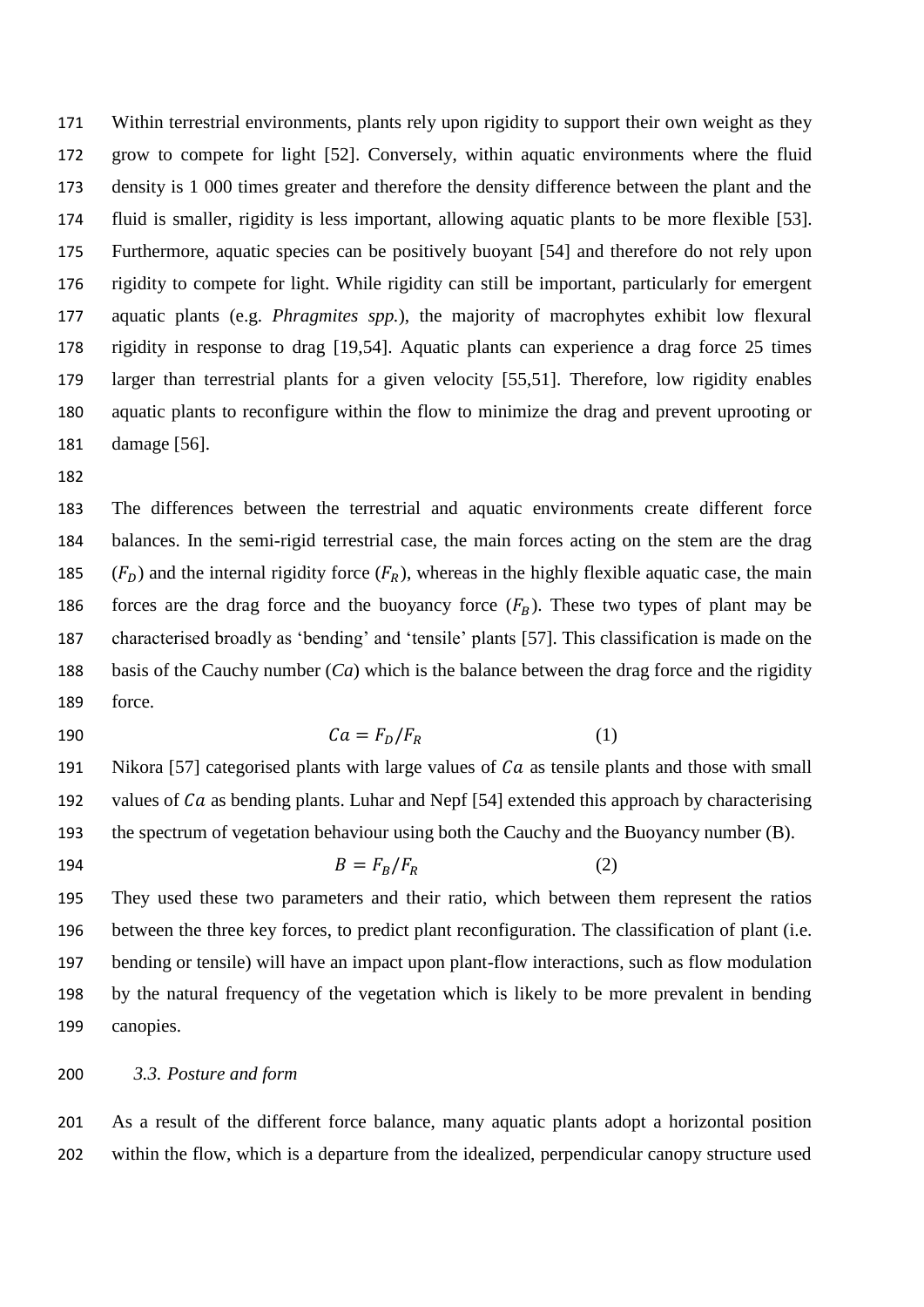within terrestrial canopies and many aquatic prototype experiments [58,47]. It is therefore likely that plant-flow interactions will reflect that. Aquatic vegetation must find a balance between drag reduction and photosynthetic capacity [59,60]. Therefore, aquatic vegetation commonly has substantial foliage with a large surface area to maximize light capture. As a result, aquatic vegetation is often characterized by complex plant morphology, which the canopy mixing layer model does not account for. This may be significant in terms of flow structure as foliage can inhibit momentum exchange between the canopy flow and the flow above [61].

 Considering all these factors, flow structure and flow-vegetation interaction within aquatic canopies may be potentially quite different to terrestrial counterparts. However, our theoretical understanding on aquatic vegetation is still firmly based on our process understanding of semi-rigid terrestrial vegetation. Simulating flow through both semi-rigid and highly flexible canopies enables us to assess whether using the theoretical framework generated from work in terrestrial plants is directly transferable to aquatic plants.

### **4. Methods**

### *4.1. Design of experiments*

 In order to simulate flow over a canopy, numerical simulations were conducted using a domain 1 m long (*l*), 0.16 m wide (*b*) and 0.32 m deep (*h*) (Figure 2). A canopy of 300 stems 223 was placed within the domain, with a solid volume fraction of  $\phi$ =0.176 (frontal area per 224 canopy volume,  $a = 25$ m<sup>-1</sup>) which represents dense aquatic vegetation and is of a similar order to that used in other canopy studies [62]. Each stem was 0.15 m tall with a radius of 0.005 m, 226 a material density of 950 kgm<sup>-3</sup> and a flexural rigidity of 3.0  $x10^{-4}$  Nm<sup>2</sup> for the semi-rigid case 227 (*Ca*  $\approx$  5, *B*  $\approx$  0.40) and 3.0 x 10<sup>-8</sup> Nm<sup>2</sup> for the highly flexible case (*Ca*  $\approx$  50000, *B*  $\approx$  4000). The stems were positioned in a staggered arrangement (Figure 2). The bed was simulated using a no-slip condition and a logarithmic wall function  $(y^+ \approx 20-40)$  while, the sidewalls of the domain were simulated as frictionless boundaries to minimise domain- induced wall effects. The free surface was simulated using a rigid-lid treatment. A periodic boundary condition was used at the inlet to allow the full development of a canopy layer 233 profile with a mean domain velocity of  $0.3 \text{ms}^{-1}$ . The flow was fully turbulent and sub-critical. Flow was simulated for 60s, of which the final 30s of data (approximately 9 flow-throughs) were recorded for analysis.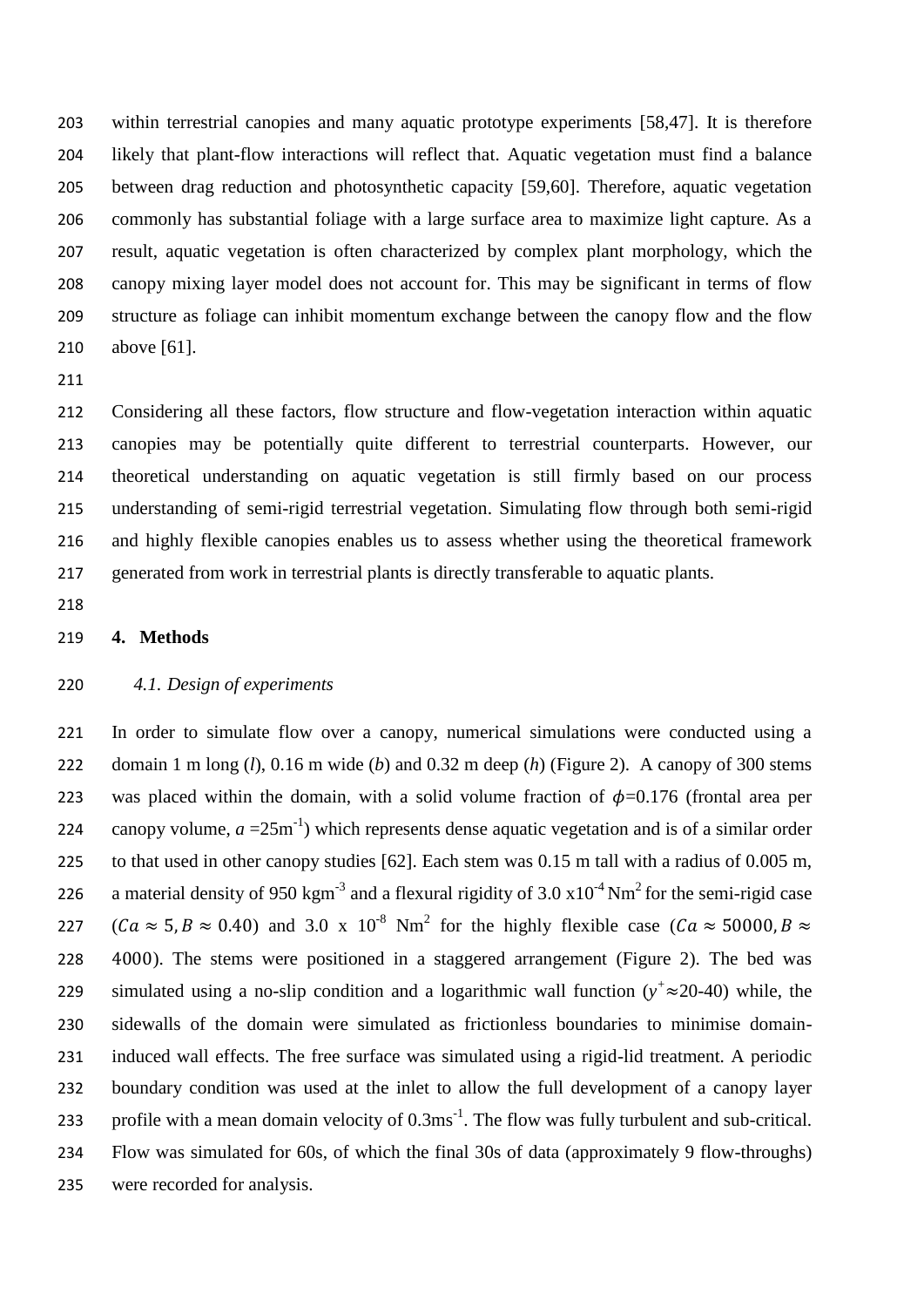The numerical experiments were conducted within a three-dimensional computational fluid dynamics (CFD) framework within which the Navier-Stokes equations for mass and momentum were coupled and solved using the SIMPLEST algorithm [63]. In this algorithm, an initial pressure field is prescribed which is then used to solve the momentum equations. A pressure correction equation is then applied to ensure continuity. This updated pressure field is then used to solve the momentum equations again and this iterative process is repeated until residual errors are reduced to 0.1% of the inlet flux. A regular Cartesian grid with cell size of 0.002m in each direction was used and the flow was solved using staggered grids for scalar and vector variables. In order to balance the demands of accuracy and stability, a second order, bounded, upwind differencing scheme was used for the convective terms, while central differencing was used for the diffusive terms. The Navier-Stokes equations were solved using Large Eddy Simulation (LES), with a constant Smagorinsky sub-grid scale 249 model ( $C_s = 0.17$ ). The vegetation stems were represented as an immersed boundary within the domain using a dynamic mass flux scaling algorithm [64], whereby individual cell porosities are altered to account for the presence of dynamic mass blockages within the flow without the need for adaptive re-meshing at each time-step [20]. Therefore, in contrast to many LES studies which use fitted grids, with refinement near boundaries, this method represents a low-resolution LES approach, similar to that of Kim and Stoesser [65]. Consequently, fine-scale turbulent vortices shed from the individual stems into the wake are not resolved within the model. The impact of this simplification is discussed in Section 5.2. The fluid-structure interaction was solved in a sequentially staggered manner [66], such that velocity and pressure data were passed from the fluid model after each time-step in order to derive plant motion and then new plant position data were fed back into the fluid model for the next time-step. The drag force provided the coupling between the flow and plant models, while other fluid forces where not considered for simplicity. Thus, the effect of the vegetation on flow was incorporated directly through the mass blockage, no slip boundary condition at blocked cell edges and resulting drag force. The corresponding fluid drag force acting on the stems was then calculated from the LES pressure and velocity data interpolated at the stem boundary. The plant position was then solved by balancing the external drag force against the internal inertial and bending stiffness forces [20].

*4.3. Biomechanical models*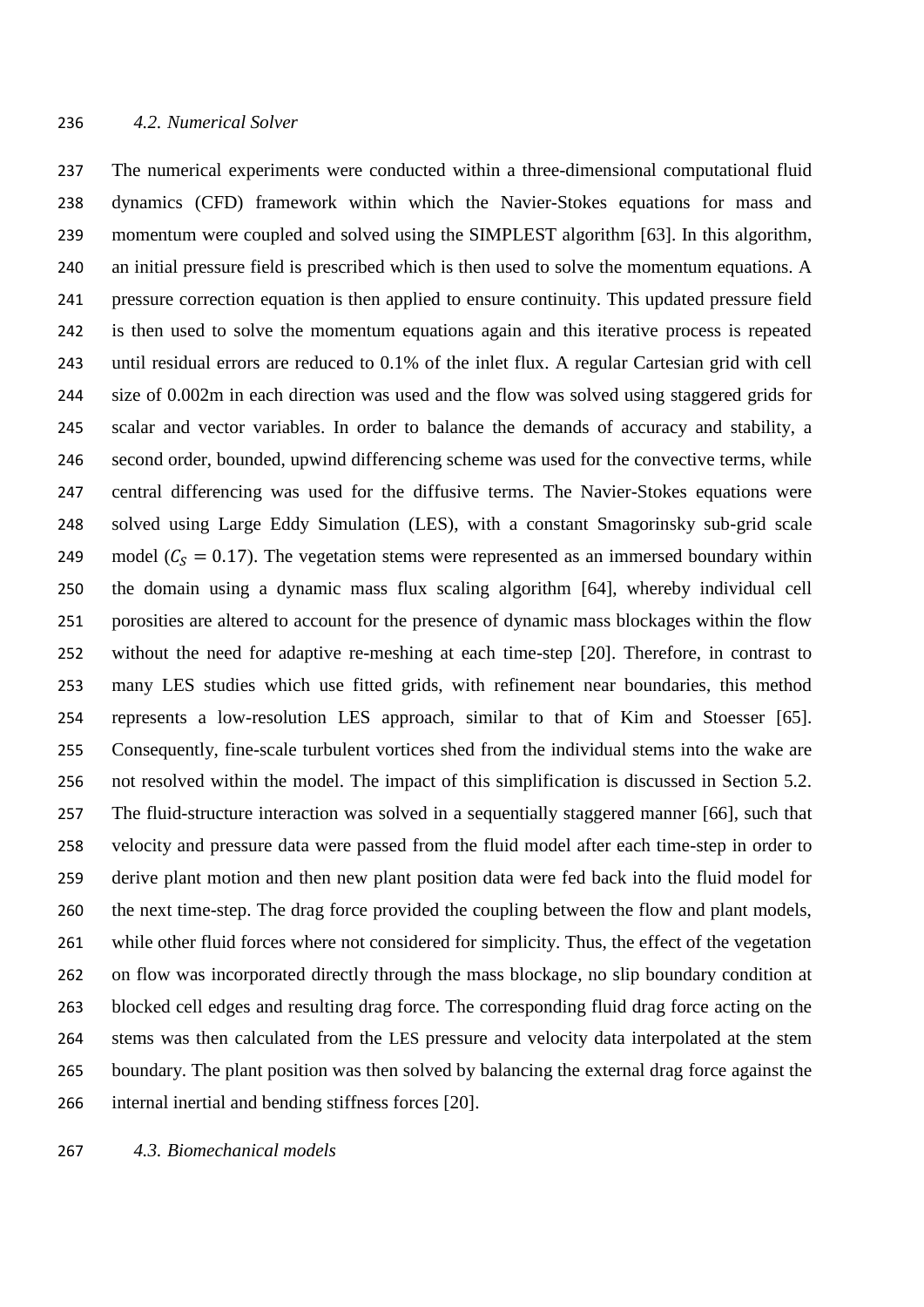To simulate plant motion, two different biomechanical models were applied. These two models were used to represent the two different vegetation types described in Section 3.2. The first was based upon the Euler-Bernoulli beam equation and is applicable to semi-rigid, 271 'bending' vegetation ( $Ca \approx O(1)$ ,  $B < O(1)$ ). Each stem is represented as a cantilever beam and shear effects are neglected. This type of model has previously been successfully applied to semi-rigid vegetation canopies [67,68]. The second model is based on an N-pendula approach and treats each vegetation stem as a series of pendula connected by "hinges" or 275 "joints". This model is suitable for modelling highly flexible 'tensile' vegetation ( $Ca \gg$ 276 1,  $B \gg O(1)$ ) with low rigidity and localised bending. Similar models have previously been applied to seagrasses [69,19]. Full details concerning the two biomechanical models are reported by Marjoribanks *et al.* [20].

279 *4.4. Analysis methods*

280 In order to compare the results within the canopy mixing layer theory framework, four main 281 analysis methods, which have been used previously to characterise canopy mixing layers [e.g. 282 7,32,8,70,17] are applied to the data.

### 283 *4.4.1. Normalised velocity and Reynolds stress profiles*

284 These are calculated using temporally averaged flow data extracted from the end of the 285 canopy, spatially averaged across the canopy width (*x/l*=0.84). The variables are normalised 286 following the approach of Ghisalberti and Nepf [7]. In these equations, U and  $\overline{u'w'}$  are both 287 temporally averaged but are functions of height (z),  $\overline{U}$  is defined as the arithmetic mean 288 velocity of the two flow regions,  $\Delta U$  is the difference between the mean velocities within the 289 two flow regions,  $\theta_M$  is the momentum thickness which is a measure of the thickness of the 290 shear layer, and  $\bar{z}$  is defined such that  $U(\bar{z}) = \bar{U}$ . These normalised velocity profiles allow 291 comparison of the data to a conventional mixing layer and can also be used to calculate key 292 mixing layer variables such as the mixing-layer induced Kelvin-Helmholtz (KH) vortex 293 frequency  $(f_{KH})$  [31,7].

$$
U^* = \frac{U - \overline{U}}{\Delta U} \tag{3}
$$

$$
\overline{u'w'}^* = \frac{\overline{u'w'}}{\Delta U^2} \tag{4}
$$

297 
$$
\theta_M = \int_{-\infty}^{\infty} \left[ \frac{1}{4} - \left( \frac{U - \overline{U}}{\Delta U} \right)^2 \right] dz
$$
 (5)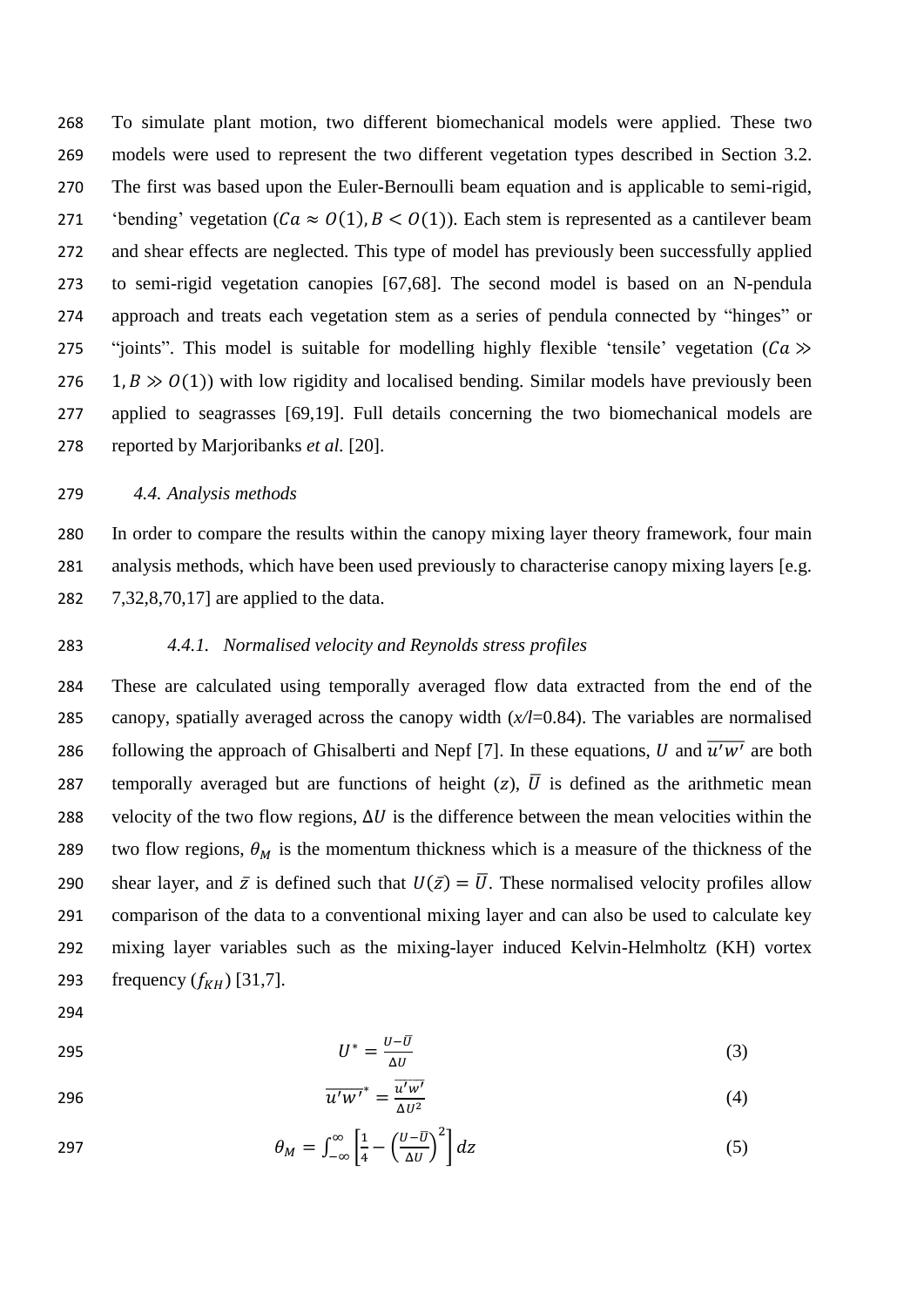$$
z^* = \frac{z - \bar{z}}{\theta_M} \tag{6}
$$

299 
$$
f_{KH} = 0.032 \frac{\bar{v}}{\theta}
$$
 (7)

 The mixing layer velocity profiles are compared to the typical hyperbolic tangent profile of a mixing layer [7]. The Reynolds stress profiles are compared to two previous studies. Firstly, the profile of Rogers and Moser [71], who used direct numerical simulation (DNS) to study plane mixing layers, is used as a comparison to a classical mixing layer theory. Secondly, the results are compared to the theoretical profile developed by Sukhodolov and Sukhodolova [72] for vegetated mixing layers using scaling laws and the turbulent viscosity model.

### *4.4.2. Spectral and Wavelet analysis*

 Time series analysis using both a Fourier and wavelet transform is applied for the full duration of the measurement period at a point along the centre line of the domain (*y/b*=0.5) at the downstream end of the canopy (*x/l*=0.84) just above the canopy-top to ensure no 311 interference from stems  $(z/h=0.5)$ . This enables the identification of key periodicities within the flow and is therefore used for assessing the representation of turbulence within the LES model and comparing observed vortex frequencies with those predicted using the canopy mixing layer model (Equation 7). A key advantage of wavelet analysis over other frequency transformations such as spectral analysis is that it retains a temporal dimension which shows how periodicities change through time [73]. The Morlet wavelet is fitted to the data across scales from 0.04 s to 20.48 s, centred at each point in the time series to calculate the wavelet power spectrum. Points that do not have statistically significant wavelet power compared to a white noise spectrum, and those subject to edge effects are discarded and the wavelet scale is converted to the equivalent Fourier period for comparison with other data [20,74]. For the power spectral analysis, the Welch periodogram method was applied to the time series data, with two non-overlapping windows [75].

### *4.4.3. Quadrant analysis*

 Quadrant analysis is applied to identify the presence of sweep and ejection events within the flow [34]. Here, downstream (*u*) and vertical velocity (*w*) time series extracted from an *x-z* 326 plane along the midline of the domain  $(y/b=0.5)$  are decomposed into mean and fluctuating components using Reynolds decomposition. The fluctuating velocities are then plotted onto a quadrant plot which divides the flow into a series of 4 distinct quadrant events: outward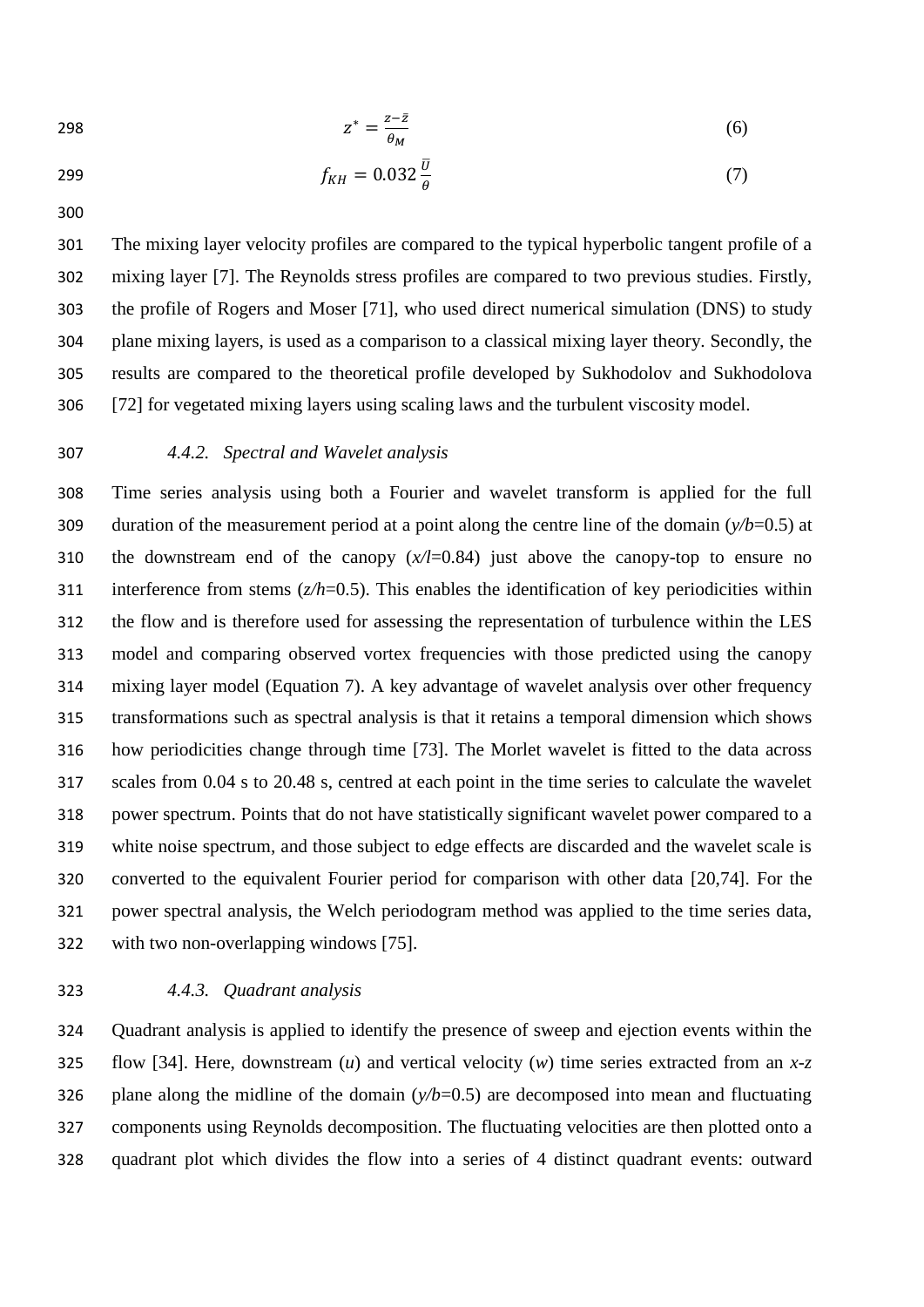interactions, ejections, inward interactions and sweeps [34]. In order to exclude low energy, small-scale fluctuations, a hole-size (H) condition is applied which excludes data where 331  $|u'w'| < H u_{RMS} w_{RMS}$  with a hole size of  $H=2$  [34].

### *4.4.4. Eulerian and Lagrangian vortex detection methods*

 To investigate the presence and nature of vortices within the flow, both Eulerian and Lagrangian vortex detection methods are applied. For the Eulerian methods, the Q criterion [76] is used which identifies regions where the magnitude of the vorticity vector is greater than that of the rate of strain. In order to determine the distribution of vortex size, the size of every vortex identified by the Q criterion was measured for an *x-*z slice down the centre-line of the domain for all time-steps. Only the data above the mean canopy top were used to avoid capturing small-scale and fragmented vortices within the canopy. In addition to the Q criterion, the spanwise component of the vorticity vector is presented, which provides a less stringent condition on vorticity as it is unable to determine between regions of high lateral shear and vorticity [77] but does retain information on the directionality of the vortices. Finally, the Lagrangian analysis applied the Finite-time Lyapunov exponent (FTLE) method, which tracks individual fluid trajectories back through time to identify regions of attracting phase-space [78,79]. This method is limited by fluid trajectories tracking back upstream of the domain inlet, and therefore the time period for tracking trajectories must balance the benefits of increased tracking back period [80] against the size of the region of the domain for which a full trajectory can be calculated. In this case, a track-back period of 0.5s was applied and regions near the inlet without valid trajectories are shown as no data. Vortices are identified as regions of attracting flow with ridges in the FTLE field highlighting the presence of Lagrangian coherent structures [80].

### **5. Results**

### *5.1. Description of the flow and normalised flow profiles*

 Instantaneous snapshots of the velocity field (Figure 3) demonstrate that the model captures both stem-scale and canopy shear layer scale flow processes. At the stem-scale (Figure 3a) there is evidence of individual unstable stem wakes leading to the formation of a vortex 358 street. Stem Reynolds number values vary between  $Re \approx 300$ -2000 along the stem depending on the local velocity. For the semi-rigid canopy (Figure 3b), the flow quickly develops into a typical canopy shear layer characterised by a sharp velocity gradient at the canopy top, and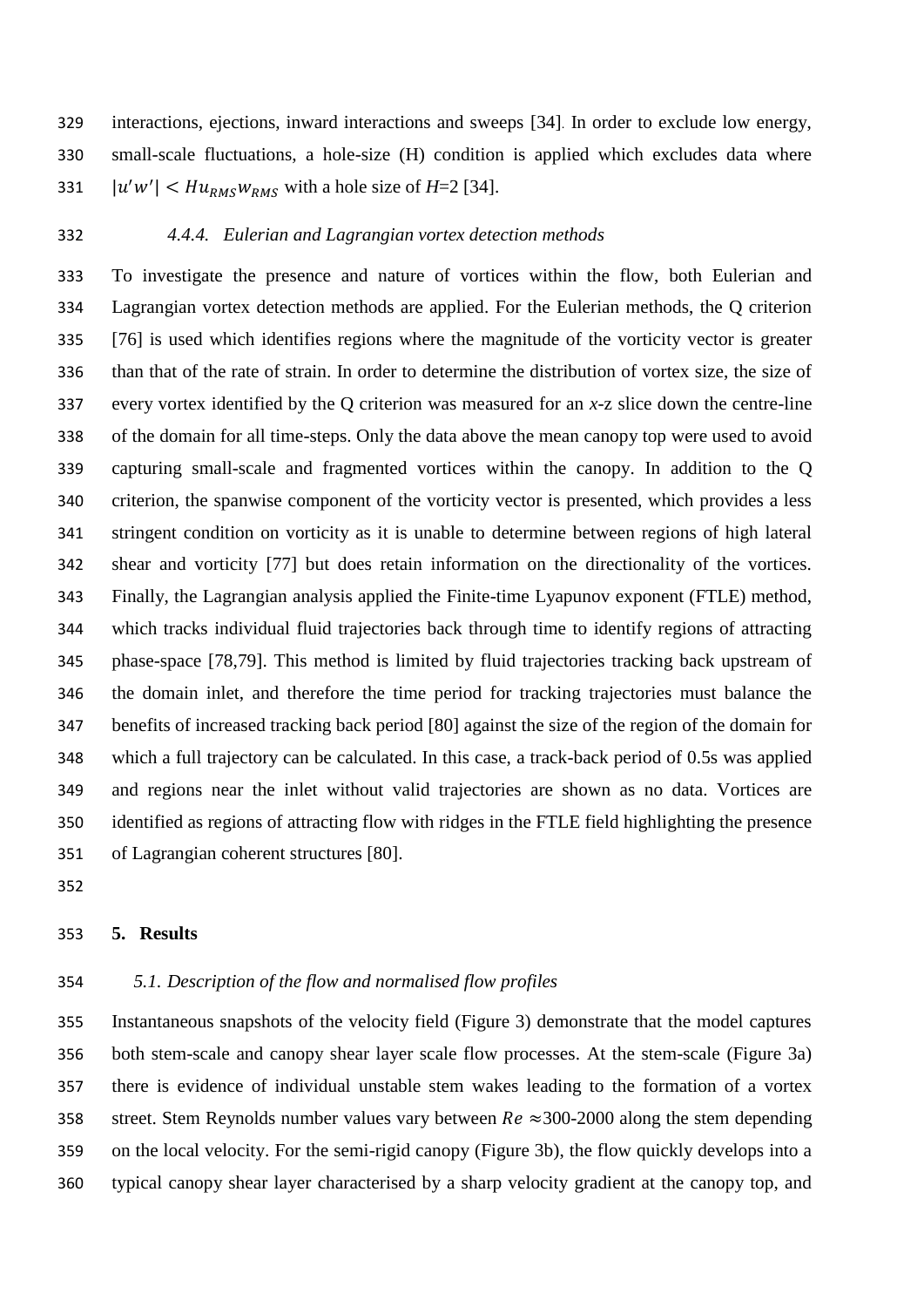formation of coherent turbulent structures along the canopy top. For the highly flexible canopy, this shear layer is less well defined and there is evidence of more complex flow structure due to the more prone position of the vegetation and increased plant motion (Figure 3c). For example, the canopy height is much more varied than in the semi-rigid case exhibiting large scale streamwise undulations.

 The normalised velocity profiles (Figure 4) show that for both the semi-rigid (SR) and highly flexible (HF) canopies the flow is well described by a mixing layer. This is particularly the case for the highly flexible case which maps closely onto the idealised mixing layer profile. The semi-rigid case shows substantial asymmetry about the centre of the mixing layer with a steep decrease in velocity towards the canopy region ( $z^*$  < 0). The momentum thickness of the shear layers (θ, Equation 5), calculated from the normalised profiles is 0.021m for the highly flexible case and 0.016m for the semi-rigid case. This suggests that for the highly flexible case the shear layer is thicker. The normalised variables estimate the KH vortex frequencies (Equation 6) for the semi-rigid and highly flexible canopies as 0.52Hz and 0.42Hz respectively. While the normalised profiles characterise the flow over the mixing layer regions they do not provide information on the location or dimensional width of the mixing layer. Therefore, the dimensional velocity profiles are also considered (Figure 5). These profiles show the difference between the two cases with a much wider and lower gradient shear layer in the highly flexible canopy case, as compared with the asymmetric, narrow and high velocity gradient mixing layer evident within the semi-rigid case. This highlights the generalising effect of the normalisation process which can remove significant differences in the velocity profiles and is not a sensitive indicator of self-similarity [71].

 The normalised Reynolds stress profiles (Figure 6) provide a more sensitive indicator and show that both the highly flexible and semi-rigid cases have Reynolds stress peaks larger than those typical of a classical mixing layer [71]. The highly flexible profile is similar in shape and magnitude to the theoretical profile derived by Sukhodolov and Sukhodolova [72] 389 ( $y = 0.02$ ) for vegetated mixing layers which also agreed well with their field data. The highly flexible profile also displays a smaller secondary peak below the centre of the mixing 391 layer ( $z^* \approx -4$ ), which may indicate the presence of additional turbulent processes within the canopy due to either plant motion or flow recirculation within the canopy. This secondary 393 peak is  $\approx 20\%$  of the mixing layer peak magnitude and is not present within the semi-rigid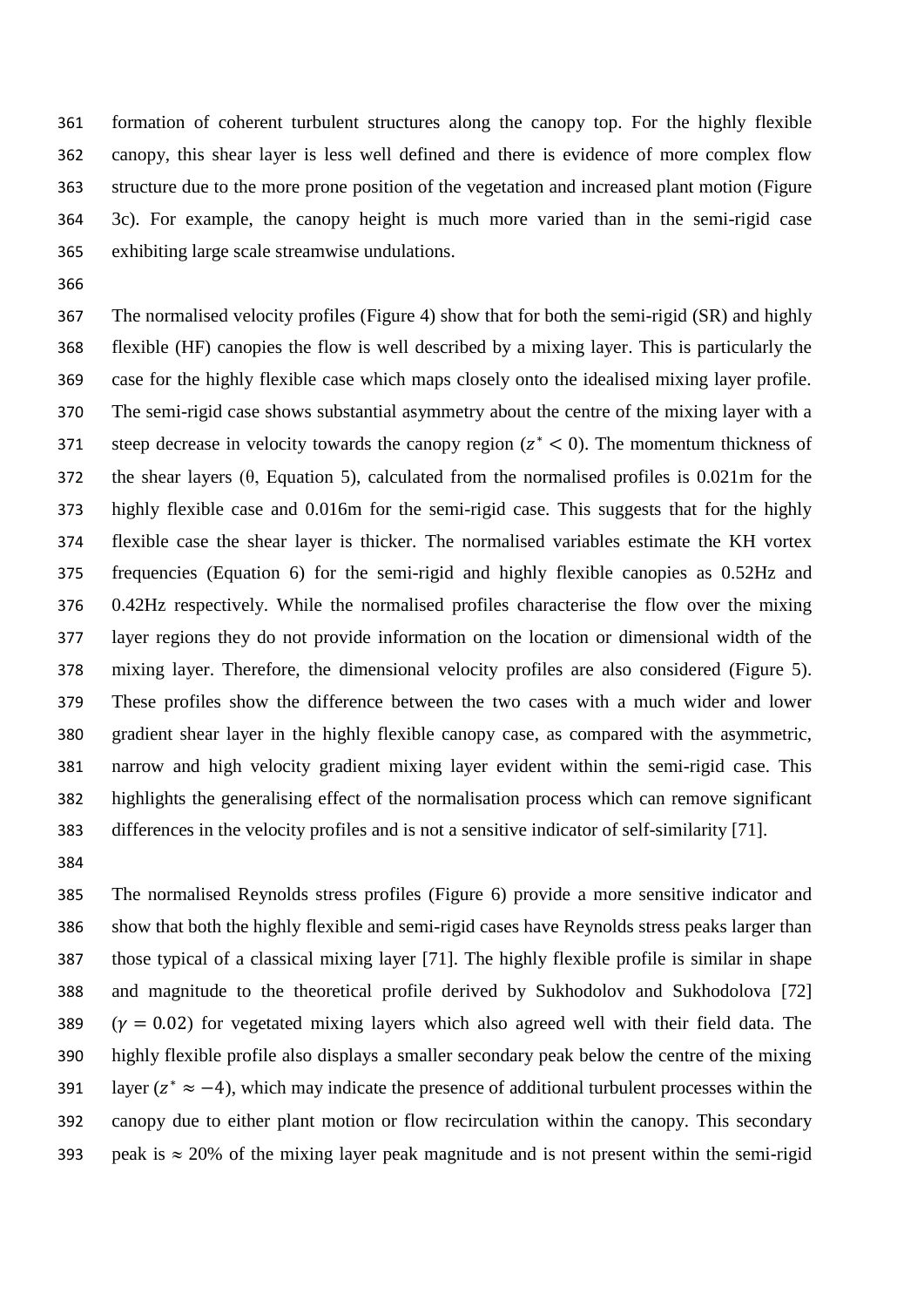case. A similar peak is seen in the data of Okamoto and Nezu [8] for a canopy exhibiting *monami*. The semi-rigid profile confirms the asymmetry evident in the velocity profile, with a 396 much steeper decrease in Reynolds stress towards the canopy  $(z^* < 0)$ . The magnitude of the Reynolds stress peak is 50% higher than the highly flexible case and over 200% higher than 398 the classical mixing layer case. This is due in part to the increased velocity difference  $(\Delta U)$  in the highly flexible canopy, as shown in Figure 5 which in turn decreases the normalised Reynolds stress (Equation 4).

### *5.2. Spectral and Wavelet analysis*

 The velocity power spectra for both simulations (Figure 7a & b) indicate that the turbulence predominantly follows the expected Kolmogorov decay rate, indicating that all the scales of interest lie within the inertial subrange and that the model accurately reproduces the turbulent processes with this range, with minimal impact of numerical diffusion or energy dissipation due to the SGS model [81,82]. As discussed in Section 4.2, fine-scale turbulence at the plant wake-scale is not resolved by the model and therefore experimental data are required to verify the model's performance at such scales where, in similar models, low grid resolution has been shown to result in under-prediction of Reynolds stresses [83]. At larger scales, both flow spectra exhibit peaks close to the predicted KH frequencies (as labelled in Figure 7). In the semi-rigid case, this is a single, well-defined peak. In contrast, for the highly flexible canopy, there is a broader peak, which extends to higher frequencies beyond the predicted KH frequency. The plant motion spectra both display similar peaks to the flow spectra highlighting the coherence between flow and plant motion.

 The wavelet plot for the semi-rigid canopy (Figure 8a) shows a similar pattern to the spectral analysis, with a single dominant periodicity which is initially at the KH frequency predicted 418 from the normalised profiles ( $f_{KH} = 0.52$ , scale = 1.92s, shown by black line in Figure 8a) but then decreases in frequency and wavelet power in the second half of the simulation. This suggests that local canopy variables may cause the frequency to fluctuate through time. The dominance of the single mixing layer scale periodicity implies that the turbulence regime is controlled by the mixing layer. In contrast, the highly flexible wavelet plot (Figure 8b) shows a larger range of concurrent scales of periodicity as shown by the velocity spectra. There is a 424 clear periodicity at the predicted KH frequency ( $f_{KH} = 0.42$ Hz, scale = 2.38s), which as with the semi-rigid case appears to vary through time and is less well defined than in the semi-rigid case. At approximately 15s this periodicity appears to decrease in power and potentially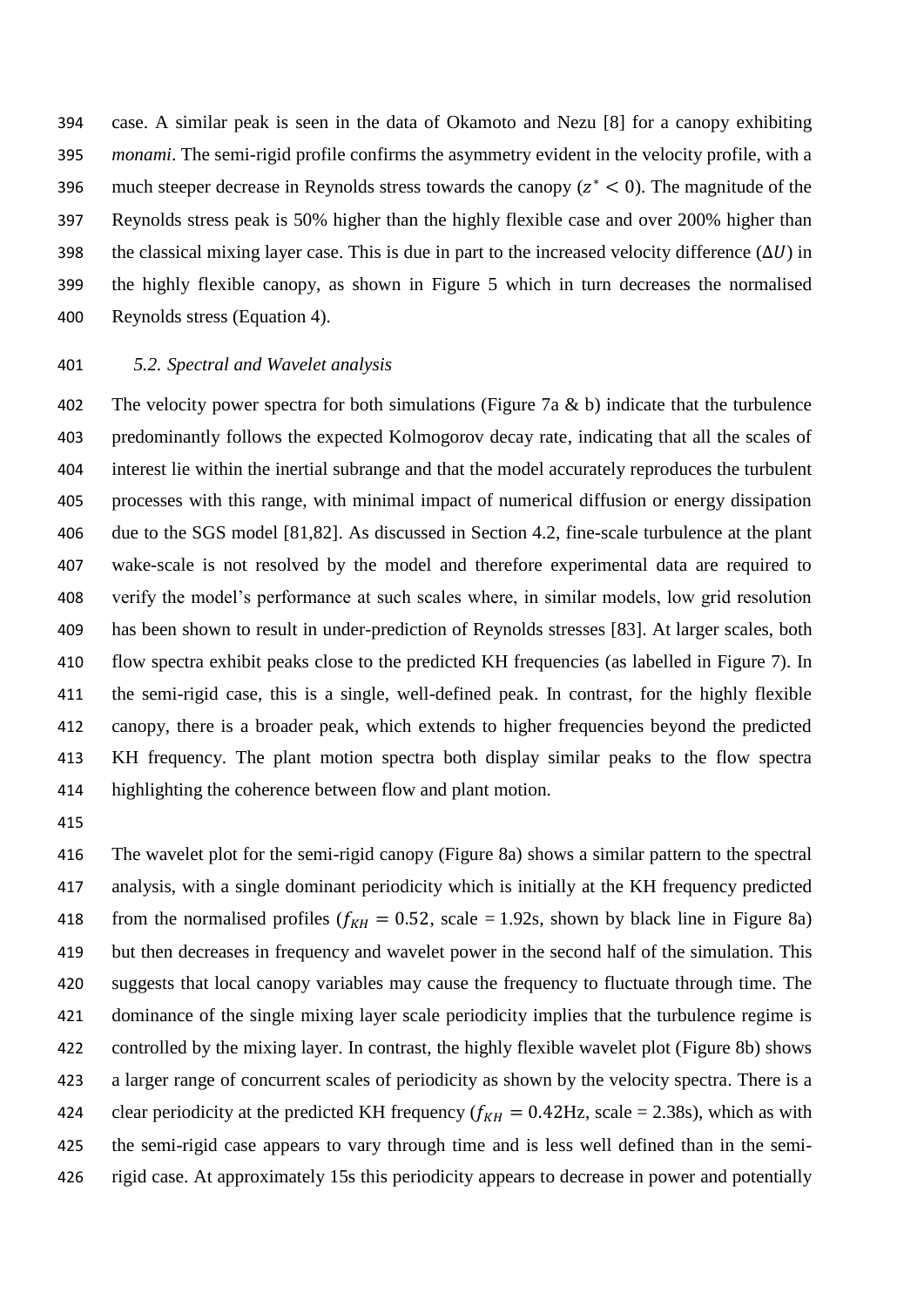merge with the higher frequency scale before reappearing towards the end of the simulation. There is also a distinct lower scale (higher frequency) periodicity between 1 and 2s (0.5-1Hz) (Figure 8b, dotted line). This signal suggests the presence of additional turbulent processes within the canopy mixing layer region, possibly linked to the secondary peak in the Reynolds stress profile. This scale is greater than that predicted for stem-wake generated turbulence at 432 the canopy top ( $f_W = 0.2U/D \approx 6$ ) and therefore we suggest that this turbulence may relate to plant motion processes. This higher frequency signal contains significant energy with a similar magnitude wavelet power to the mixing layer periodicity, suggesting it contributes substantially to the overall TKE budget. Similar to the lower frequency periodicity, it also shows significant variation in frequency over the duration of simulation. This periodicity 437 agrees well with the velocity power spectra  $(f_V$  in Figure 7b) where the turbulence production range extends to frequencies beyond the predicted KH frequency. There is also evidence of a lower frequency, lower power periodicity, which appears to separate from the mixing layer frequency temporarily between 10s and 25s.

### *5.3. Quadrant analysis*

 The distribution of high magnitude quadrant events (Figure 9) shows a dominance of sweeps (Q4) within the canopy and a stronger dominance of ejection events above the canopy for both the semi-rigid and highly flexible cases. Within each case, the peak values for sweeps and ejections are similar, with the highly flexible canopy exhibiting a 20-30% increase in occurrence of both. There is also a small peak in sweep events above the mixing layer in both cases. The sweep profiles are similar throughout the flow depth, although the highly flexible case has a higher proportion of sweep events at the top of the canopy (the pattern is reversed for the lower canopy). In contrast, the ejection profiles are less similar, with a larger 'background' level of ejection events in the highly flexible canopy, approximately 1-2% higher occurrence than for the semi-rigid case, which extends throughout the flow depth. 

 Inward interactions (Q3) show very little variation with height, with a relatively consistent low level (1%) throughout the flow depth, suggesting that the canopy flow regime has very little impact upon these events. Outward interactions (Q1) are prevalent within the canopy for both cases. This has been found in previous studies [36] and attributed to the impact of vegetation motion and the impact of a few large magnitude events penetrating into the low velocity region within the canopy. However, other studies have found no evidence of such a peak in outward interactions [84] and while this may be due to differences in flexibility or in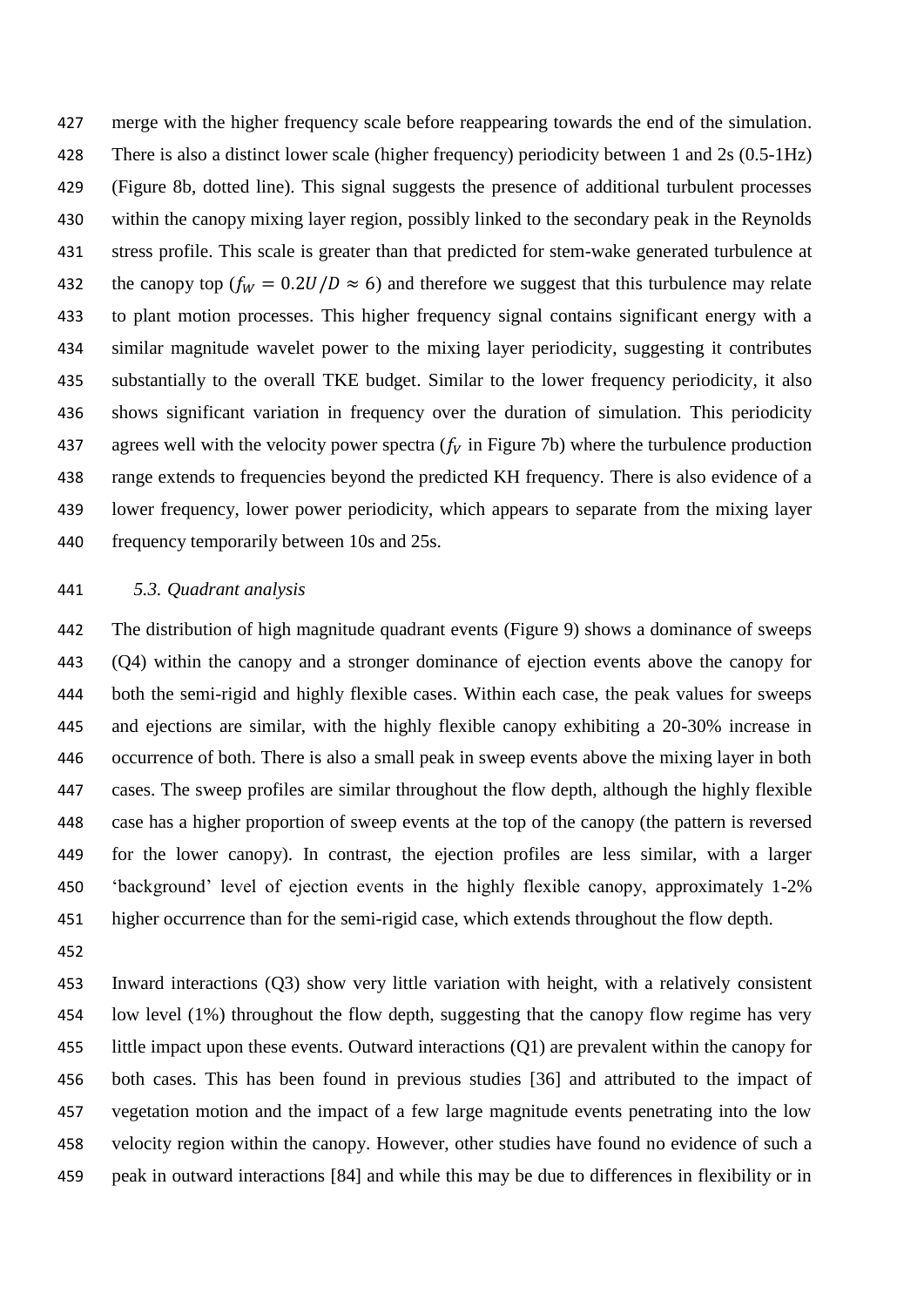stem density between cases, this remains an area for further work. The contributions of outward and inward interactions diminish towards the canopy top, suggesting increased coherence within the mixing layer [23]. Similar to the sweeps, there appears to be a secondary peak above the mixing layer though the cause of these is unknown.

### *5.4. Vortex detection methods*

 The snapshots of velocity and vorticity within the flow (Figures 10 and 11) provide insight into the instantaneous vorticity field. For the semi-rigid canopy case (Figure 10), the instantaneous velocity streamlines (Figure 10a) highlight the presence of the large-scale coherent structures within the flow. The highest magnitude Reynolds stresses correspond to a structure just above the canopy top (*z/h~*0.5) at approximately *x/l*=0.8. The vorticity field (Figure 10b) shows the dominance of clockwise (negative) vorticity concentrated along the canopy top and identifies the structure at *x/l*=0.8 as a clockwise vortex, consistent with a mixing layer roller or possibly hairpin vortex. Above the canopy there are weaker, large-scale vortices which appear stretched in the downstream direction, including the structure identified by the velocity streamlines in Figure 10a, centred at *x/l*=0.4. The Q criterion (Figure 10c) supports these findings, identifying a small number of large-scale vortices as well as much smaller scale vortices at the canopy top. The FTLE ridges (Figure 10d) also highlight the canopy top as the main region of vorticity, with the clear formation of a roller vortex at the canopy [78]. Marjoribanks *et al.* [20] demonstrated that the growth rate of this roller vortex is consistent with that associated with mixing layer growth.

 The velocity and vorticity plots for the highly flexible canopy (Figure 11a &b) show a more complex distribution of vorticity which extends throughout the full depth of the flow and includes substantial additional regions of anti-clockwise vorticity. Over the duration of the simulation, 64% of the above-canopy domain exhibits positive, anti-clockwise vorticity, in comparison to 41% for the semi-rigid case. There is also evidence of potential vortex shedding from individual stems (as labelled by the arrows in Figure 11). The Reynolds stress patterns (Figure 11a) show greater magnitudes of Reynolds stress within the highly flexible canopy, as compared with the semi-rigid canopy. This appears in contrast to the Reynolds stress profiles (Figure 7). However, as discussed earlier, the normalised Reynolds stress values are scaled by the velocity difference of the shear layer. Therefore, Figure 11a demonstrates that there are high values of Reynolds stress within the flow, but these do not relate to the strength of the shear layer (i.e. they are the result of additional turbulent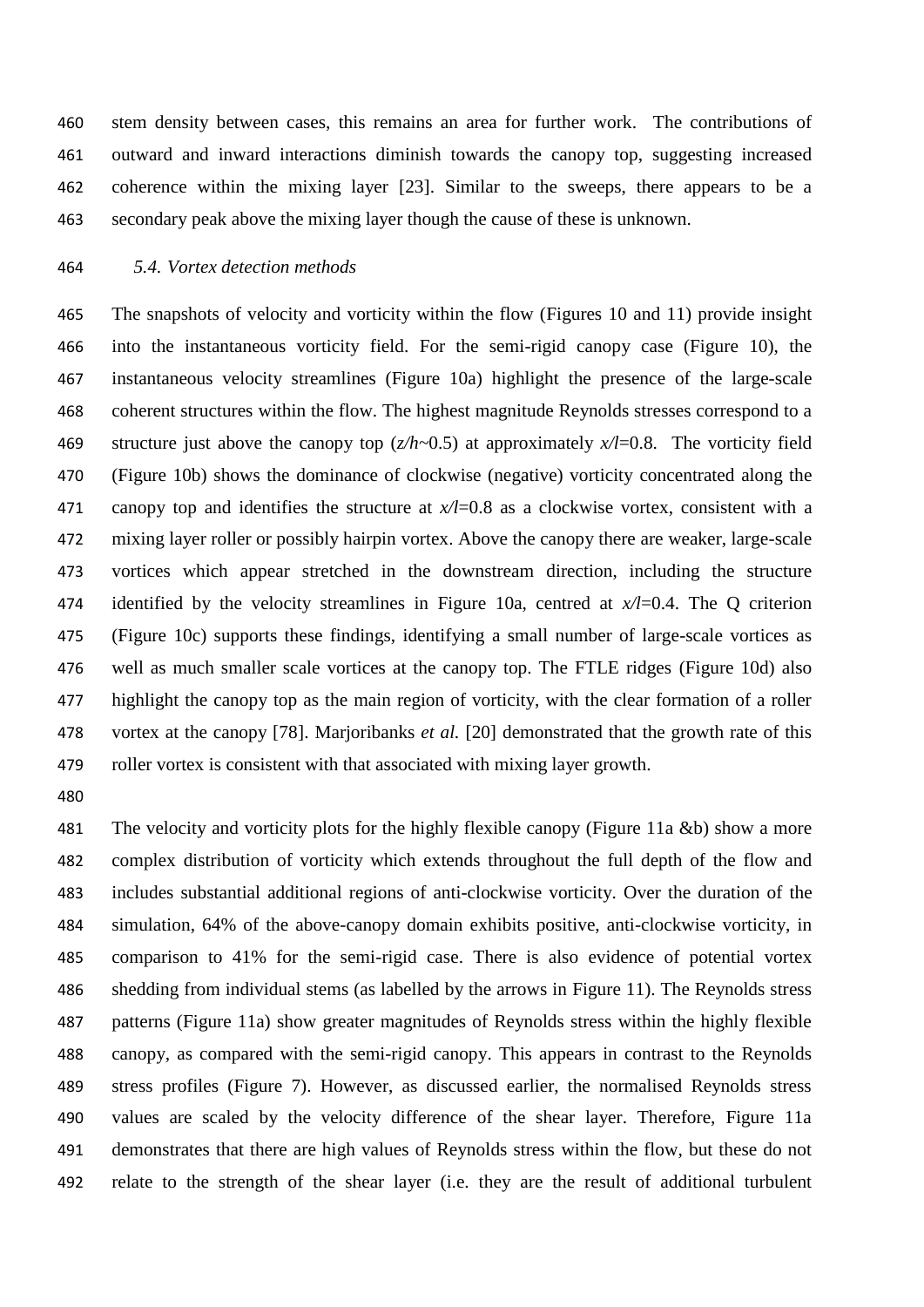processes). The Q criterion (Figure 11c) identifies a larger coverage of vortices than in the semi-rigid canopy, and the individual vortices are visually more complex in form. The FTLE results (Figure 11d) highlight vortex ridges extending from the canopy top into the main flow. The pattern is more complex than the semi-rigid case, with more vortex ridges present. The FTLE field also highlights the ridge between counter-rotating vortices which appear to be shed alternately from the canopy top at this instant.

 In order to assess whether these observations generalise throughout the simulation, the vortex size distribution over the entire simulation is assessed statistically. This was calculated by measuring the maximum width in the vertical (*z*) direction of each vortex at each time-step throughout the duration of the simulation for an *x*-*z* slice along the centreline of the model domain. The resulting distribution of vortex diameters (Figure 12), shows that the two cases are broadly similar with an increasing occurrence of vortices with decreasing size, which is expected given turbulence decay processes. The integral length-scale associated with the depth of the flow is 0.32m, however the dense canopy and high shear means that such vortices are unlikely to remain intact. Instead, the integral vortex size scales with the open flow above the canopy (~0.17m). This is demonstrated clearly in Figure 12. The average number of vortices observed at each time-step is similar (SR=21.1, HF=21.81). However, there are noticeable differences in the distribution of vortex size that suggest different turbulent production mechanisms between the flows, occurring at a range of scales. Primarily, the semi-rigid canopy produces more small-scale (<0.02 m) vortices whereas the highly flexible canopy produces more mid-scale vortices (0.02-0.1 m). For the largest vortices (>0.1 m) the distribution is similar between the two cases, with only minor differences. These three regions can be broadly related to different turbulent mechanisms within the flow.

 Firstly, the largest vortices (>0.1 m) correspond to shear layer vortices. This can be seen by examining the distribution of vortex diameter of vortices crossing the location of the time series extracted for the wavelet analysis. For the first 10s of the semi-rigid canopy measurement period, the wavelet spectra (Figure 8a) are dominated by a single low frequency periodicity. The distribution of vortex size at the time series location for this period (Figure 13) shows that this larger scale vorticity most likely corresponds to the peak in vortex size between 0.10 and 0.15m. This is supported by the data of Marjoribanks *et al.* [20] who measured a shear-layer generated vortex reaching a width of 0.1m by the end of the canopy.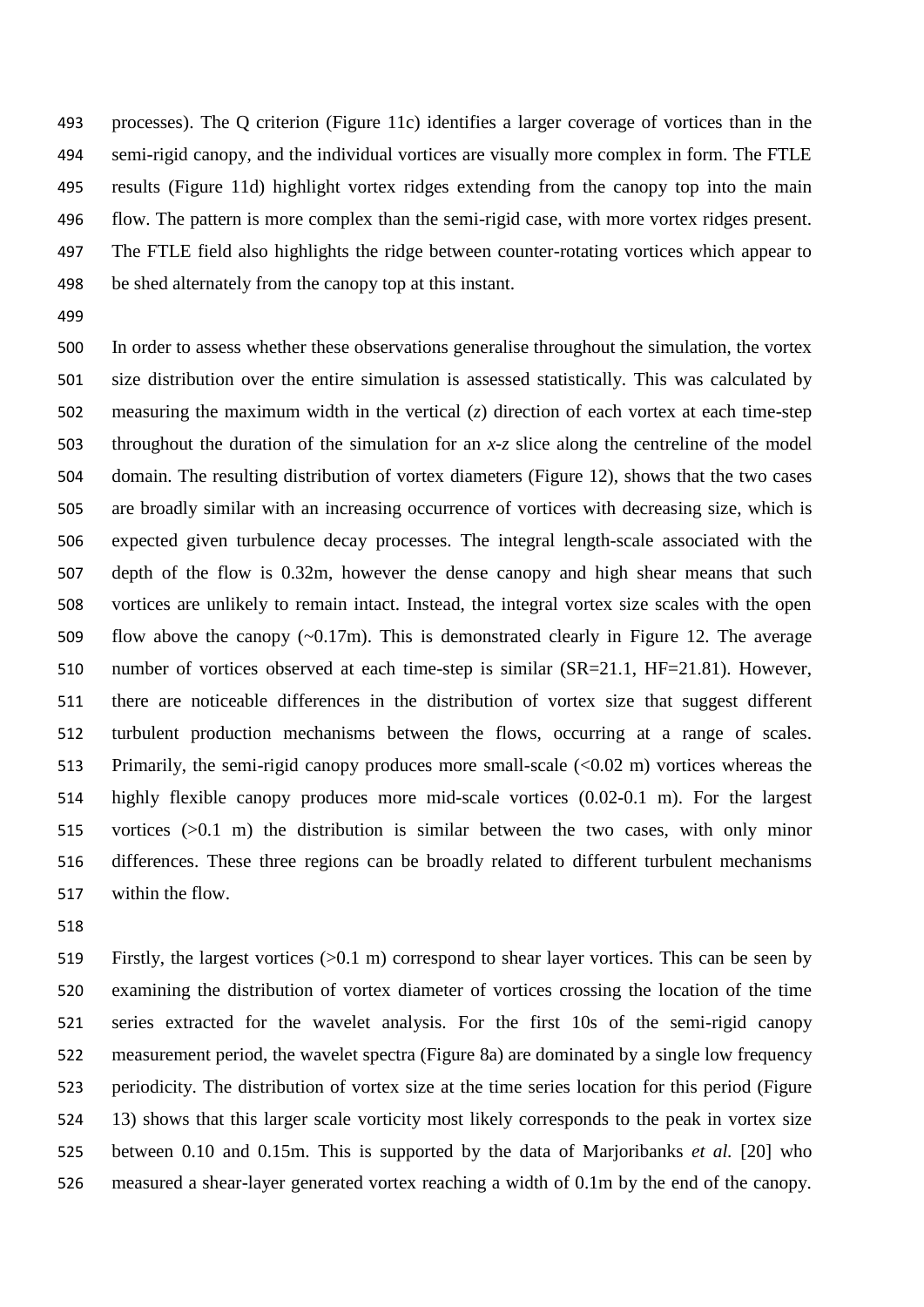Secondly, we suggest that the difference in distribution of small-scale vortices (<0.02m) relates to additional stem-wake generated vortices. These can be identified in Figure 11b at the canopy top. Assuming Taylor's frozen turbulence hypothesis holds for these small scale vortices, a vortex diameter of 0.02m represents a frequency of approximately 6.25Hz which is consistent with that predicted for the wake shedding mechanism at the canopy top.

 Finally, we hypothesise that the medium-scale vortices relate to additional plant-flapping related turbulence within the highly flexible case. In order to investigate this further we study the relation between vortex size and vorticity for both the highly flexible and semi-rigid canopies. For vortices relating to mixing layer instabilities we expect a dominance of negative (clockwise) vorticity whereas for plant-flapping generated vortex shedding we suggest that the mean vorticity should be zero given that vortices of positive and negative vorticity are alternately shed (Figure 11a). For each vortex scale we analyse the vorticity in the regions defined as vortices according to the Q criterion using two measures: the proportion of vortices with mean positive and negative vorticity and the mean vorticity value. The results (Figure 14) show that the vorticity is very similar between the semi-rigid and highly flexible cases for vortices smaller than 0.07m (small and medium scale vortices). In this region, there is a slight dominance of negative vortices (approximately 60%) with a mean 545 vorticity of between  $-1.5$  and  $-2s^{-1}$ . Between 0.07m and 0.11m the trend is also similar, but with a greater dominance of negative vortices and correspondingly a lower mean vorticity of 547 approximately  $-2.5s^{-1}$ . We suggest therefore that this may correspond to the most dominant mixing layer scale.

 For vortices greater than 0.11m there is a marked difference in vorticity with an increase in the dominance of negative vorticity for the semi-rigid case and the opposite for the highly flexible case. For the largest scales in the semi-rigid case the flow only consists of negative 553 mixing layer vortices. Here the mean vorticity is approximately  $-5s^{-1}$  though this decreases substantially at the very largest scale, suggesting a weakening of vorticity. For the highly flexible case, although the proportion of positive vortices peaks at 90%, the mean vorticity peaks at approximately zero suggesting that the negative vortices are on average nine times stronger at this scale. This general pattern is demonstrated across the vortex diameter scale range suggesting that the mixing layer vortices are the strongest vortices within the flow and that counter-rotating vortices which we suggest relate to plant–flapping, are characterised by weaker vorticity.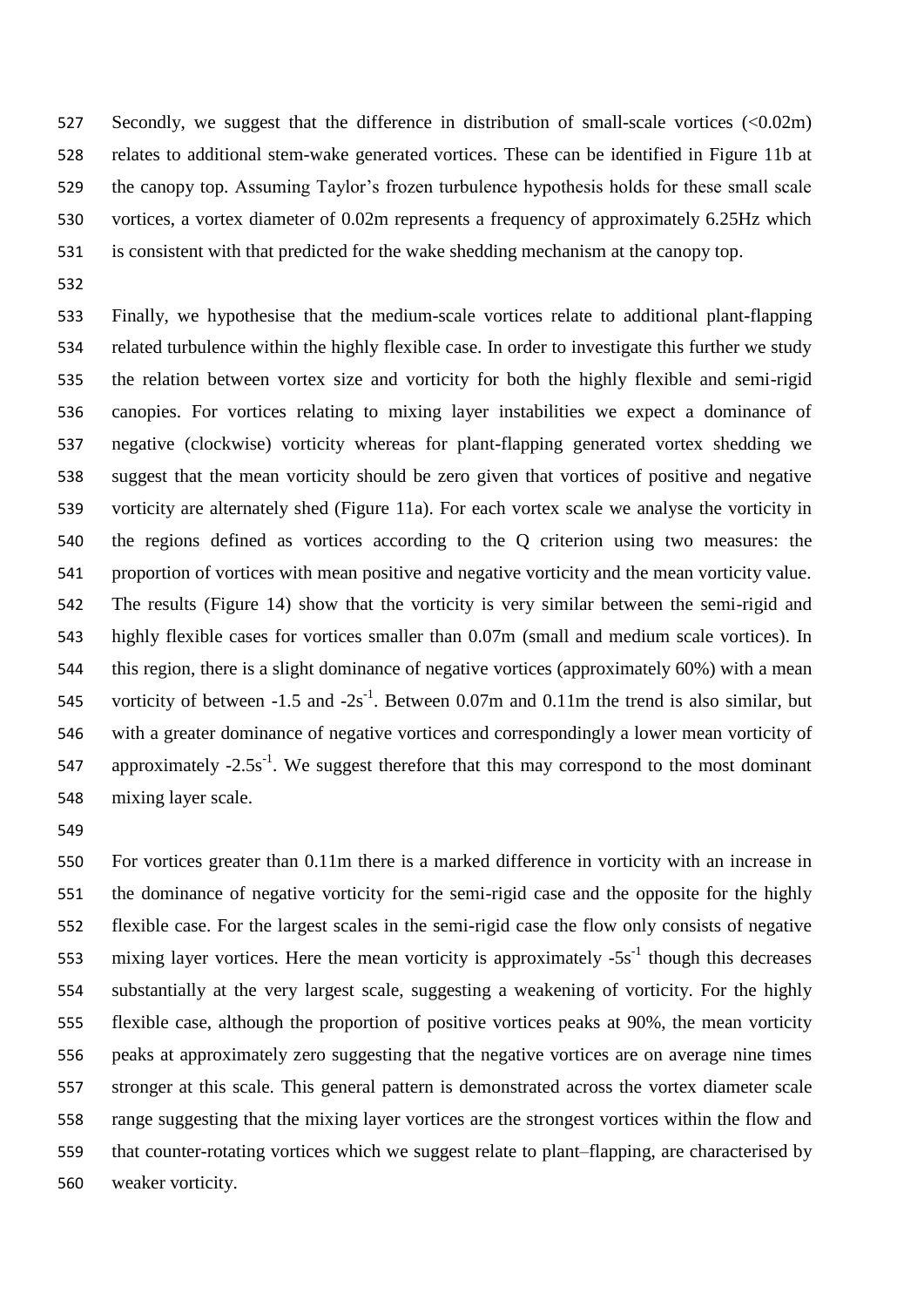**6. Discussion**

 The results presented here for both the semi-rigid and highly flexible canopies display typical canopy layer flow characteristics. This demonstrates that shear instability characteristics appear to generalise over a range of plant flexibilities [7,85]. The normalised velocity profiles demonstrate that both canopy flows contain mixing layers associated with inflection points in the velocity profiles just above the canopy. Whilst the velocity profiles both agree with the classical mixing layer profile (particularly the highly flexible case), the Reynolds stress profiles both peak above the value observed for a classical mixing layer. This is in agreement with Sukhodolov and Sukhodolova [72] who found that for a natural vegetation canopy, the Reynolds stress profile was best described by their theoretical profile multiplied by a factor of two. The agreement with this profile observed for the highly flexible canopy (Figure 5) suggests that the highly flexible canopy is representative of the processes occurring in the natural vegetation canopy studied by Sukhodolov and Sukhodolova [72]. For the semi-rigid case, the Reynolds stress profile exhibits an even larger peak, This is in common with the findings of Ghisalberti and Nepf [32] who observed that the magnitude of the Reynolds stress peak increased with stem rigidity, though they observed a lower magnitude peak most likely 578 due to the lower canopy density  $(a = 5.2 \text{m}^{\text{-}1})$ .

 The wavelet analysis highlights the presence of mixing layer periodicities in both flows, but also suggests the presence of smaller scale, higher frequency periodicities within the highly flexible canopy flow. These periodicities do not coincide with either the wake-scale or mixing layer scale and therefore most likely relate to other turbulent production mechanisms. This observation agrees with Nikora's [57] model for canopy flows which identifies six distinct turbulence regimes, including boundary layers, mixing layers and wakes across different scales. Of the regimes proposed, some are too large-scale (e.g. depth-scaled boundary layer, vegetated mixing layer) and others too small-scale (leaf-scale boundary layers, stem wakes) to relate to the periodicity observed in the highly flexible canopy. Therefore, we hypothesise that the observed periodicity corresponds to plant flapping induced turbulence. This mechanism cannot be simply described as one of the canonical flow types (e.g. boundary layer, mixing layer, wakes) but is most likely to be caused by a combination of, and interaction between, mixing layer instabilities and wake vortex shedding, similar to a flapping flag [86-88]. It should be noted however that a flapping flag is not the perfect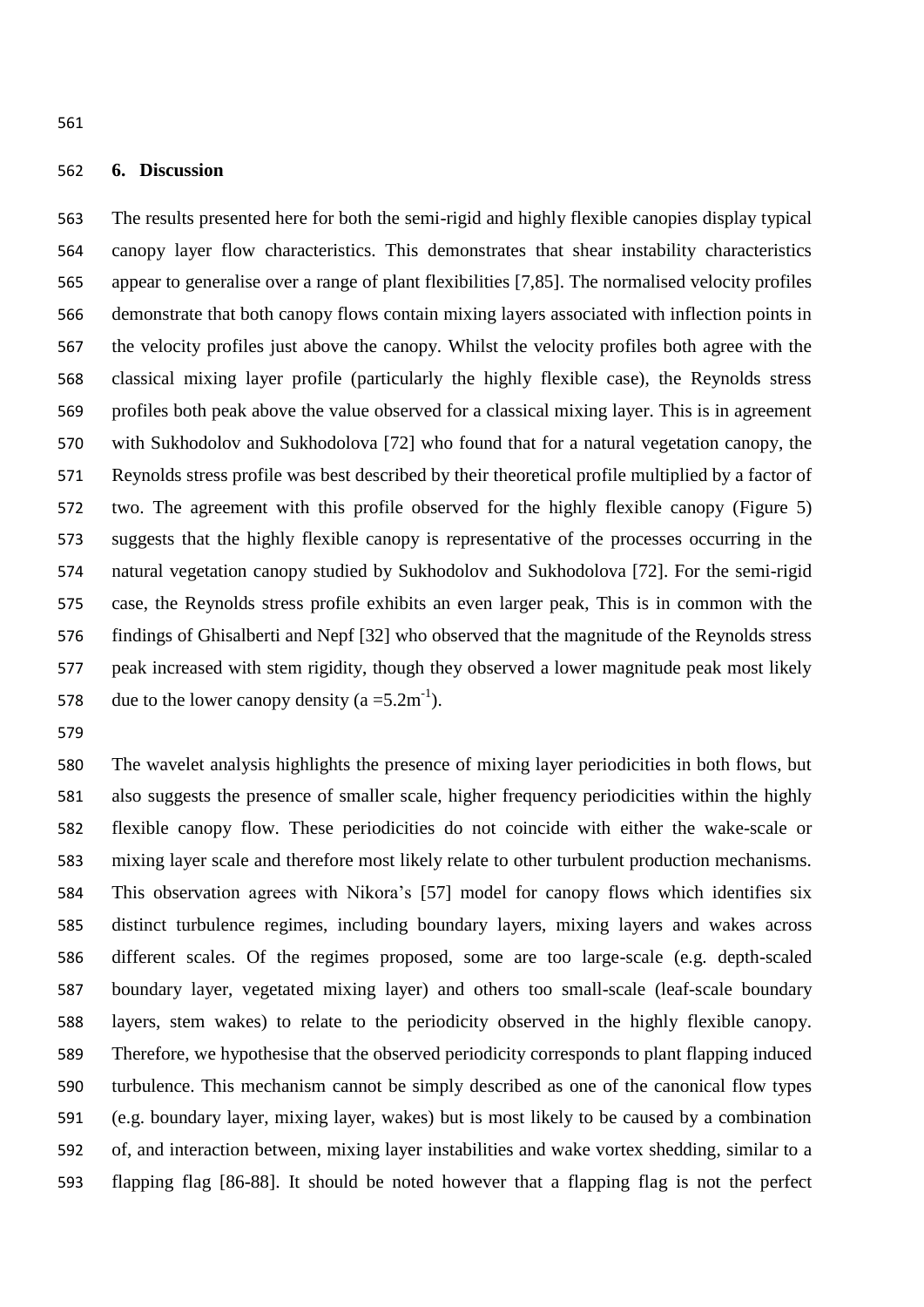analogue for vegetation stem flapping, due to it being fixed perpendicular to the flow at the bed. This mechanism of turbulence production is of great interest as it is likely to be closely related to plant form and biomechanics and will therefore vary across different plant types. Notably, this turbulence mechanism is not included within the generalised canopy layer model, where vegetation response is treated as an elastic bending response governed by the plant's natural frequency [68,89]. Further research is therefore required to characterise this turbulent process, assess its overall significance and contribution and to include it within the aquatic canopy flow model.

 The absence of this turbulence scale (resulting from plant flapping) in the semi-rigid canopy allows a comparison of its effect in comparison to that of the mixing layer which is present in both cases. The presence of this scale does not dampen the mixing layer signal within the flow, as shown by both the normalised flow profiles and the quadrant analysis. However, there are some unexplained features which may be a result of this additional turbulence scale. The secondary peak in the Reynolds stress profile has previously been observed in canopies exhibiting coherent plant motion [8] and requires further explanation. Similarly, the highly flexible canopy exhibits a greater number of large magnitude ejection events throughout the flow depth. However, there is no corresponding increase in sweep events and therefore it is unclear as to the origin of these events. Finally, the highly flexible canopy exhibited much larger Reynolds stresses over the canopy. These phenomena require further investigation over a wider range of canopy conditions to determine the physical processes responsible for these observations and assess their persistence across a range of canopy densities, stem lengths and rigidities.

 The additional turbulence production within highly flexible canopies has a clear impact on vortex characteristics. However, the impact is not straightforward. Whilst large-scale mixing layer vortices dominate the semi-rigid canopy flow, for the highly flexible canopy flow there exist large-scale vortices with positive (clockwise) vorticity. This suggests that the vortex production by plant-flapping is not restricted to the mid-scale range but also occurs at scales similar to the mixing layer vortices. It is possible that this explains the presence of two very similar low frequency scales within the wavelet plot (Figure 8b) which split and merge through time. Neither the additional vortex occurrence at wake scales within the semi-rigid canopy, nor the additional vortex generation in the mid-scale range in the highly flexible canopy observed in Figure 12 alter the bulk vortex characteristics as demonstrated by the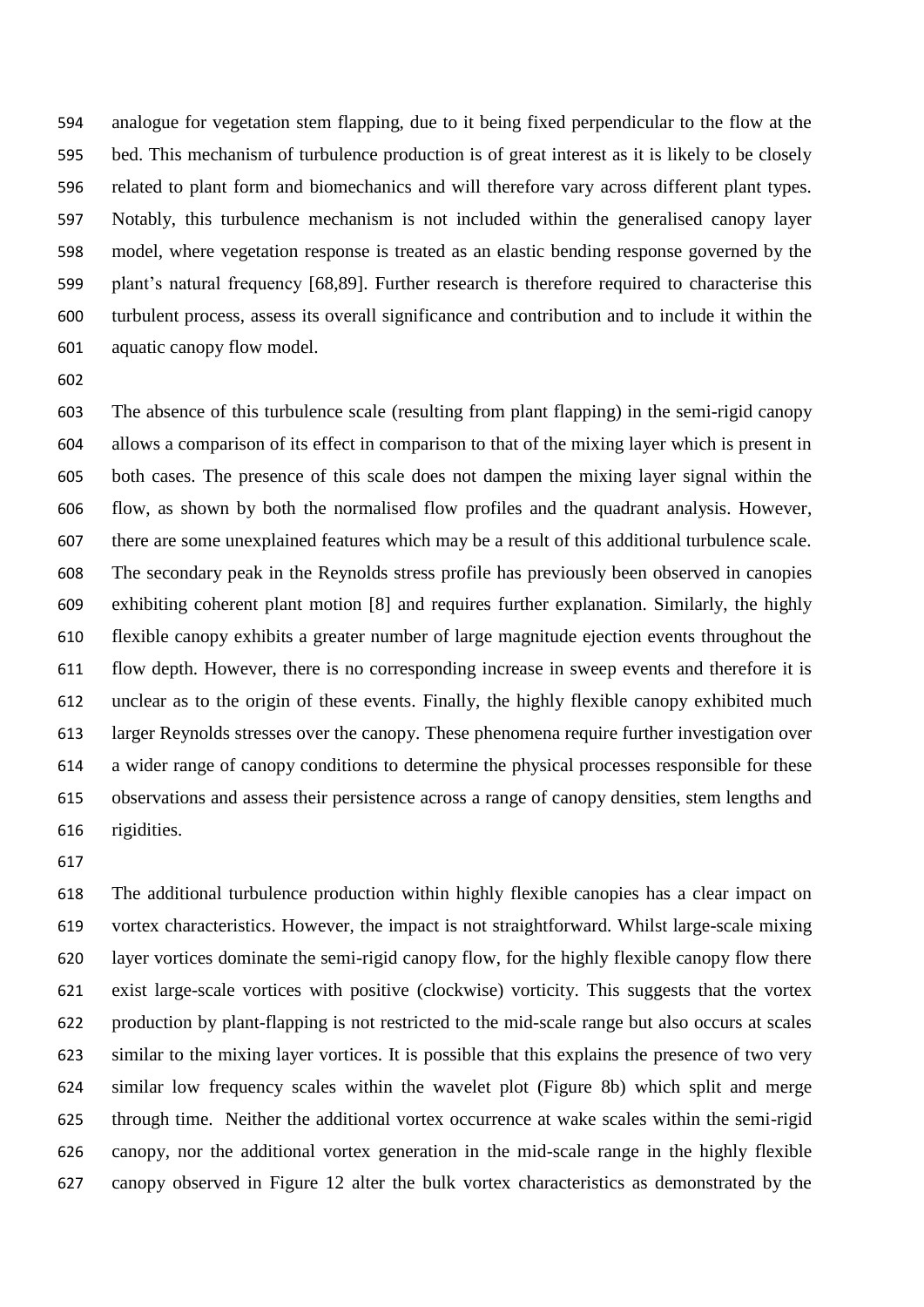similarity in Figure 14 for scales less than 0.1m. We suggest that this may be due to the fact that both these vortex production mechanisms generate both positive and negative vortices and therefore produce a net zero vorticity. Vortices at these smaller scales are likely to comprise both decaying mixing layer turbulence and additional turbulence production. However, the net vorticity signals of these two processes are likely to be similar. Thus we suggest that it is only mixing layer turbulence processes that significantly alter the vortex characteristics. The exception to this is at the very largest scales in the highly flexible simulation where positive vortices dominate. Here the vorticity is equal to zero suggesting the dominance of stem flapping vortices. However, the proportion of vortices that are positive is approximately 90% rather than the 50% expected from this vortex generation mechanism.

 These results suggest a more complex picture of turbulence production within highly flexible canopies, which retains canopy mixing layer structure, but also exhibits additional turbulence production mechanisms related to stem flexibility. For highly flexible aquatic macrophytes with more complex form and foliage than considered here, we suggest that the role of this plant-flapping scale turbulence may be even further increased. However, the presence of foliage has also been shown to inhibit momentum exchange [61] and we note this as an area for future research. The turbulence generated by this mechanism has been shown to generate large-scale turbulent structures and additional high magnitude turbulent quadrant (Reynolds stress) events. Therefore, we suggest the utility of canopy-layer experiments and models employing semi-rigid or rigid vegetation analogues in drawing conclusions on flow and sediment processes in natural channels with highly flexible vegetation should be carefully considered.

 Future work should be directed at evaluating the observed patterns over a wide range of canopy densities and plant forms. In order to characterise the effect of vegetation with highly complex morphology, as observed in natural environments, further model development is required to increase our capability of modelling fluid-structure interaction with increasing resolution and accuracy. This may involve more strongly couple fluid-structure interaction models, dynamic meshing and more sophisticated turbulence models. In particular, we highlight the need to investigate the fine-scale turbulence processes operating at the wake- scale and the effect these may have on larger scale turbulence dynamics through turbulent backscatter. Nevertheless, we suggest that the methodology applied here provides a useful approach for characterising flow-vegetation interactions.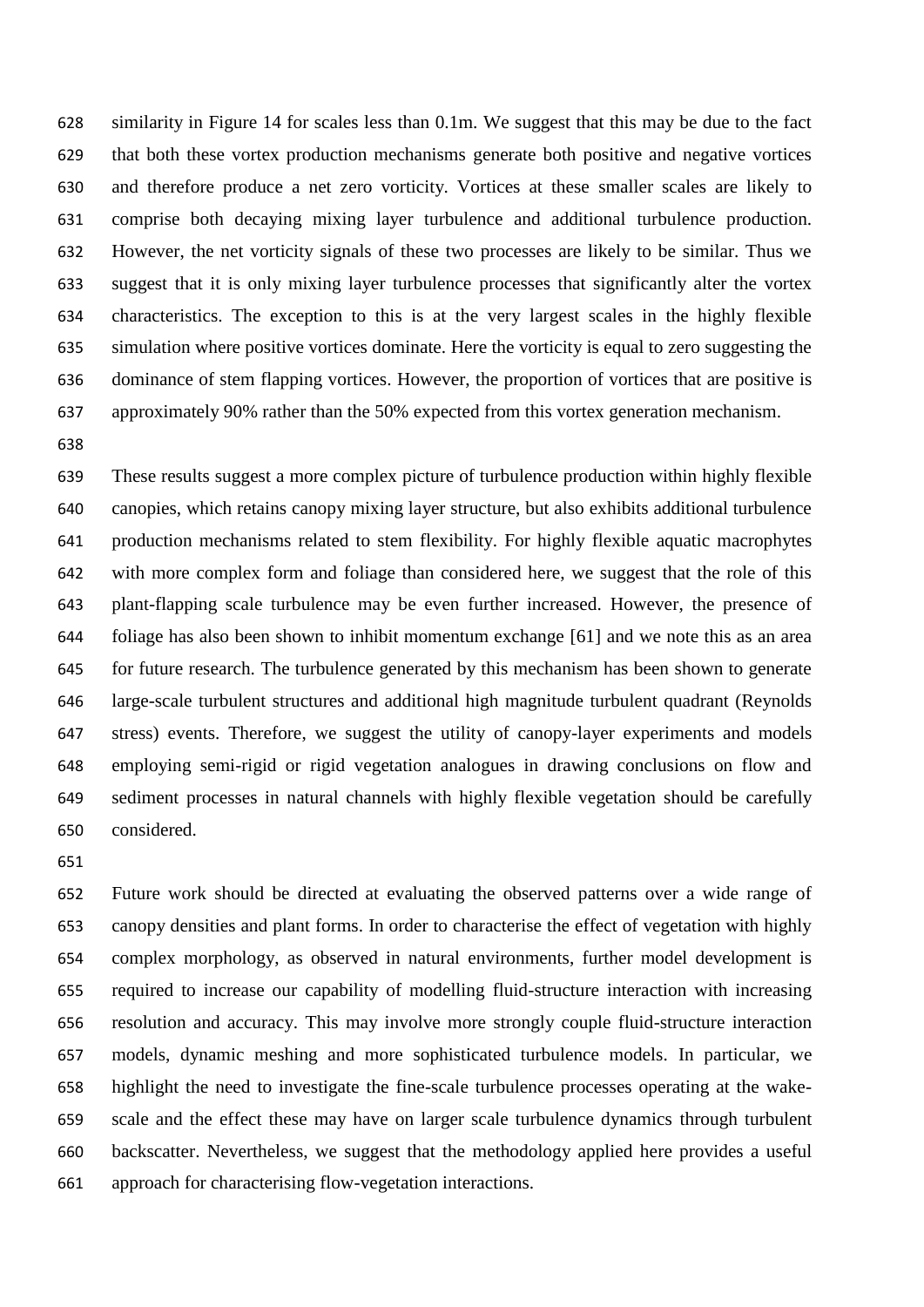### **7. Conclusion**

 This paper presents results from numerical simulations of flow through two canopies: one semi-rigid and one highly flexible. Two different models were employed to capture the dynamics of each canopy based upon their characterisation as 'bending' and 'tensile' canopies respectively. These models were applied to similar flow conditions in order to evaluate their agreement with canopy flow theory. The main conclusions of this study are:

- 1. The fundamentals of canopy flow generalise across a wide range of vegetation rigidities. This includes the mixing layer flow profile, vortex generation and occurrence of turbulent sweep and ejection events.
- 2. However, highly flexible canopies exhibit evidence of additional turbulent processes at scales that are different to those expected for mixing layers and other known turbulent processes (e.g. boundary layers and wakes)
- 3. These processes are most likely related to plant-flapping induced turbulence. Other than through elastic-response, such plant-related turbulent processes have not been extensively studied, but may contribute a hereto unrecognised influence on flow and channel processes in aquatic environments.

### **References**

- 1. Franklin P, Dunbar M, Whitehead P (2008) Flow controls on lowland river macrophytes:
- A review. Science of The Total Environment 400 (1–3):369-378
- 2. Jarvela J (2002) Flow resistance of flexible and stiff vegetation: a flume study with natural
- plants. J Hydrology 269 (1-2):44-54
- 3. Nepf H, Ghisalberti M, White B, Murphy E (2007) Retention time and dispersion
- associated with submerged aquatic canopies. Water Resour Res 43 (4):10.
- doi:10.1029/2006wr005362
- 4. Green JC (2005) Comparison of blockage factors in modelling the resistance of channels
- containing submerged macrophytes. River Res Appl 21 (6):671-686. doi:10.1002/rra.854
- 5. Ikeda S, Kanazawa M (1996) Three-dimensional organized vortices above flexible water
- plants. J Hydraul Eng 122 (11):634-640
- 6. Nepf HM, Vivoni ER (2000) Flow structure in depth-limited, vegetated flow. J Geophys
- Res-Oceans 105 (C12):28547-28557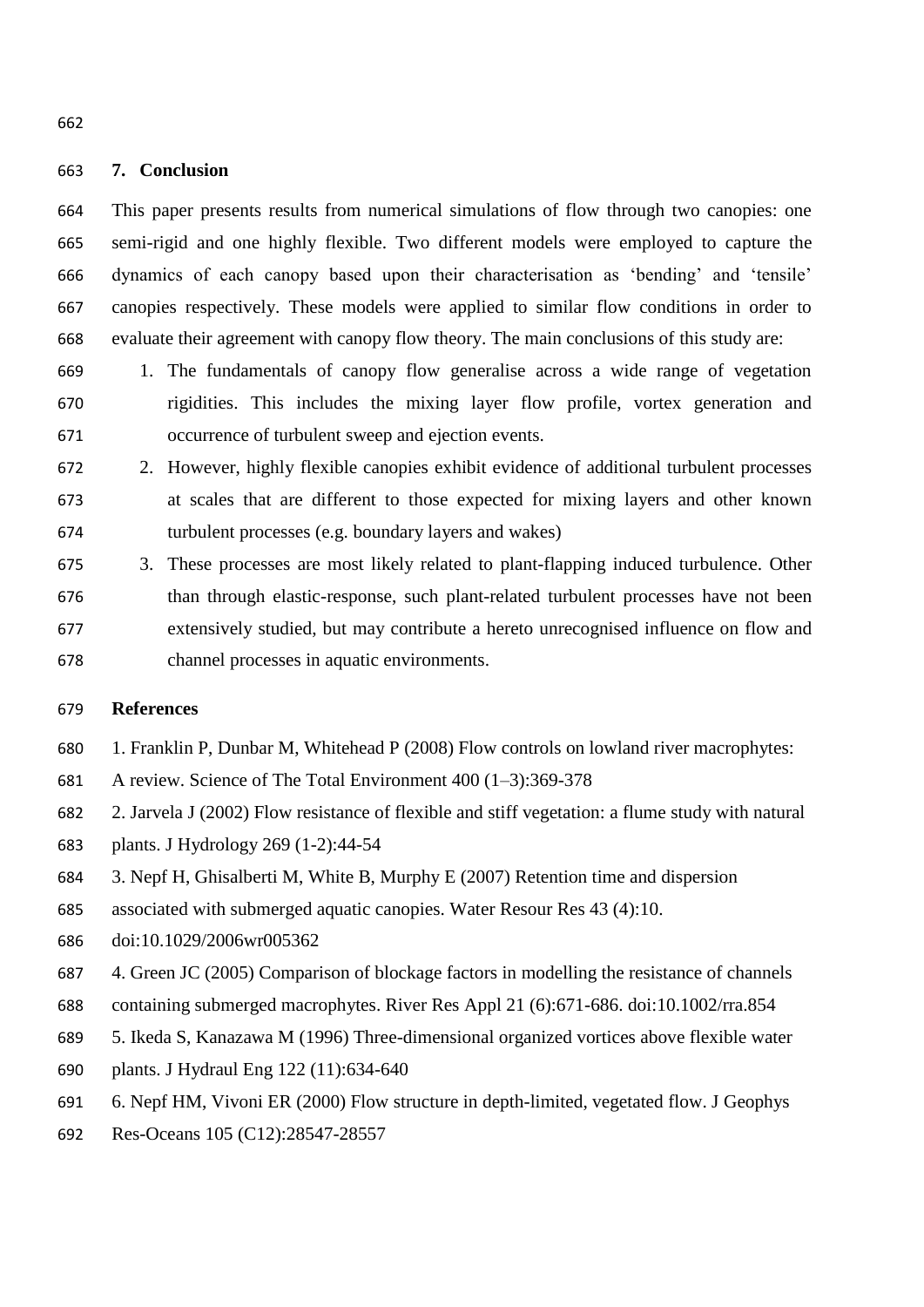- 7. Ghisalberti M, Nepf HM (2002) Mixing layers and coherent structures in vegetated aquatic
- flows. J Geophys Res-Oceans 107 (C2):11. doi:10.1029/2001jc000871
- 8. Okamoto TA, Nezu I (2009) Turbulence structure and "Monami" phenomena in flexible
- vegetated open-channel flows. J Hydraul Res 47 (6):798-810. doi:10.3826/jhr.2009.3536
- 9. Sand-Jensen KAJ, Jeppesen E, Nielsen K, Van Der Bijl L, Hjermind L, Nielsen LW,
- Ivlrsln TM (1989) Growth of macrophytes and ecosystem consequences in a lowland Danish
- stream. Freshw Biol 22 (1):15-32. doi:10.1111/j.1365-2427.1989.tb01080.x
- 10. López F, García M (1998) open-channel flow through simulated vegetation: Suspended
- sediment transport modeling. Water Resour Res 34 (9):2341-2352. doi:10.1029/98wr01922
- 11. Dawson FH (1981) The downstream transport of fine material and the organic-matter
- balance for a section of a small chalk stream in southern England. J Ecol 69 (2):367-380.
- doi:10.2307/2259673
- 12. Liu D, Diplas P, Fairbanks JD, Hodges CC (2008) An experimental study of flow through
- rigid vegetation. J Geophys Res 113. doi:10.1029/2008jf001042
- 13. Westlake (1975) Macrophytes. In: Whitton BA (ed) River Ecology, vol 2. University of California Press, California,
- 14. Nepf HM (2012) Flow and Transport in Regions with Aquatic Vegetation. Ann Rev Fluid
- Mech 44 (1):123-142. doi:doi:10.1146/annurev-fluid-120710-101048
- 15. Finnigan J (2000) Turbulence in Plant Canopies. Ann Rev Fluid Mech 32 (1):519-571.
- doi:doi:10.1146/annurev.fluid.32.1.519
- 16. Raupach MR, Finnigan JJ, Brunet Y (1996) Coherent eddies and turbulence in vegetation
- canopies: The mixing-layer analogy. Bound-Layer Meteor 78 (3-4):351-382
- 17. Finnigan JJ, Shaw RH, Patton EG (2009) Turbulence structure above a vegetation
- canopy. J Fluid Mech 637:387-424. doi:doi:10.1017/S0022112009990589
- 18. Ackerman JD, Okubo A (1993) Reduced Mixing in a Marine Macrophyte Canopy.
- Functional Ecology 7 (3):305-309. doi:10.2307/2390209
- 19. Dijkstra JT, Uittenbogaard RE (2010) Modeling the interaction between flow and highly
- flexible aquatic vegetation. Water Resour Res 46 (12):W12547. doi:10.1029/2010wr009246
- 20. Marjoribanks TI, Hardy RJ, Lane SN, Parsons DR (2014) High-resolution numerical
- modelling of flow—vegetation interactions. J Hydraul Res 52 (6):775-793.
- doi:10.1080/00221686.2014.948502
- 21. Shaw RH, Schumann U (1992) Large-eddy simulation of turbulent flow above and within
- a forest. Bound-Layer Meteor 61 (1):47-64. doi:10.1007/bf02033994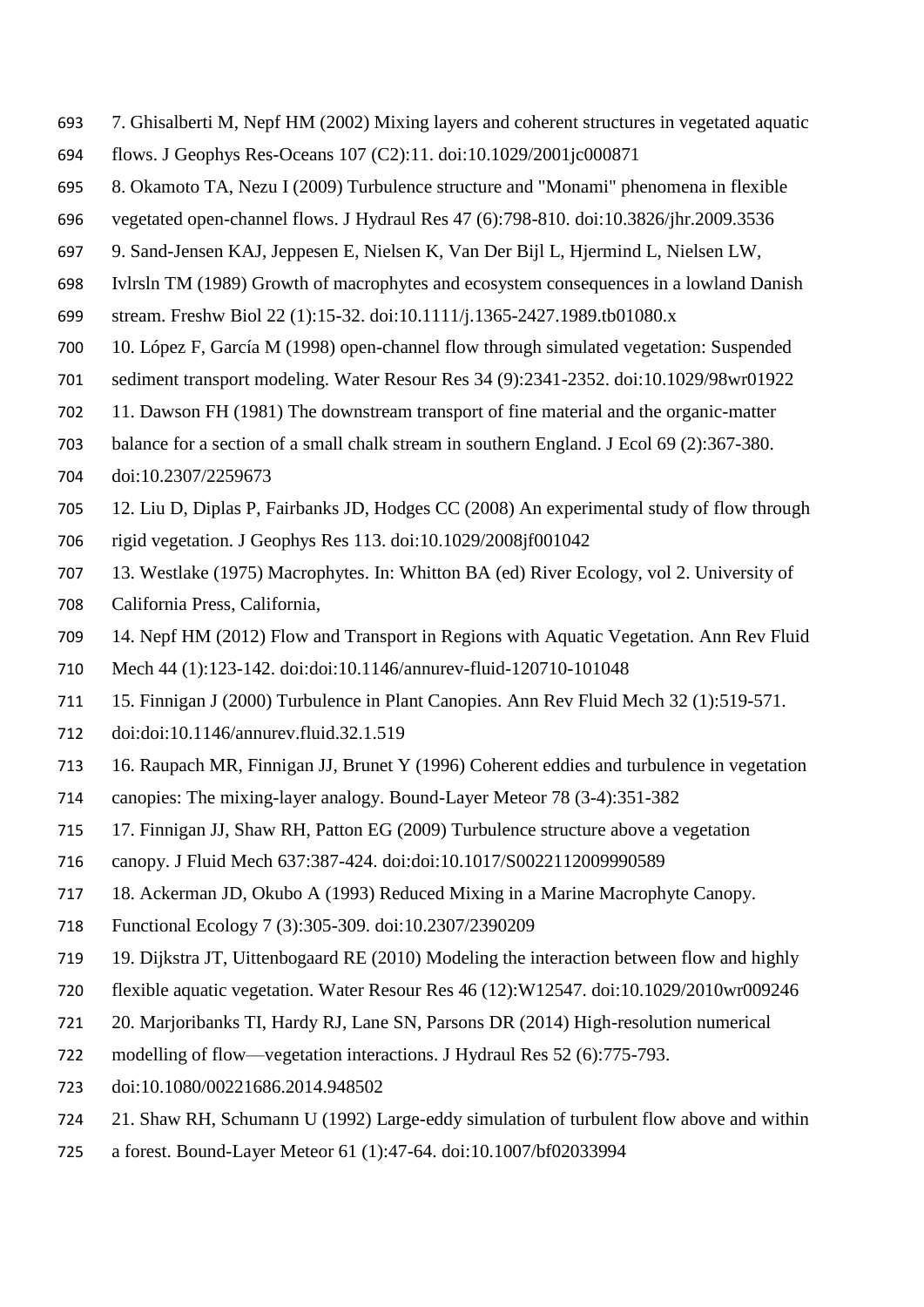- 22. Ghisalberti M, Nepf HM (2009) Shallow Flows Over a Permeable Medium: The
- Hydrodynamics of Submerged Aquatic Canopies. Transp Porous Media 78 (3):385-402.
- doi:10.1007/s11242-009-9434-x
- 23. Nezu I, Sanjou M (2008) Turburence structure and coherent motion in vegetated canopy
- open-channel flows. J Hydro-env Res 2 (2):62-90
- 24. Finnigan J (1979) Turbulence in waving wheat I. Mean statistics ans Honami. Bound-
- Layer Meteor 16 (2):181-211. doi:10.1007/bf02350511
- 25. Lopez F, Garcia MH (2001) Mean flow and turbulence structure of open-channel flow
- through non-emergent vegetation. J Hydraul Eng 127 (5):392-402
- 26. Rogers MM, Moser RD (1992) The three-dimensional evolution of a plane mixing layer:
- the Kelvin–Helmholtz rollup. J Fluid Mech 243:183-226.
- doi:doi:10.1017/S0022112092002696
- 27. Inoue E (1963) On the Turbulent Structure of Airflow within Crop Canopies. Journal of
- the Meteorological Society of Japan Ser II 41 (6):317-326
- 28. Raupach MR, Shaw RH (1982) Averaging procedures for flow within vegetation
- canopies. Bound-Layer Meteor 22 (1):79-90. doi:10.1007/bf00128057
- 29. Raupach MR, Thom AS (1981) Turbulence in and above plant canopies. Ann Rev Fluid Mech 13:97-129
- 30. Nezu I, Onitsuka K (2001) Turbulent structures in partly vegetated open-channel flows
- with LDA and PIV measurements. J Hydraul Res 39 (6):629-642
- 31. Ho CM, Huerre P (1984) Perturbed Free Shear Layers. Ann Rev Fluid Mech 16:365-424.
- doi:10.1146/annurev.fluid.16.1.365
- 32. Ghisalberti M, Nepf HM (2006) The Structure of the Shear Layer in Flows over Rigid
- and Flexible Canopies. Environ Fluid Mech 6 (3):277-301. doi:10.1007/s10652-006-0002-4
- 33. Ghisalberti M, Nepf HM (2004) The limited growth of vegetated shear layers. Water
- Resour Res 40 (7):W07502. doi:10.1029/2003wr002776
- 34. Lu SS, Willmart WW (1973) Measurements of the structure of the Reynolds stress in a
- turbulent boundary layer. J Fluid Mech 60 (SEP18):481-511
- 35. Maitani T (1977) Vertical transport of turbulent kinetic energy in the surface layer over a
- paddy field. Bound-Layer Meteor 12 (4):405-423. doi:10.1007/bf00123190
- 36. Finnigan J (1979) Turbulence in waving wheat II. Structure of Momentum Transfer.
- Bound-Layer Meteor 16 (2):213-236. doi:10.1007/bf02350512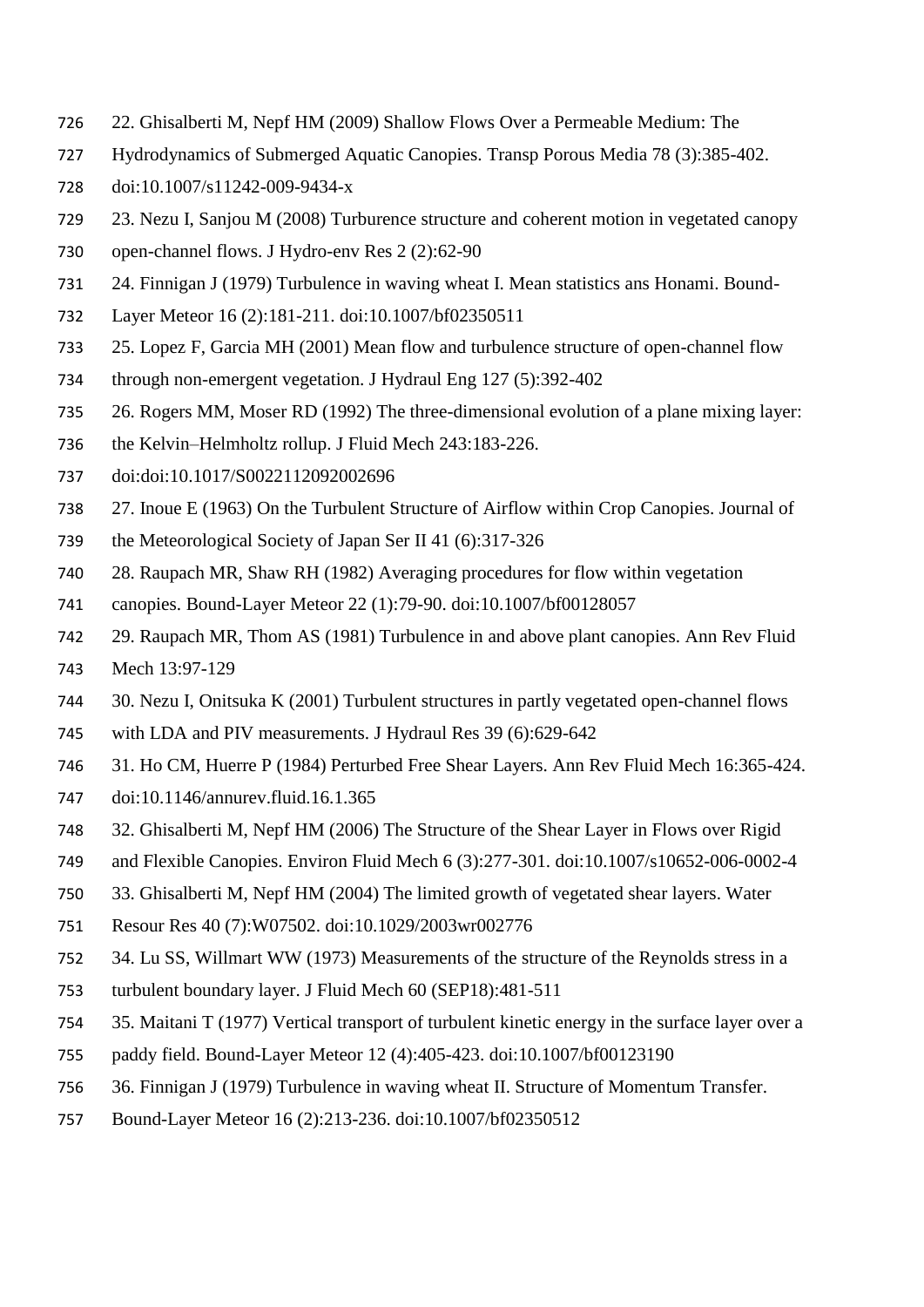- 37. Maltese A, Cox E, Folkard AM, Ciraolo G, La Loggia G, Lombardo G (2007) Laboratory
- Measurements of Flow and Turbulence in Discontinuous Distributions of Ligulate Seagrass. J
- Hydraul Eng 133 (7):750-760
- 38. Maitani T (1978) On the downward transport of turbulent kinetic energy in the surface
- layer over plant canopies. Bound-Layer Meteor 14 (4):571-584. doi:10.1007/bf00121896
- 39. Kanda M, Hino M (1994) Organized structures in developing turbulent flow within and
- above a plant canopy, using a Large Eddy Simulation. Bound-Layer Meteor 68 (3):237-257.
- doi:10.1007/bf00705599
- 40. White BL, Nepf HM (2007) Shear instability and coherent structures in shallow flow
- adjacent to a porous layer. J Fluid Mech 593:1-32. doi:10.1017/s0022112007008415
- 41. Kouwen N, Unny TE (1973) Flexible roughness in open channels. Journal of the
- Hydraulics Division-Asce 101 (NHY1):194-196
- 42. Inoue E (1955a) Studies of the phenomenon of waving plants ("Honami") caused by
- wind. I. Mechanism of waving and characteristics of waving plants phenomena. Journal of
- Agricultural Meteorology (Tokyo) 11:18-22
- 43. Grizzle RE, Short FT, Newell CR, Hoven H, Kindblom L (1996) Hydrodynamically
- induced synchronous waving of seagrasses: 'monami' and its possible effects on larval
- mussel settlement. Journal of Experimental Marine Biology and Ecology 206 (1–2):165-177
- 44. Inoue E (1955b) Studies of the phenomenon of waving plants ("Honami") caused by
- wind. II Spectra of waving plants and plants vibration. Journal of Agricultural Meteorology
- (Tokyo) 11:87-90
- 45. Maitani T (1979) An observational study of wind-induced waving of plants. Bound-Layer Meteor 16 (3):49-65. doi:10.1007/bf02524397
- 46. Ikeda S, Kanazawa M, Ohta K (1995) Flow over flexible vegetation and 3-D structure of
- organized vortex associated with honami. Journal of Hydraulic, Coastal and Environmental
- Enginerring, 515:33-43
- 47. Dunn C, Lopez F, Garcia MH (1996) Mean flow and turbulence in a laboratory channel
- with simulated vegetation. Hydrosystems laboratory hydraulic engineering series. University
- of Illinois, Urbana
- 48. Nepf H, Ghisalberti M (2008) Flow and transport in channels with submerged vegetation.
- Acta Geophysica 56 (3):753-777. doi:10.2478/s11600-008-0017-y
- 49. Chambers PA, Kaiff J (1985) Depth Distribution and Biomass of Submersed Aquatic
- Macrophyte Communities in Relation to Secchi Depth. Canadian Journal of Fisheries and
- Aquatic Sciences 42 (4):701-709. doi:10.1139/f85-090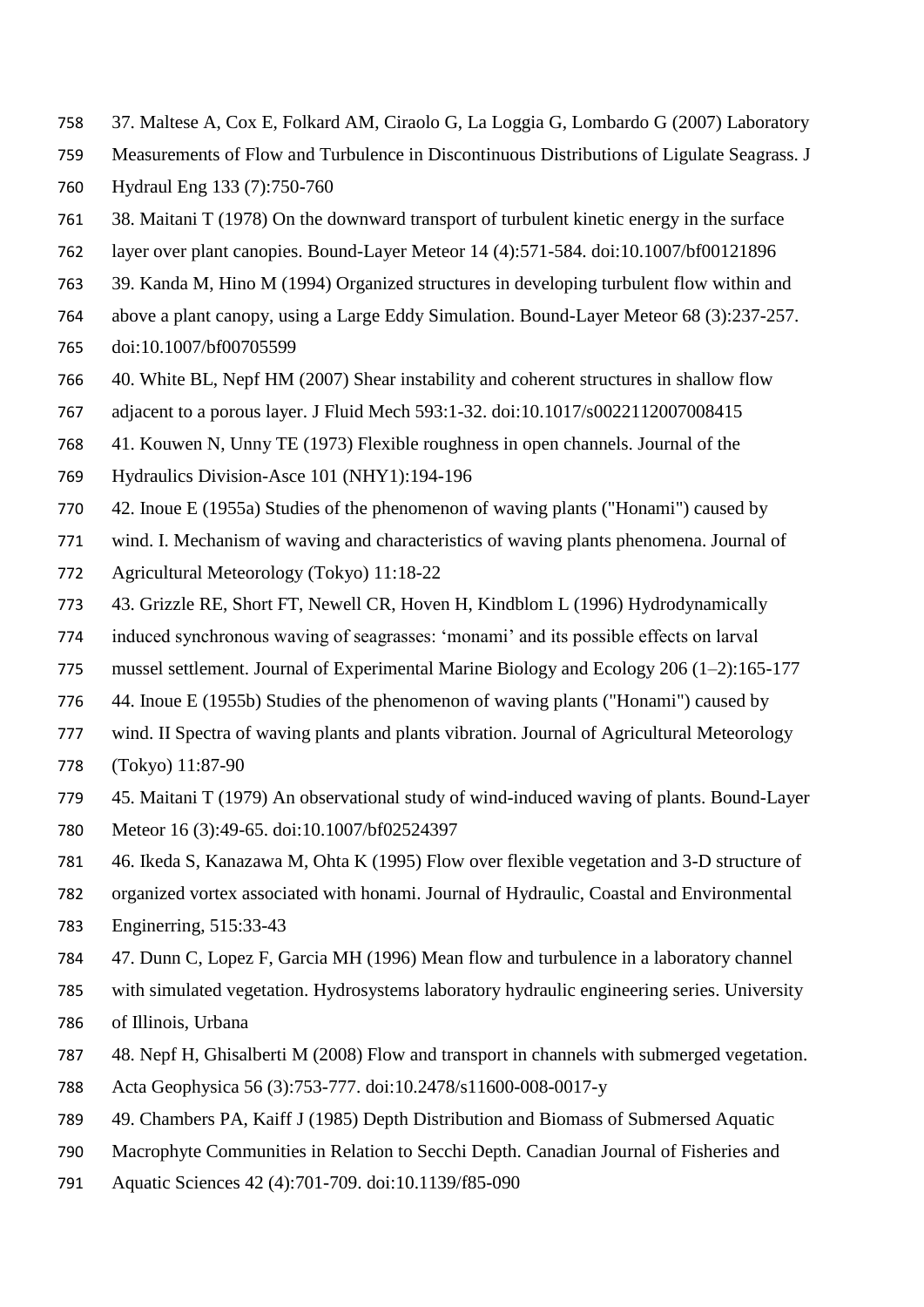- 50. O'Hare MT (2015) Aquatic vegetation a primer for hydrodynamic specialists. J Hydraul
- Res 53 (6):687-698. doi:10.1080/00221686.2015.1090493
- 51. Marion A, Nikora V, Puijalon S, Bouma T, Koll K, Ballio F, Tait S, Zaramella M,
- Sukhodolov A, O'Hare M, Wharton G, Aberle J, Tregnaghi M, Davies P, Nepf H, Parker G,
- Statzner B (2014) Aquatic interfaces: a hydrodynamic and ecological perspective. J Hydraul
- Res 52 (6):744-758. doi:10.1080/00221686.2014.968887
- 52. Ennos AR (1999) The aerodynamics and hydrodynamics of plants. Journal of
- Experimental Biology 202 (23):3281-3284
- 53. Maberly SC (2014) The fitness of the environments of air and water for photosynthesis,
- growth, reproduction and dispersal of photoautotrophs: An evolutionary and biogeochemical
- perspective. Aquatic Botany 118:4-13. doi[:http://dx.doi.org/10.1016/j.aquabot.2014.06.014](http://dx.doi.org/10.1016/j.aquabot.2014.06.014)
- 54. Luhar M, Nepf HM (2011) Flow-induced reconfiguration of buoyant and flexible aquatic
- vegetation. Limnol Oceanogr 56 (6):2003-2017. doi:10.4319/lo.2011.56.6.2003
- 55. Denny M, Gaylord B (2002) The mechanics of wave-swept algae. Journal of
- Experimental Biology 205 (10):1355-1362
- 56. Sand-Jensen K (2003) Drag and reconfiguration of freshwater macrophytes. Freshw Biol 48 (2):271-283
- 57. Nikora V (2010) Hydrodynamics of aquatic ecosystems: An interface between ecology,
- biomechanics and environmental fluid mechanics. River Res Appl 26 (4):367-384.
- doi:10.1002/rra.1291
- 58. Nepf HM (1999) Drag, turbulence, and diffusion in flow through emergent vegetation.
- Water Resour Res 35 (2):479-489
- 59. Albayrak I, Nikora V, Miler O, O'Hare M (2011) Flow-plant interactions at a leaf scale:
- effects of leaf shape, serration, roughness and flexural rigidity. Aquat Sci 74 (2):267-286.
- doi:10.1007/s00027-011-0220-9
- 60. Bal KD, Bouma TJ, Buis K, Struyf E, Jonas S, Backx H, Meire P (2011) Trade-off
- between drag reduction and light interception of macrophytes: comparing five aquatic plants
- with contrasting morphology. Functional Ecology 25 (6):1197-1205. doi:10.1111/j.1365-
- 2435.2011.01909.x
- 61. Wilson C, Stoesser T, Bates PD, Pinzen AB (2003) Open channel flow through different
- forms of submerged flexible vegetation. J Hydraul Eng 129 (11):847-853.
- doi:10.1061/(asce)0733-9429(2003)129:11(847)
- 62. Zhang X, Nepf HM (2011) Exchange flow between open water and floating vegetation.
- Environ Fluid Mech 11 (5):531-546. doi:10.1007/s10652-011-9213-4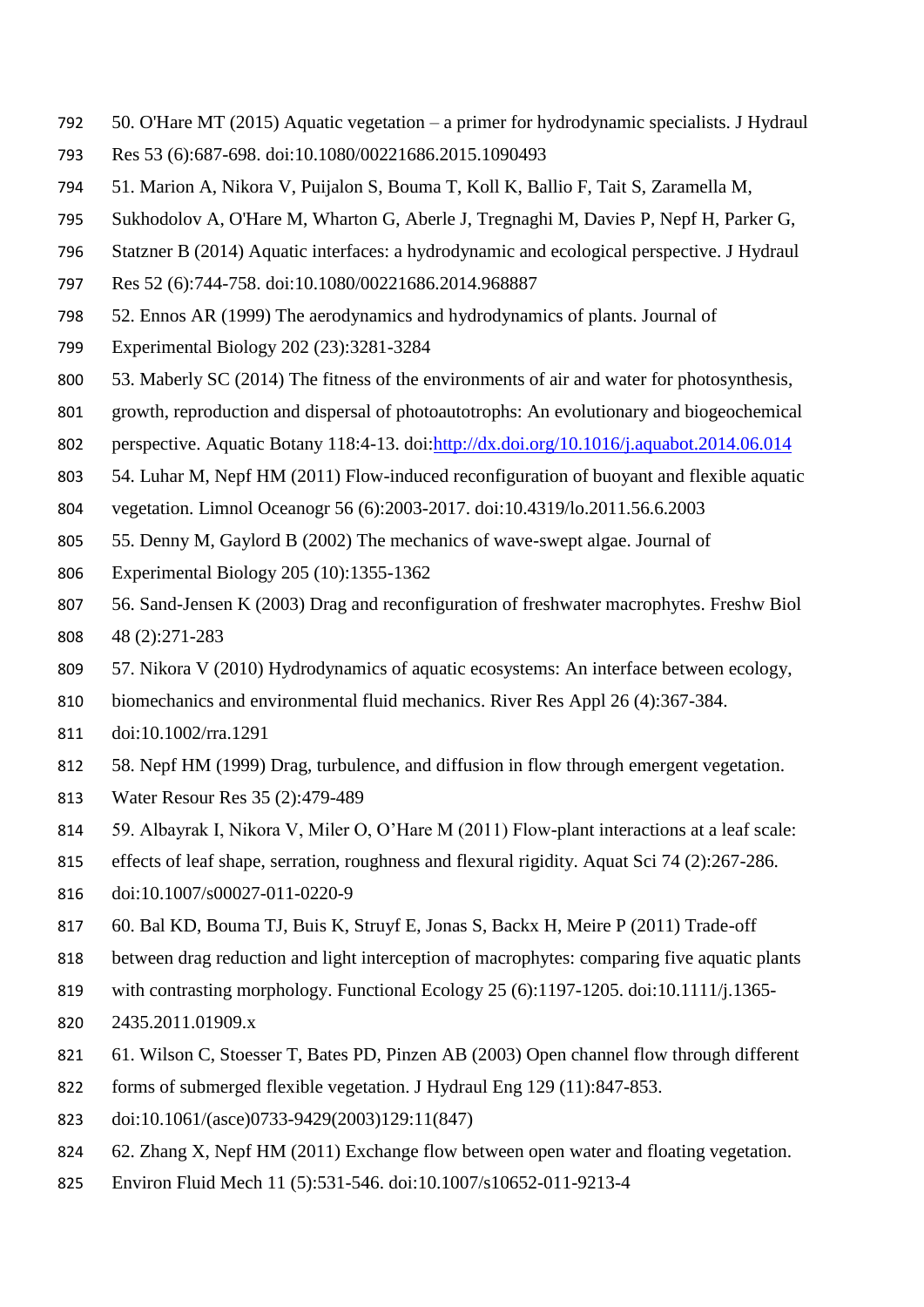- 63. Spalding DB (1980) Mathematical Modelling of Fluid Mechanics, Heat Transfer and
- Mass Transfer Processes. Mech. Eng. Dept., Imperial College of Science, Technology and
- Medicine, London
- 64. Lane SN, Hardy RJ, Elliott L, Ingham DB (2004) Numerical modeling of flow processes
- over gravelly surfaces using structured grids and a numerical porosity treatment. Water
- Resour Res 40 (1):18
- 65. Kim SJ, Stoesser T (2011) Closure modeling and direct simulation of vegetation drag in
- flow through emergent vegetation. Water Resour Res 47 (10):W10511.
- doi:10.1029/2011wr010561
- 66. Felippa CA, Park KC, Farhat C (2001) Partitioned analysis of coupled mechanical
- systems. Comput Meth Appl Mech Eng 190 (24-25):3247-3270. doi:10.1016/s0045-
- 7825(00)00391-1
- 67. Ikeda S, Yamada T, Toda Y (2001) Numerical study on turbulent flow and honami in and
- above flexible plant canopy. International Journal of Heat and Fluid Flow 22 (3):252-258
- 68. Finnigan JJ, Mulhearn PJ (1978) Modelling waving crops in a wind tunnel. Bound-Layer
- Meteor 14 (2):253-277. doi:10.1007/bf00122623
- 69. Abdelrhman MA (2007) Modeling coupling between eelgrass Zostera marina and water
- flow. Mar Ecol-Prog Ser 338:81-96. doi:10.3354/meps338081
- 70. Siniscalchi F, Nikora V (2013) Dynamic reconfiguration of aquatic plants and its
- interrelations with upstream turbulence and drag forces. J Hydraul Res 51 (1):46-55.
- doi:10.1080/00221686.2012.743486
- 71. Rogers MM, Moser RD (1994) Direct simulation of a self-similar turbulent mixing layer.
- Phys Fluids 6 (2):903-923
- 72. Sukhodolov AN, Sukhodolova TA (2012) Vegetated mixing layer around a finite-size
- patch of submerged plants: Part 2. Turbulence statistics and structures. Water Resour Res 48
- (12):W12506. doi:10.1029/2011WR011805
- 73. Farge M (1992) Wavelet Transforms and their Applications to Turbulence. Ann Rev
- Fluid Mech 24 (1):395-458. doi:doi:10.1146/annurev.fl.24.010192.002143
- 74. Hardy RJ, Best JL, Lane SN, Carbonneau PE (2009) Coherent flow structures in a depth-
- limited flow over a gravel surface: The role of near-bed turbulence and influence of Reynolds
- number. J Geophys Res-Earth Surf 114:18. doi:10.1029/2007jf000970
- 75. Welch P (1967) The use of fast Fourier transform for the estimation of power spectra: A
- method based on time averaging over short, modified periodograms. Audio and
- Electroacoustics, IEEE Transactions on 15 (2):70-73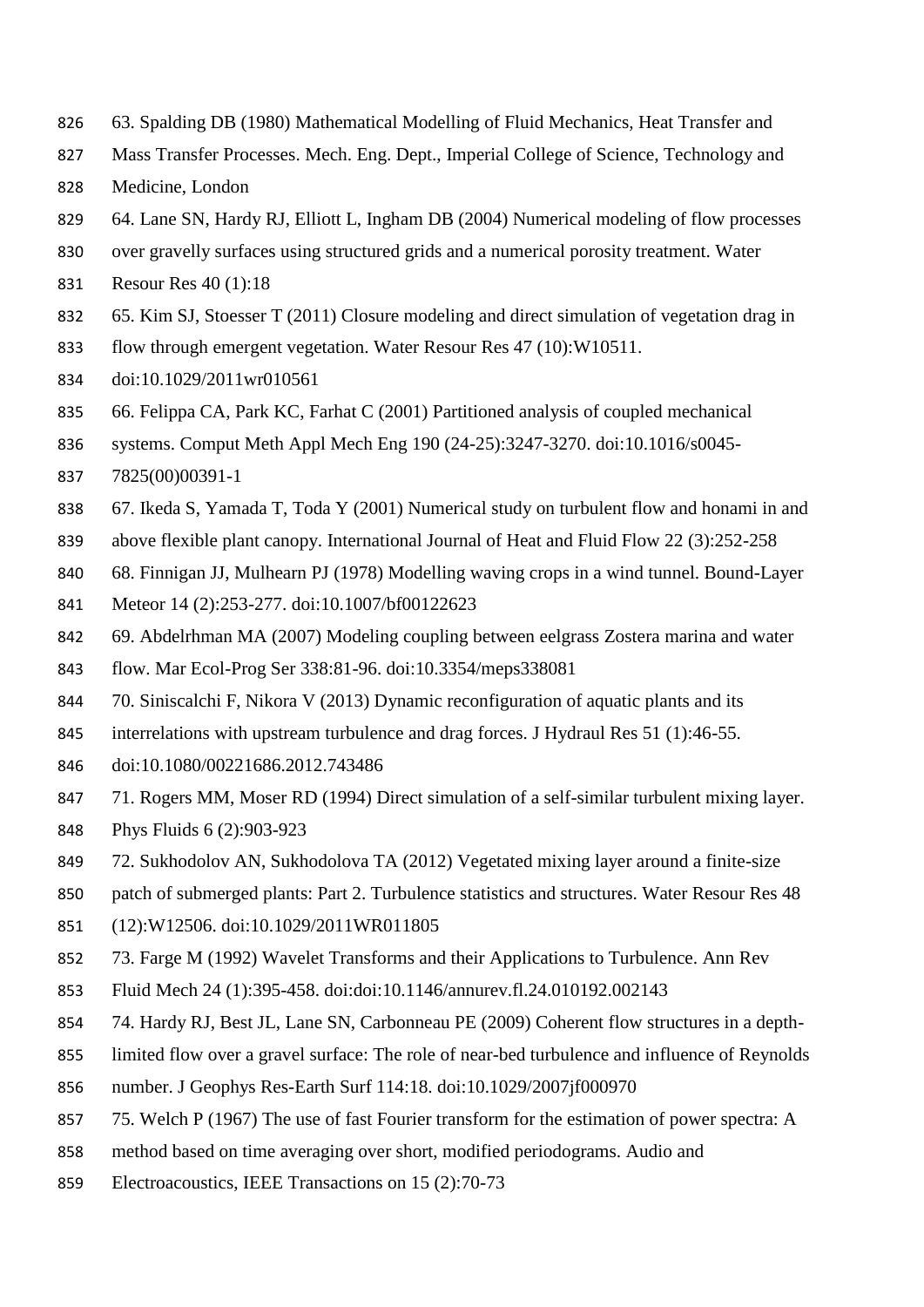- 76. Hunt JCR, Wray AA, Moin P (1988) Eddies, stream and convergence zones in turbulent
- 861 flows. Center for Turbulence Research Report, vol CTR-S88.
- 77. Cucitore R, Quadrio M, Baron A (1999) On the effectiveness and limitations of local
- criteria for the identification of a vortex. European Journal of Mechanics B/Fluids 18
- (2):261-282
- 78. Green MA, Rowley CW, Haller G (2007) Detection of Lagrangian coherent structures in
- three-dimensional turbulence. J Fluid Mech 572:111-120. doi:10.1017/s0022112006003648
- 79. Haller G (2000) Finding finite-time invariant manifolds in two-dimensional velocity
- fields. Chaos: An Interdisciplinary Journal of Nonlinear Science 10 (1):99-108
- 80. Shadden SC, Lekien F, Marsden JE (2005) Definition and properties of Lagrangian
- coherent structures from finite-time Lyapunov exponents in two-dimensional aperiodic flows.
- Physica D 212 (3-4):271-304. doi:10.1016/j.physd.2005.10.007
- 81. Stoesser T, Kim SJ, Diplas P (2010) Turbulent Flow through Idealized Emergent
- Vegetation. J Hydraul Eng 136 (12):1003-1017. doi:10.1061/(asce)hy.1943-7900.0000153
- 82. Hardy RJ, Lane SN, Ferguson RI, Parsons DR (2007) Emergence of coherent flow
- structures over a gravel surface: A numerical experiment. Water Resour Res 43 (3):14.
- doi:W03422
- 10.1029/2006wr004936
- 83. Fraga B, Stoesser T, Lai CCK, Socolofsky SA (2016) A LES-based Eulerian–Lagrangian
- approach to predict the dynamics of bubble plumes. Ocean Modelling 97:27-36.
- doi[:http://dx.doi.org/10.1016/j.ocemod.2015.11.005](http://dx.doi.org/10.1016/j.ocemod.2015.11.005)
- 881 84. Shaw RH, Tavangar J, Ward DP (1983) Structure of the Reynolds Stress in a Canopy
- Layer. Journal of Climate and Applied Meteorology 22 (11):1922-1931.
- doi:doi:10.1175/1520-0450(1983)022<1922:SOTRSI>2.0.CO;2
- 85. Velasco D, Bateman A, Redondo JM, Demedina V (2003) An open channel flow
- experimental and theoretical study of resistance and turbulent characterization over flexible
- vegetated linings. Flow Turbul Combust 70 (1-4):69-88.
- doi:10.1023/b:appl.0000004932.81261.40
- 86. Zhang J, Childress S, Libchaber A, Shelley M (2000) Flexible filaments in a flowing soap
- film as a model for one-dimensional flags in a two-dimensional wind. Nature 408 (6814):835-839
- 891 87. Connell BSH, Yue DKP (2007) Flapping dynamics of a flag in a uniform stream. J Fluid
- Mech 581:33-68. doi:10.1017/s0022112007005307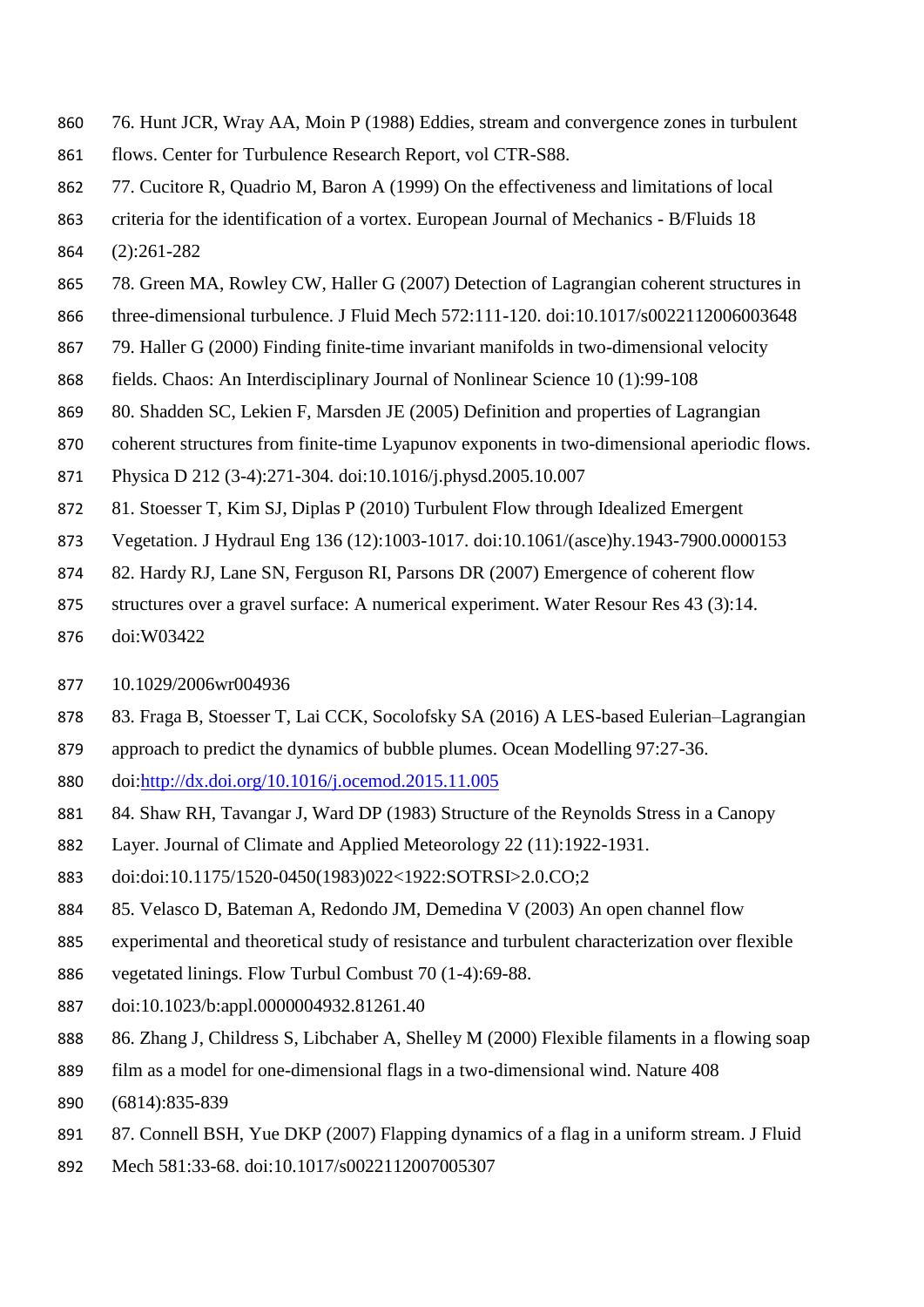- 88. Michelin S, Smith SGL, Glover BJ (2008) Vortex shedding model of a flapping flag. J
- Fluid Mech 617:1-10. doi:10.1017/s0022112008004321
- 89. Py C, de Langre E, Moulia B (2006) A frequency lock-in mechanism in the interaction
- between wind and crop canopies. J Fluid Mech 568:425-449.
- doi:10.1017/s002212006002667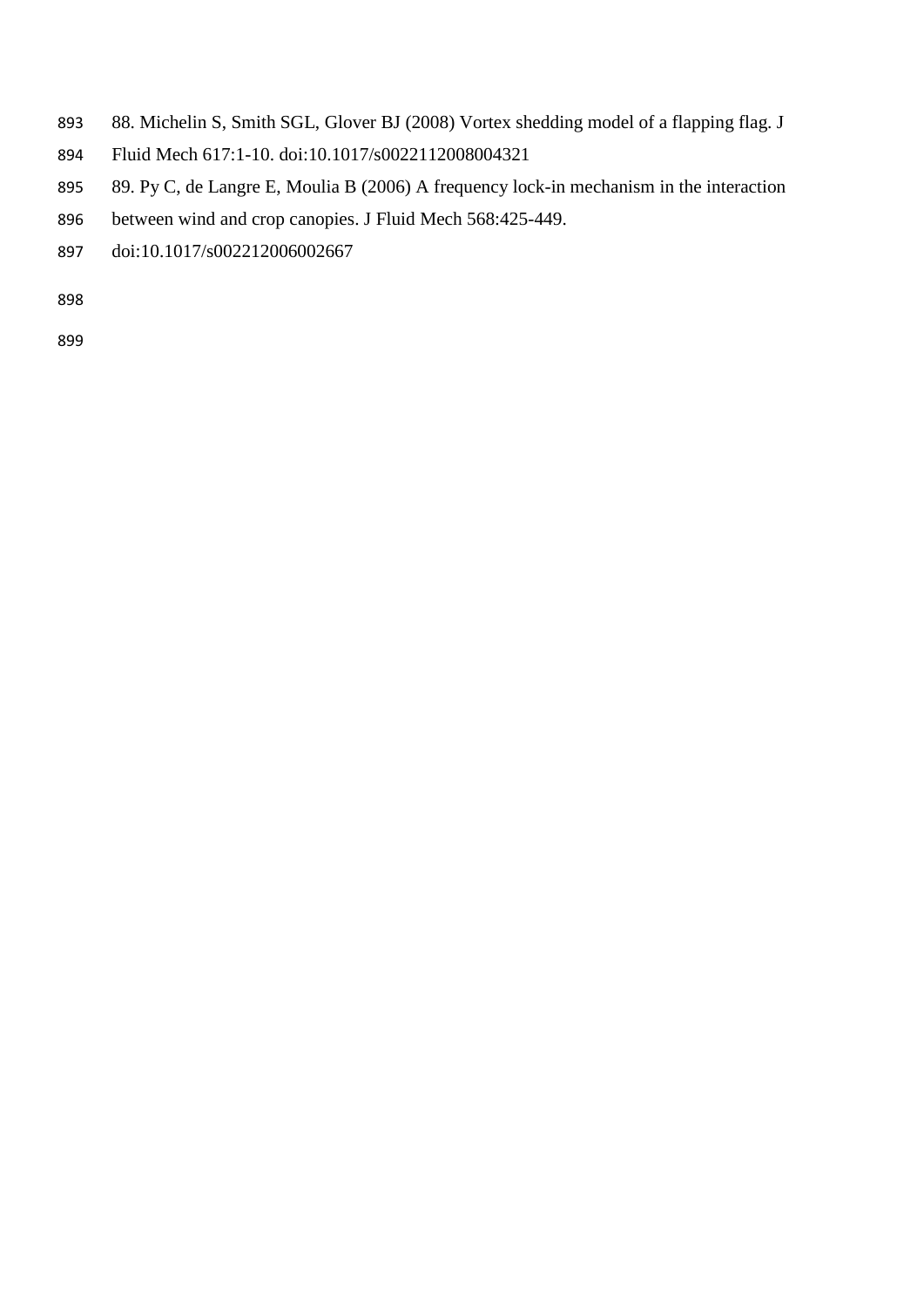



901 **Fig.** 1 Schematic model of canopy flow. The difference between the velocity within  $(U_1)$  and 902 above  $(U_2)$  the canopy leads to the development of an inflected velocity profile (dashed line). This velocity profile can be split into 3 zones: i) the canopy zone, ii) the mixing zone and iii) the log law zone. At the inflection point, Kelvin-Helmholtz instabilities form (dotted line) which develop into roller vortices which are convected downstream along the canopy top. These vortices are stretched and form pairs of head up (H-U) and head down (H-D) hairpin vortices which induce ejection and sweep events respectively (blue arrows). Sweep and ejection events have also been linked to the passage of the roller vortices (blue arrows).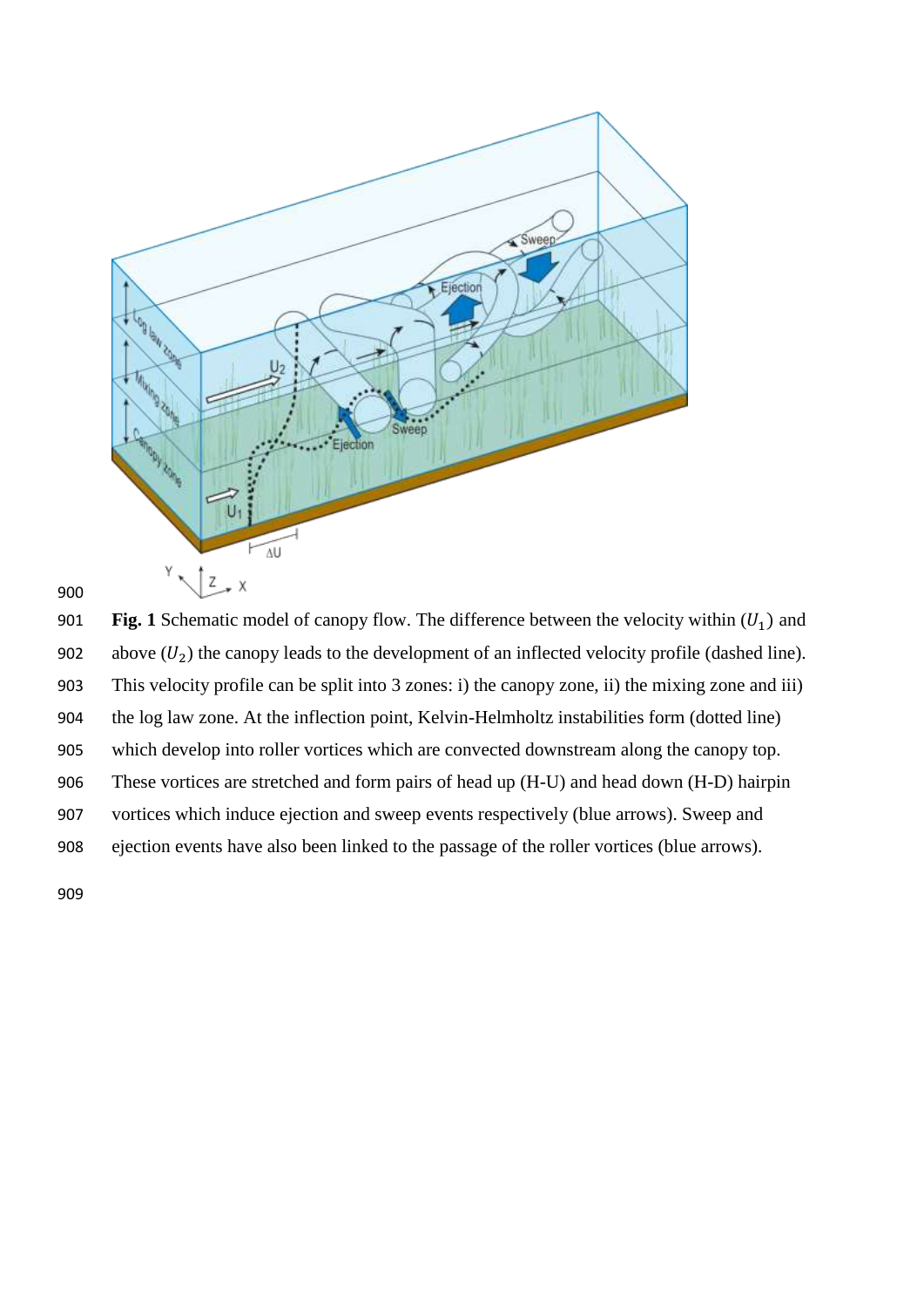

**Fig. 2** Plan view schematic of the simulation setup with flow from left to right with the

vegetation canopy shown by the shaded region. Domain not drawn to scale.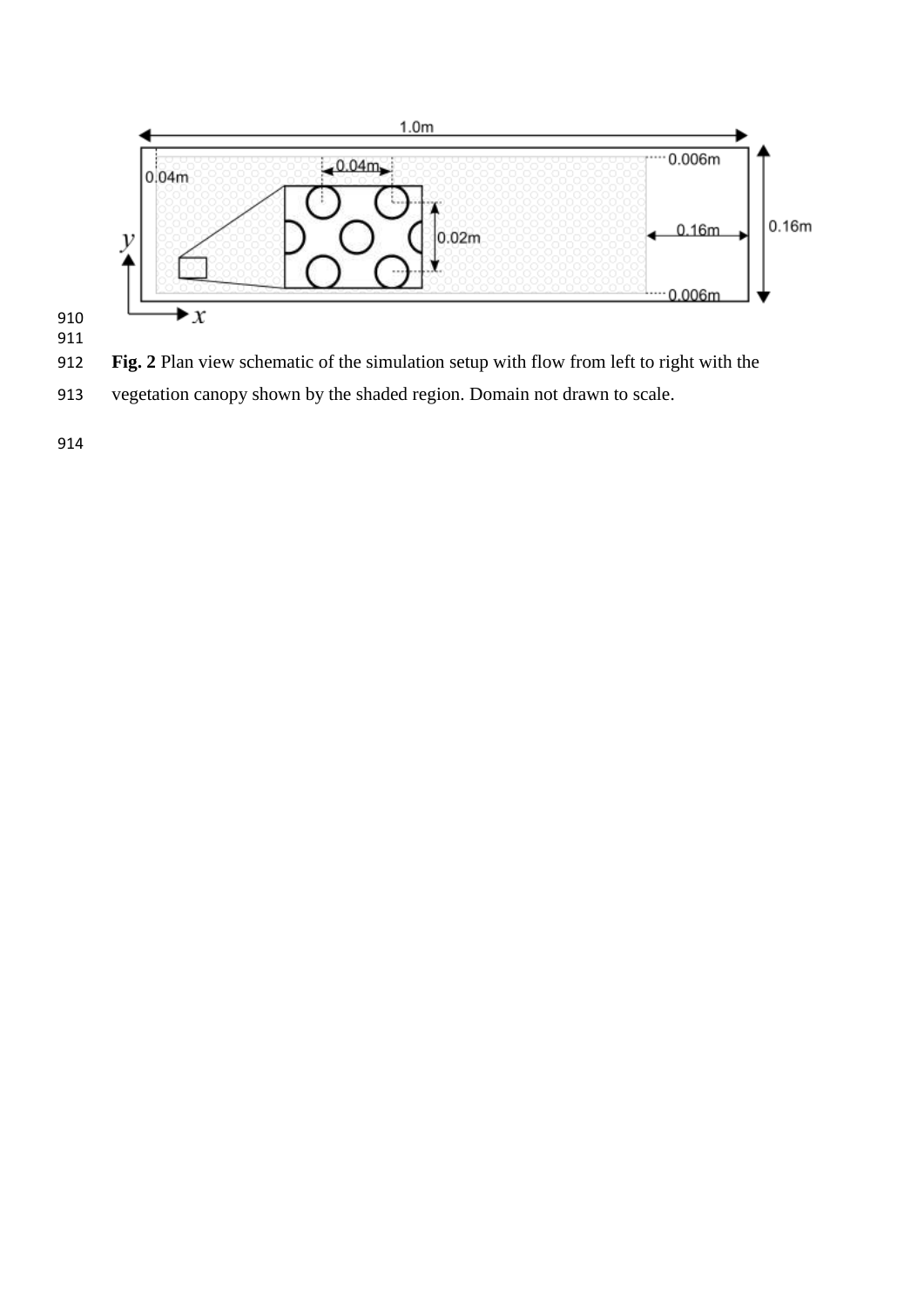

Subfigures (b) and (c) demonstrate typical plant positions for the semi-rigid and highly-

flexible canopies respectively. Flow is from left to right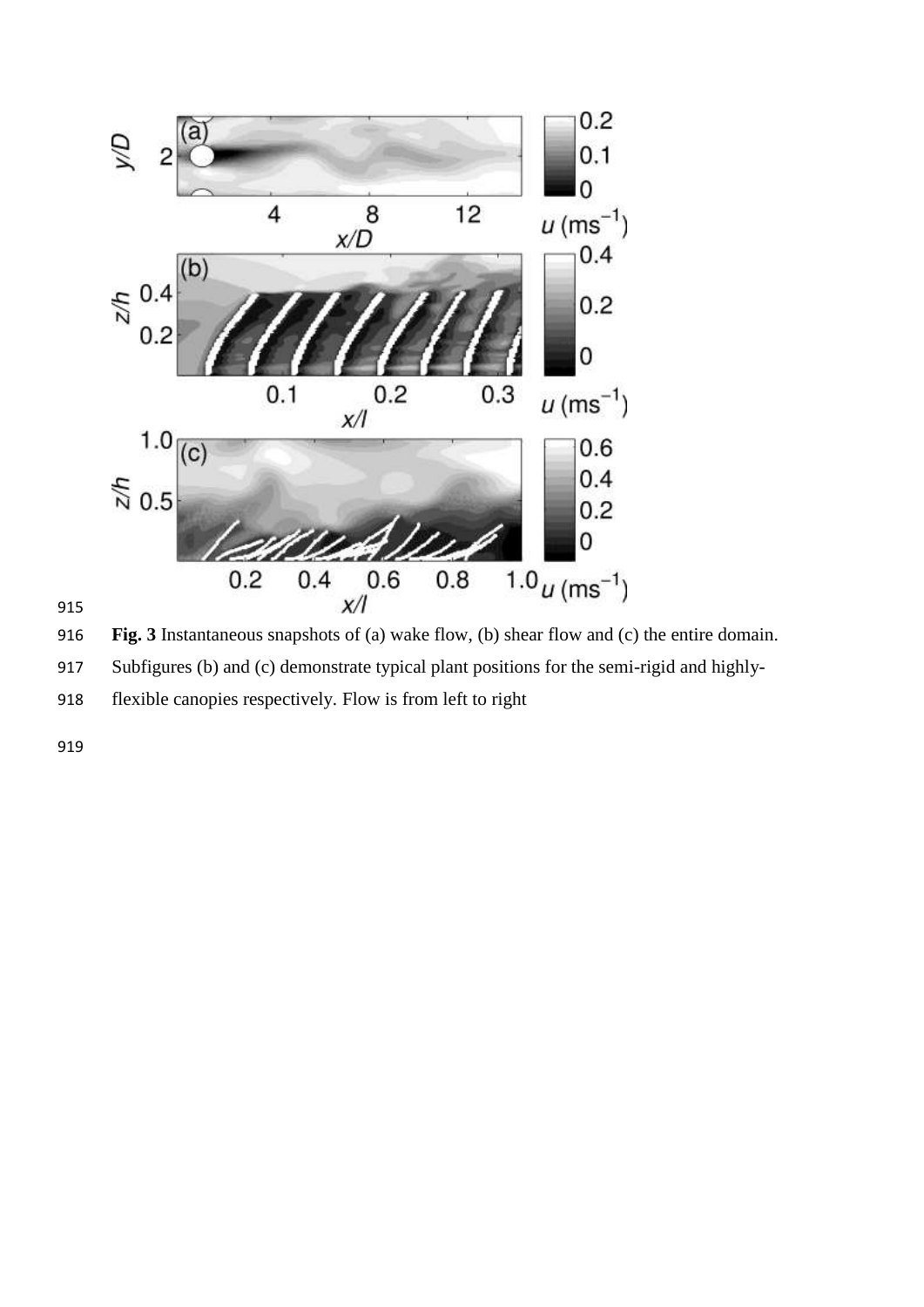

**Fig. 4** Normalised velocity profiles for the semi-rigid (SR) and highly flexible (HF) canopies,

as well as the idealised mixing layer profile as used by Ghisalberti and Nepf [7].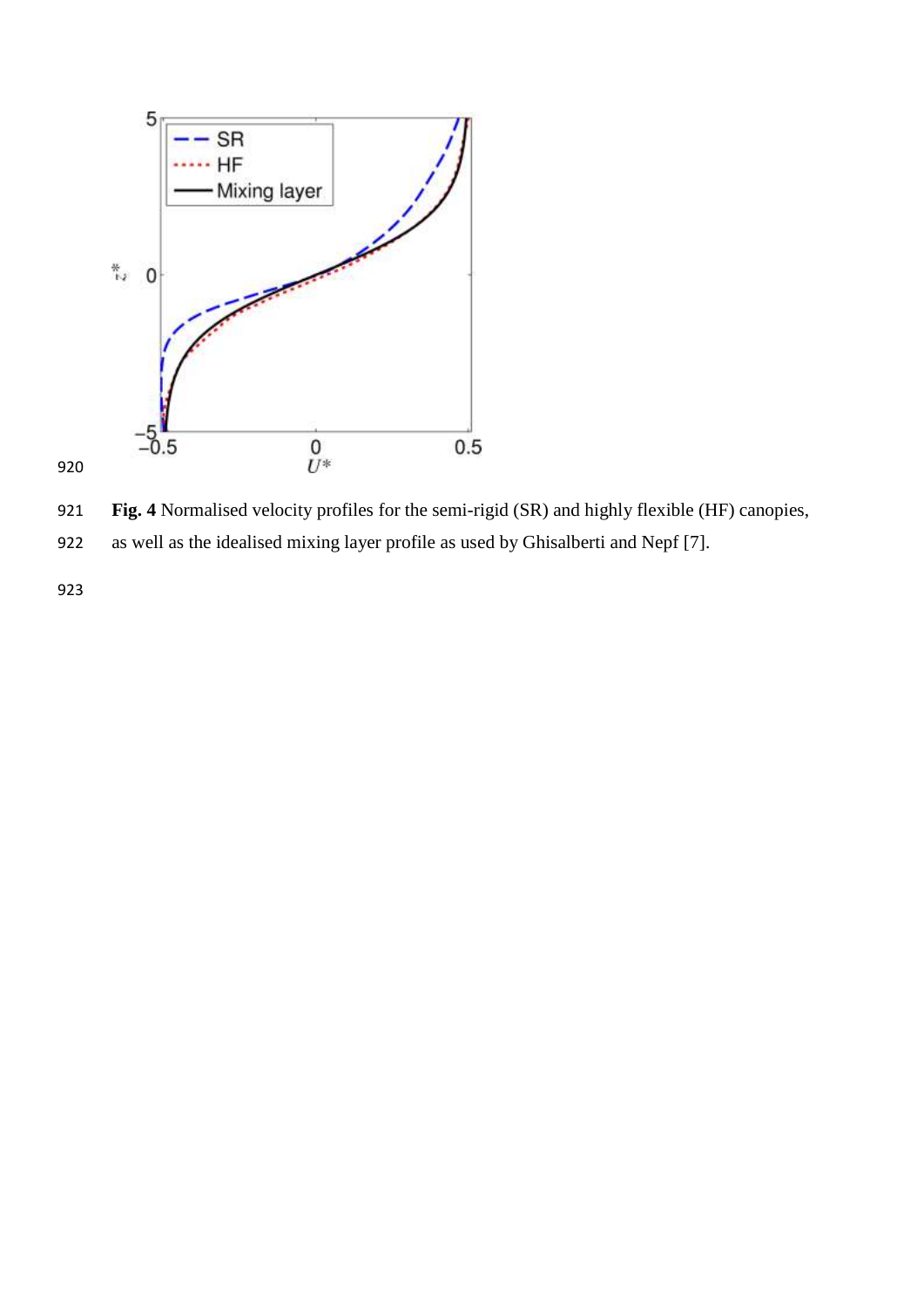

 **Fig. 5** Downstream velocity profiles for the semi-rigid (SR) and highly flexible (HF) canopies.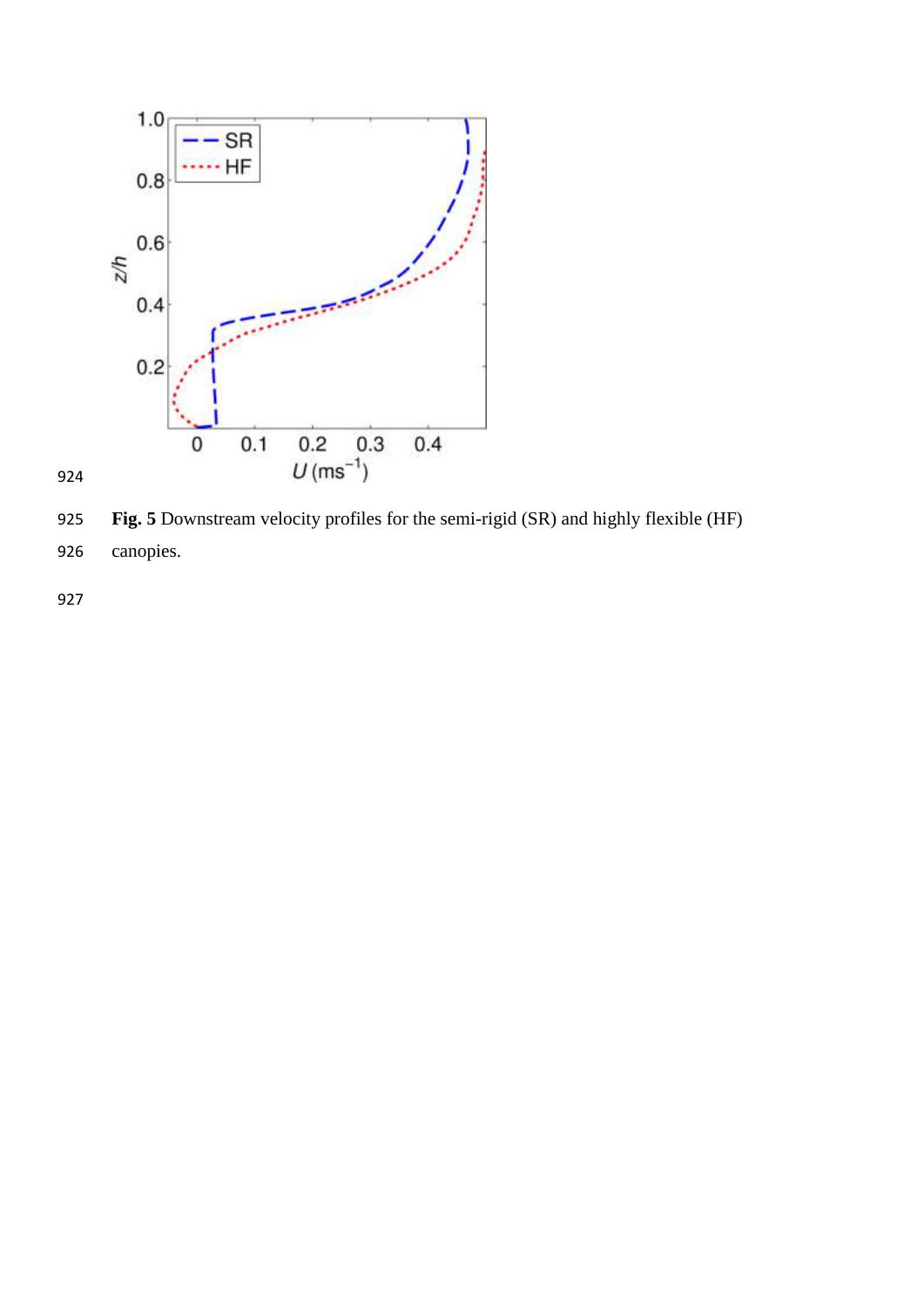



 **Fig. 6** Normalised Reynolds stress profiles for the semi-rigid (SR) and highly flexible (HF) canopies. The experimental mixing layer profile of Rogers and Moser [71] (R&M) and the 932 theoretical canopy profile of Sukhodolov and Sukhodolova [72] (S&S) are also shown.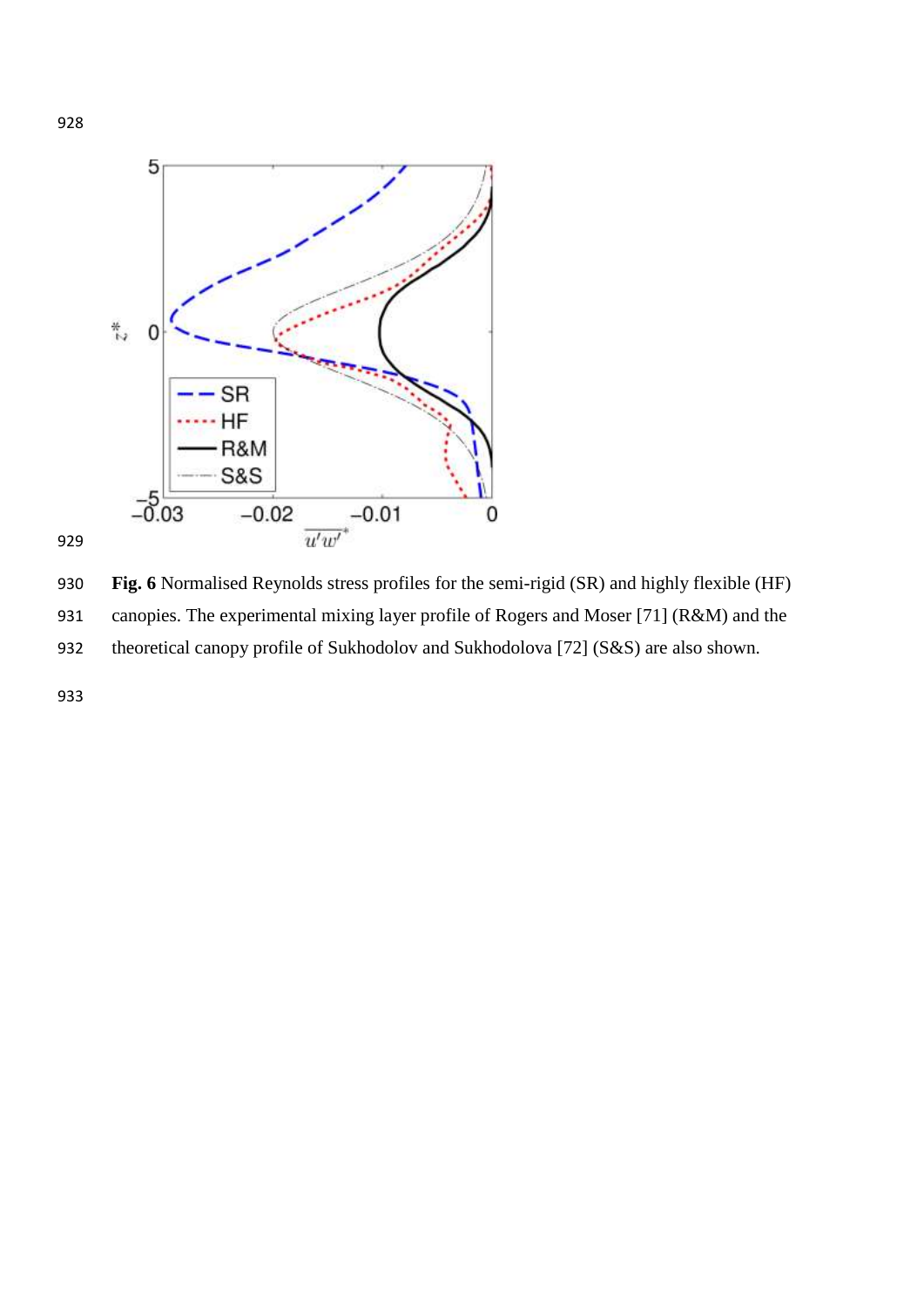



935 **Fig. 7** Power spectra for the velocity (a & b) and stem height (c & d) time series for the semi-

936 rigid (a & c) and highly flexible (b & d) canopies. The Kolmogorov -5/3 scale is shown by

937 the triangle while the lines represent the scales corresponding to the predicted K-H  $(f_{KH})$  and

938 vegetation-induced  $(f_v)$  frequencies.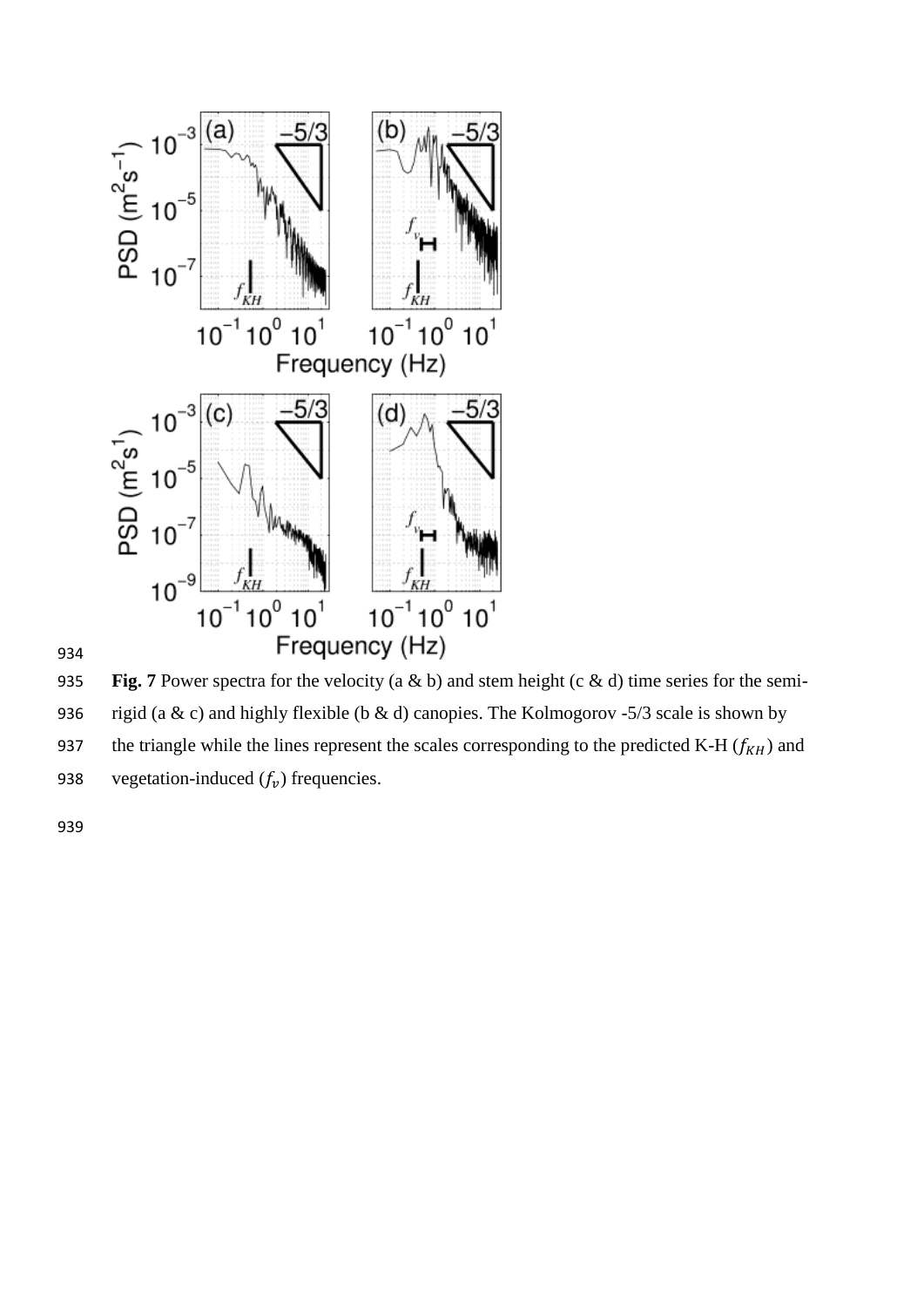

**Fig. 8** Wavelet spectra for the semi-rigid (a) and highly flexible (b) canopies. The black lines

indicate the predicted KH vortex frequencies.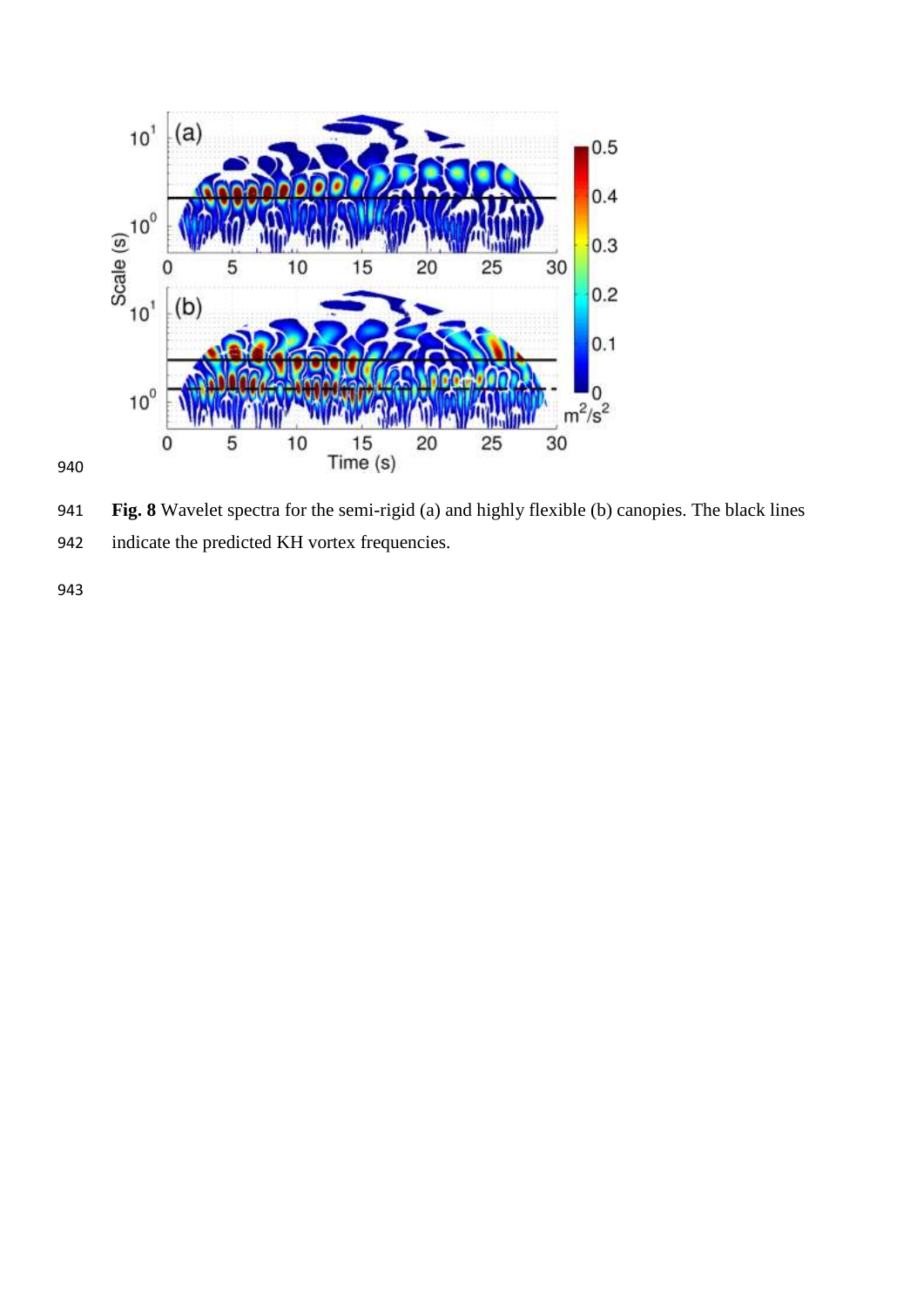



 **Fig. 9** Quadrant profiles for the semi-rigid (SR) and highly flexible (HF) showing the vertical distribution of high energy quadrant events (H=2). Approximate canopy heights are shown by

the black lines for the SR (solid) and HF (dashed) cases.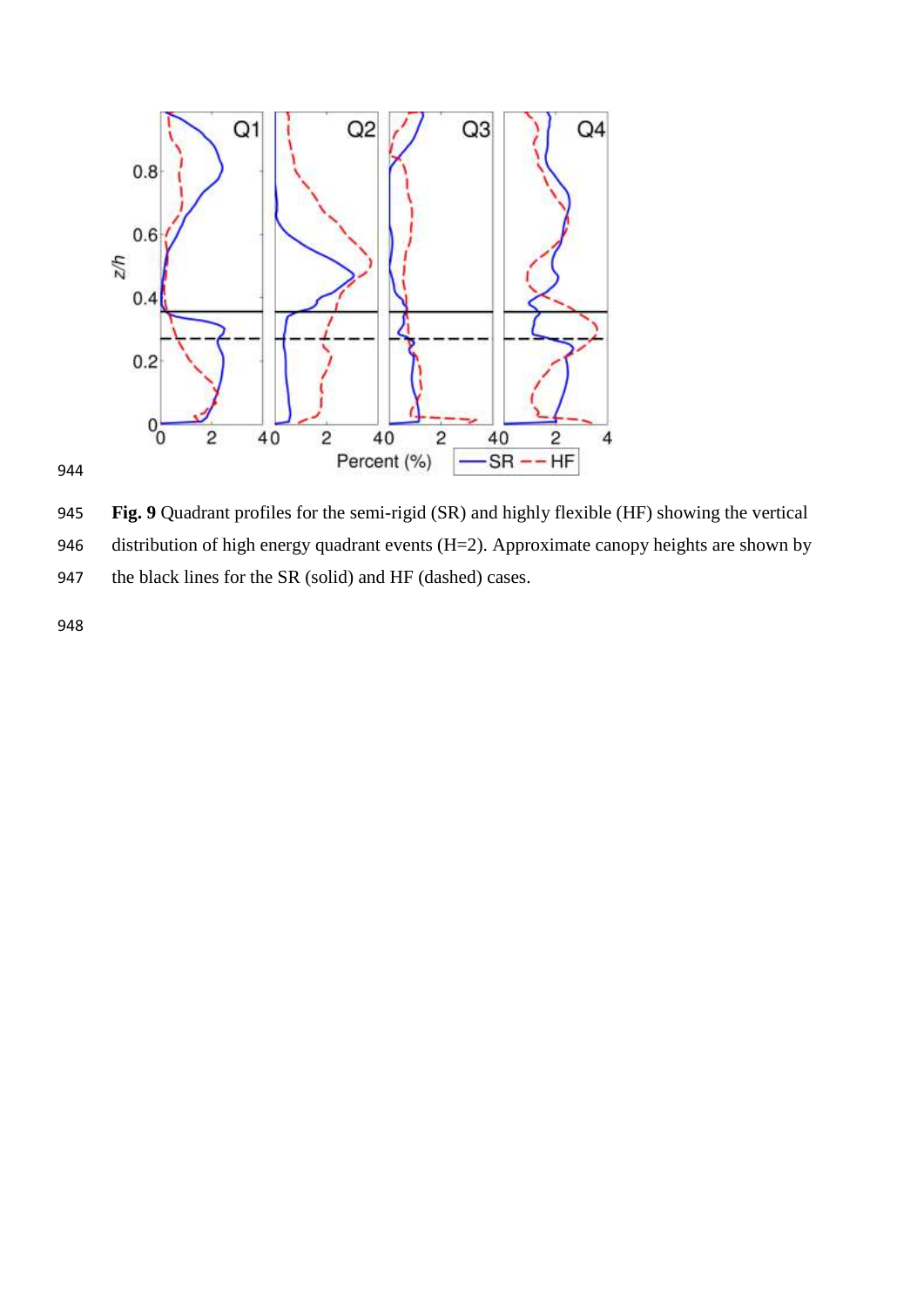

 **Fig. 10** Vortex identification for the semi-rigid canopy using (a) Reynolds stress (contours) 951 and instantaneous velocities (streamlines) (b) vorticity, (c) Q criterion and (d) FTLE methods. Flow is from left to right and for clarity, only flow above the canopy is shown. The mean canopy height is at 0.35*z/h*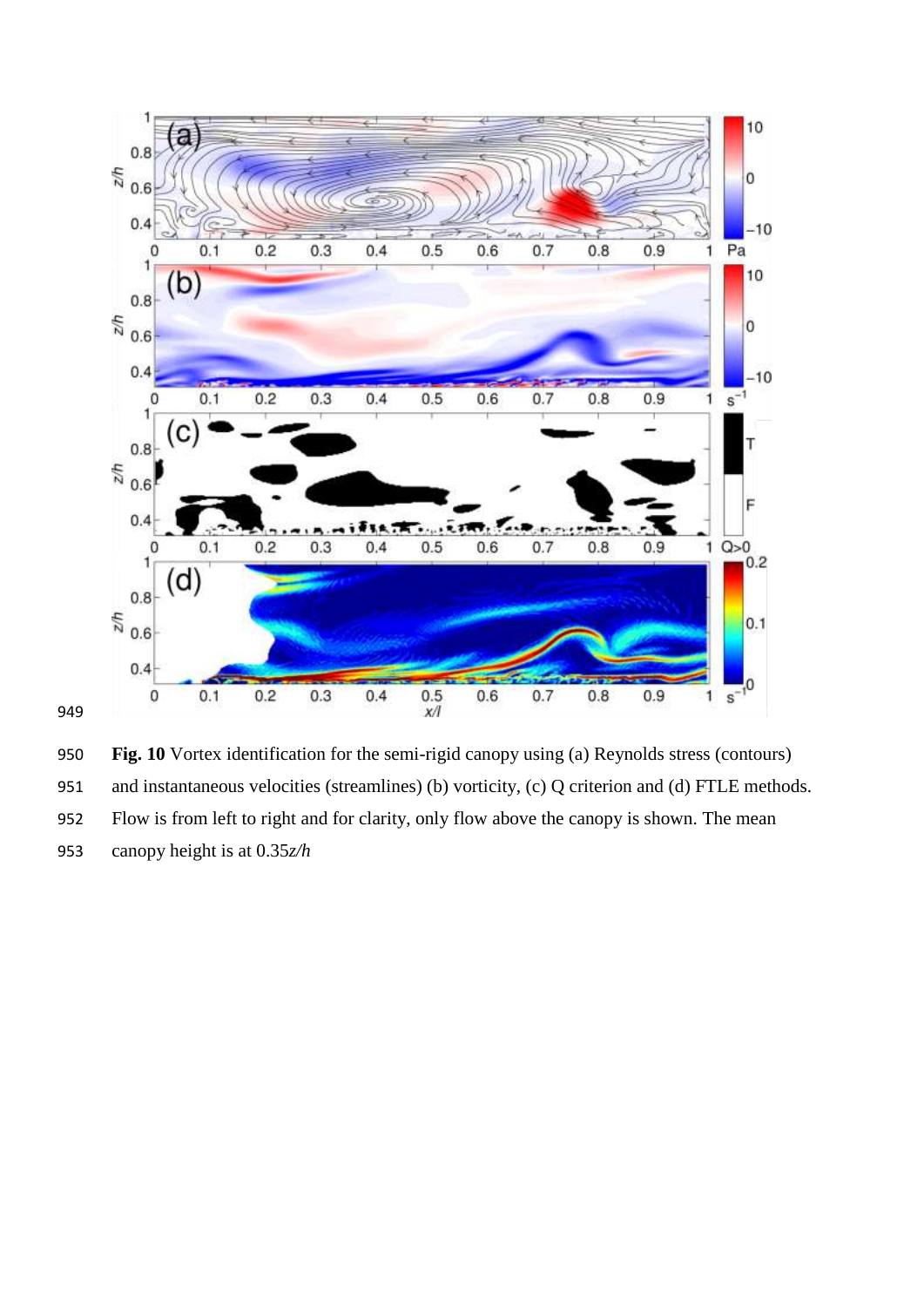

 **Fig. 11** Vortex identification for the highly flexible canopy using (a) Reynolds stress (contours) and instantaneous velocities (streamlines) (b) vorticity, (c) Q criterion and (d) FTLE methods. Flow is from left to right and for clarity, only flow above the canopy is shown. Black arrows highlight the presence of potentially plant-shed vortices. The mean canopy height is at 0.27*z/h*.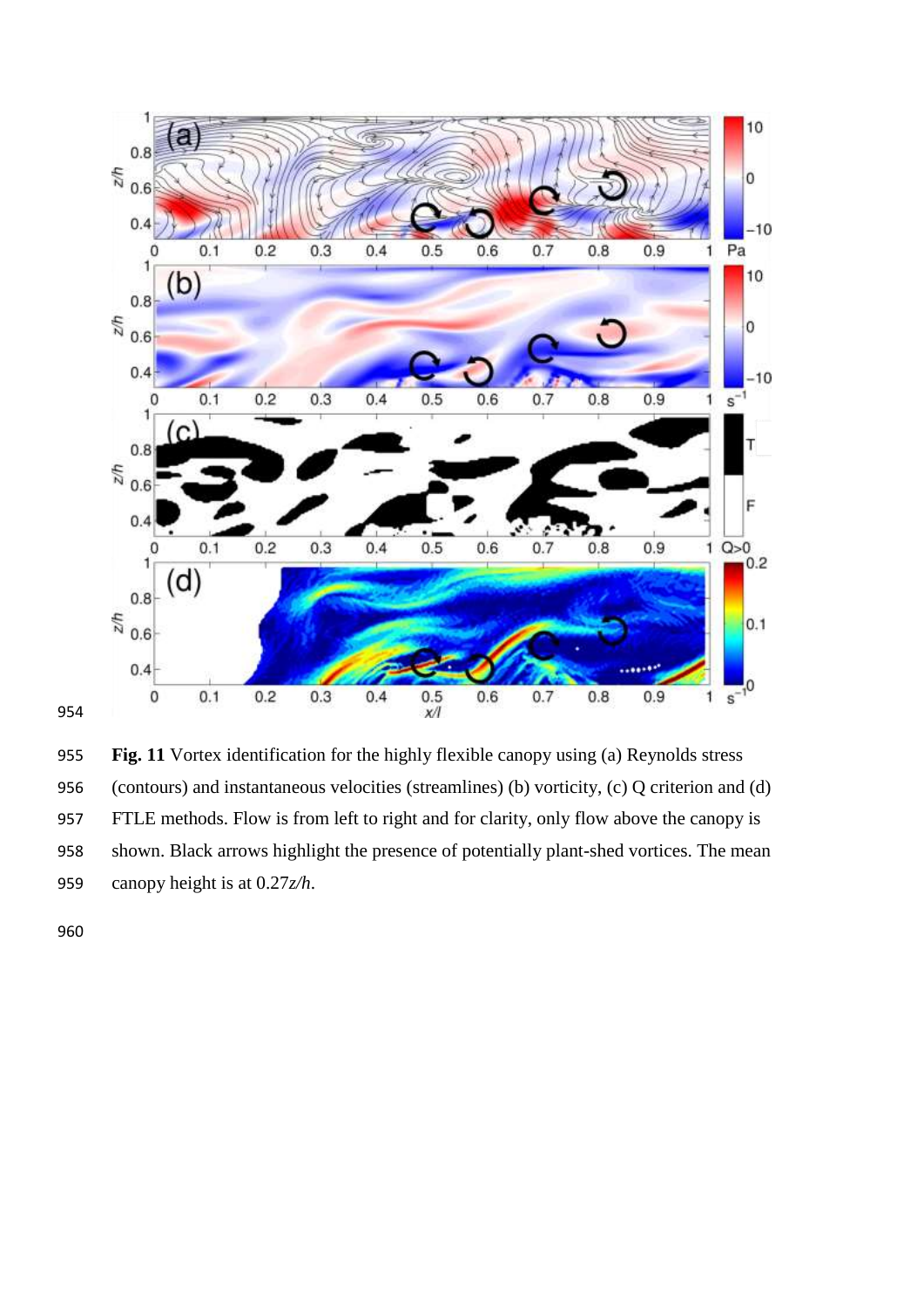

**Fig. 12** Occurrence of different sized vortices throughout a 2D *x*-*z* slice of the domain for the

duration of the simulation for the semi-rigid (SR) and highly flexible (HF) canopies.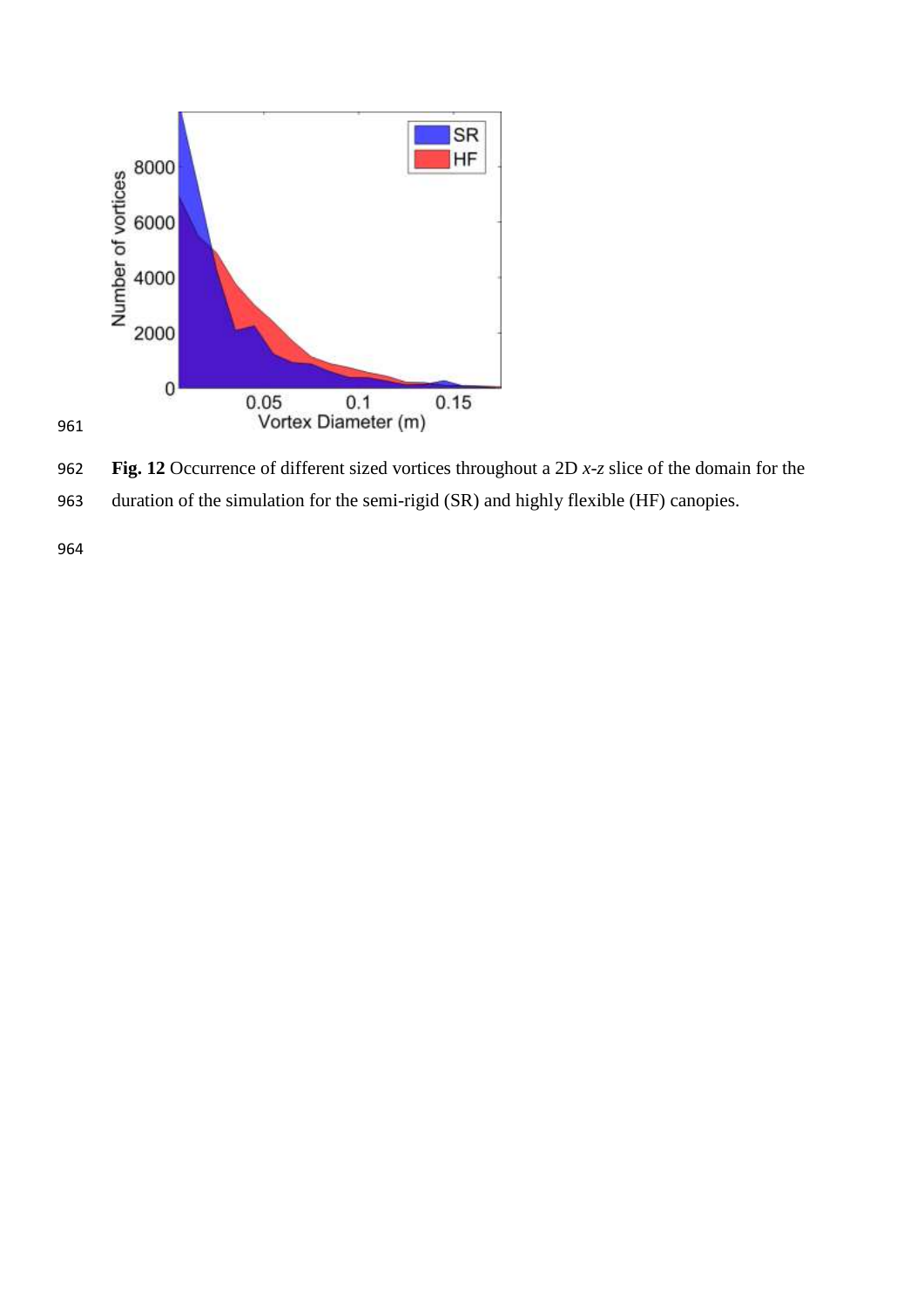

**Fig. 13** Occurrence of different sized vortices at the location of the time series extracted for